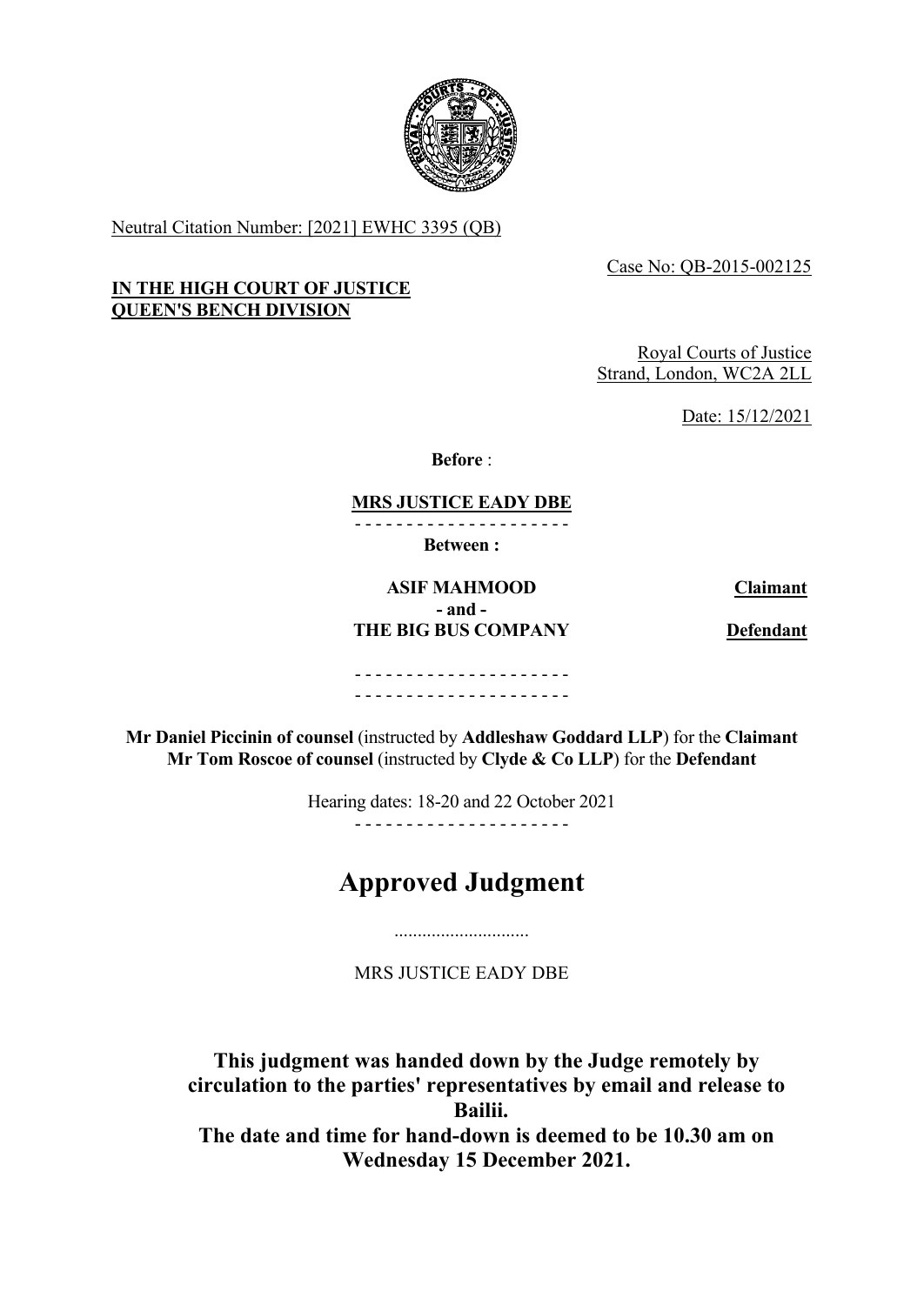# **CONTENTS**

- **[Introduction](#page-2-0)**
- **[The Issues](#page-2-1)**
- **[The Parties](#page-3-0)**
- **[Findings of Fact](#page-3-1)**
- **[Are the Heads of Terms governed by UAE or English law? \(Question 1\)](#page-16-0)**
- **[Is the claim time barred? If so, to what extent? \(Question 2\)](#page-21-0)**
- **[Did the Heads of Terms impose contractually binding obligations on the](#page-26-0)  [parties? If so, what? \(Question 3\)](#page-26-0)**
- **Was any agreement contained in the 2001 Heads of Terms brought to an [end by the 2002 structure? \(Question 4\)](#page-33-0)**
- **[Did the Claimant act in repudiatory breach of an implied term of any](#page-35-0)  [agreement contained in the Heads of Terms \(Question 5\)](#page-35-0)**
- $\blacksquare$  **Did the Defendant breach the terms of the Heads of Terms as alleged by [the Claimant? \(Question 6\)](#page-36-0)**
- **[Did the Defendant's breach\(es\) cause the Claimant to suffer loss?](#page-38-0)  [\(Question 7\)](#page-38-0)**
- **E** [Conclusions and Disposal](#page-41-0)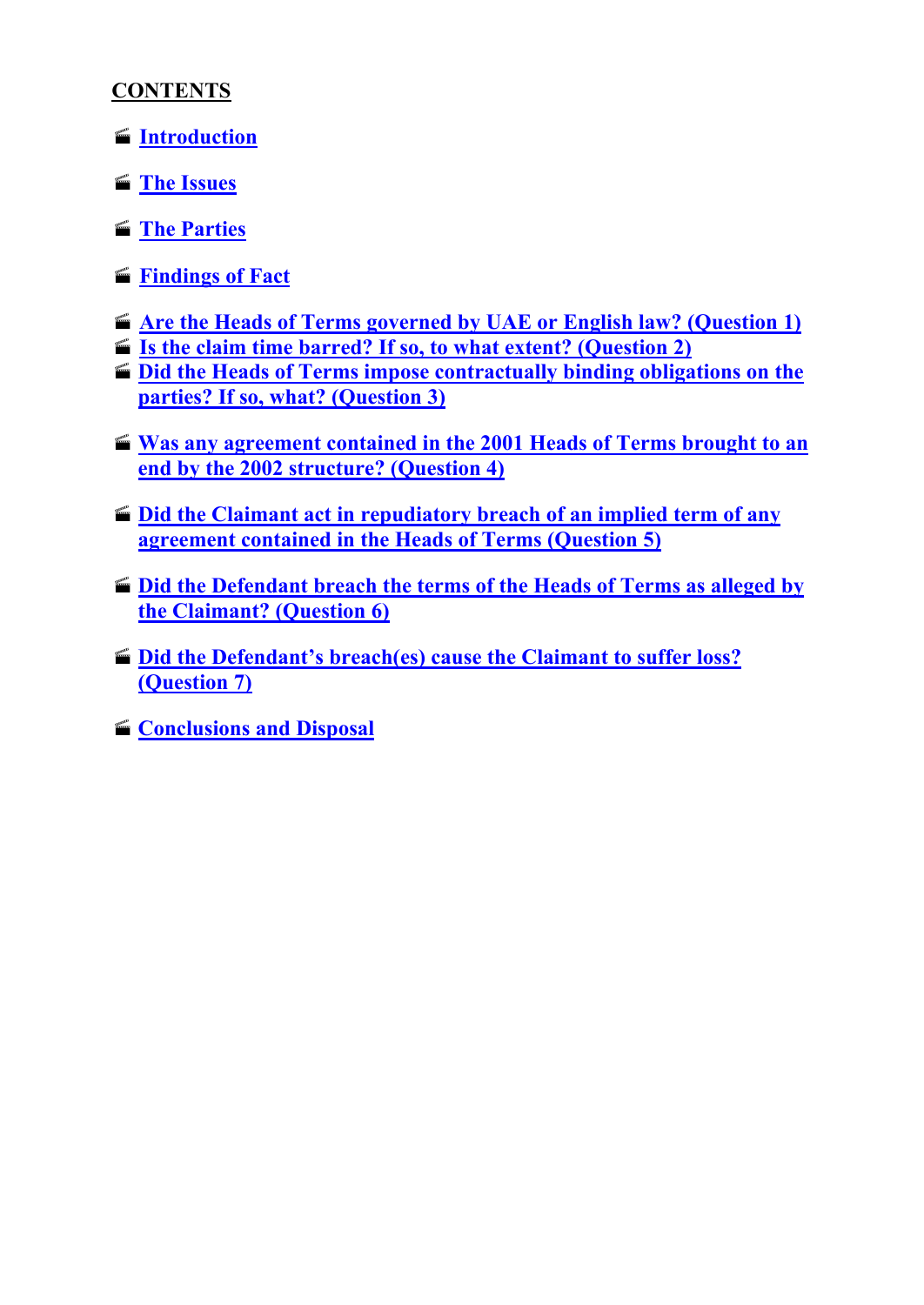# **Mrs Justice Eady DBE:**

#### <span id="page-2-0"></span>*Introduction*

- 1. On 27 July 2001, during discussions in London regarding a possible joint venture to operate tour buses in Dubai, the parties signed a document entitled "Heads of Terms". That document provides the basis for the claim now before me, which was issued by the Claimant on 5 March 2015. The Claimant says the Heads of Terms gave rise to a binding contract between the parties, which the Defendant subsequently breached. The claim is resisted by the Defendant, arguing that, whether assessed under the law of England and Wales or under the law of the United Arab Emirates ("UAE"), the claim is time-barred. In the alternative, the Defendant contends there was no binding contract between the parties, or, if there was, that it was superseded by events that took place in 2002, or that the Claimant acted in repudiatory breach of any such contract, whereas the Defendant itself did not breach a contractual obligation owed to the Claimant. It further disputes that there is any basis for the damages claimed by the Claimant in these proceedings.
- 2. A hearing took place before me on 18-20 and 22 October 2021, limited to issues of liability and causation. I received oral evidence from the Claimant, and from Mr Waterman and Mr Cooper for the Defendant. I also received reports and heard oral testimony from the parties' experts in UAE law: Mr Al Muhtaseb for the Claimant and Mr Al Hashimi for the Defendant. Some of those giving evidence before me were based in the UAE and, by agreement, their testimony was received over video link; this was a proportionate means of ensuring a fair hearing, in particular given continuing difficulties relating to international travel due to the on-going coronavirus pandemic. The documentary evidence was presented in an agreed trial bundle of some 1,421 pages, along with a short supplemental bundle.
- 3. As well as written and oral opening arguments, both parties produced written closing submissions and spoke to these on the last day of the hearing. During the course of the Defendant's closing, it was intimated that it intended to make an application to adduce a further document in evidence, an application that was made later that day. Having considered further written submissions from both parties, I refused the Defendant's application for reasons provided in my Order of 26 October 2021.

#### <span id="page-2-1"></span>*The issues*

- 4. The questions I am required to determine at this stage are agreed as follows:
	- (1) Does UAE law (as the Claimant contends) or English law (as the Defendant contends) apply to the Heads of Terms?
	- (2) Is the claim time barred?
	- (3) Did the Heads of Terms impose contractually binding obligations on the parties? (In addressing this issue, it is helpful to add the further question: if so, what?)
	- (4) If the answer to question (3) is "yes", was any agreement contained in the Heads of Terms brought to an end by the arrangements put in place in 2002 ("the 2002 Structure")?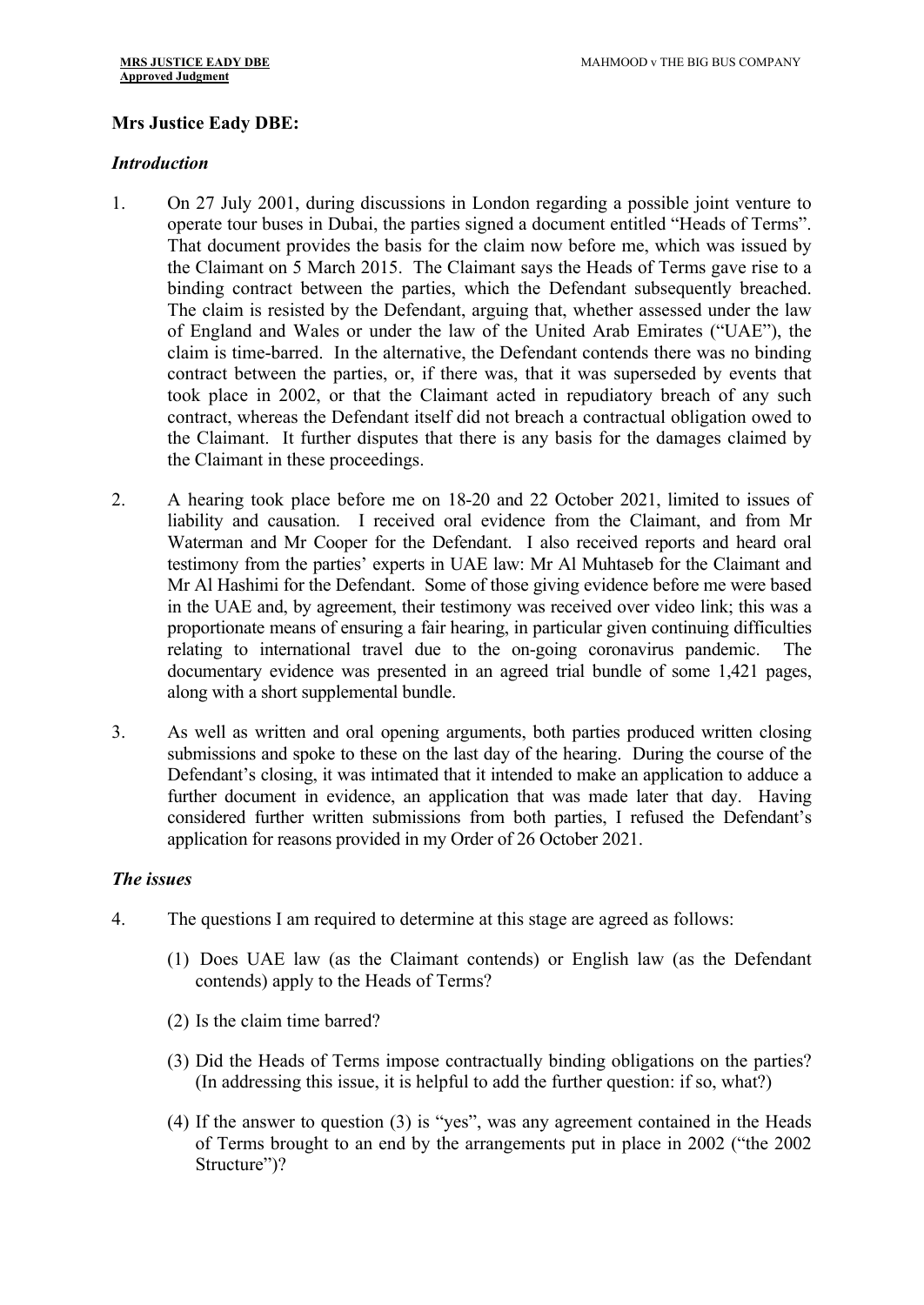- (5) If the answer to question (4) is "no", was the Claimant in repudiatory breach of an implied term of any agreement contained in the Heads of Terms?
- (6) If the answer to question (5) is "no", did the Defendant breach the Heads of Terms as alleged by the Claimant?
- (7) If the answer to question (6) is "yes", did the Defendant's breach(es) cause the Claimant to suffer loss?
- 5. By the time of the hearing before me, the parties were agreed that question (1) (the applicability of UAE or English law) is only relevant to the issue of limitation; it is common ground that, for all other purposes, I should proceed on the basis that there is no material difference between UAE and English law.

# <span id="page-3-0"></span>*The parties*

- 6. The Claimant describes himself as an international businessman with over 40 years' experience doing business in the Middle East and Asia. He was born in India, in 1946, but his family moved to Pakistan after the Partition and the Claimant grew up in Karachi. The Claimant says that, between 1968 and 1981, he spent time in and around Pakistan and the Middle East, where he undertook a number of business development and marketing consultancy roles for various companies. In 1981, the Claimant moved to the United Kingdom ("the UK"). In oral evidence, he said this was because he had been invited to join the investment bank EF Hutton and he said that he then worked for Merrill Lynch and various other companies (generally in the banking and finance sector). In his second witness statement, he had, however, suggested that this was what had happened when he returned to the UK in 2007. Mr Piccinin sought to clarify his client's career history in re-examination, and the Claimant explained that he had carried out various roles between 1981 and 2001, sometimes as an employee, sometimes as a consultant, but also sometimes carrying on business as an entrepreneur, although he was unable to provide specific detail in this regard.
- 7. The Defendant is a company registered in England, which operates double decker bus sightseeing tours in London. The company was established by members of the Maybury family and, by the summer of 2001, the Defendant had been successfully operating sightseeing tours in London for over a decade. At that stage the Defendant did not operate outside London albeit Mr Patrick Waterman, an engineer who had previously been the Managing Director of London Coaches Limited, had started employment as the Defendant's Business Development Director in August 2000 and part of his role was to seek opportunities to expand the company's operations internationally.

# <span id="page-3-1"></span>*Findings of fact*

# *Initial observations*

8. Before setting out the factual background, I make some observations about the oral evidence I received.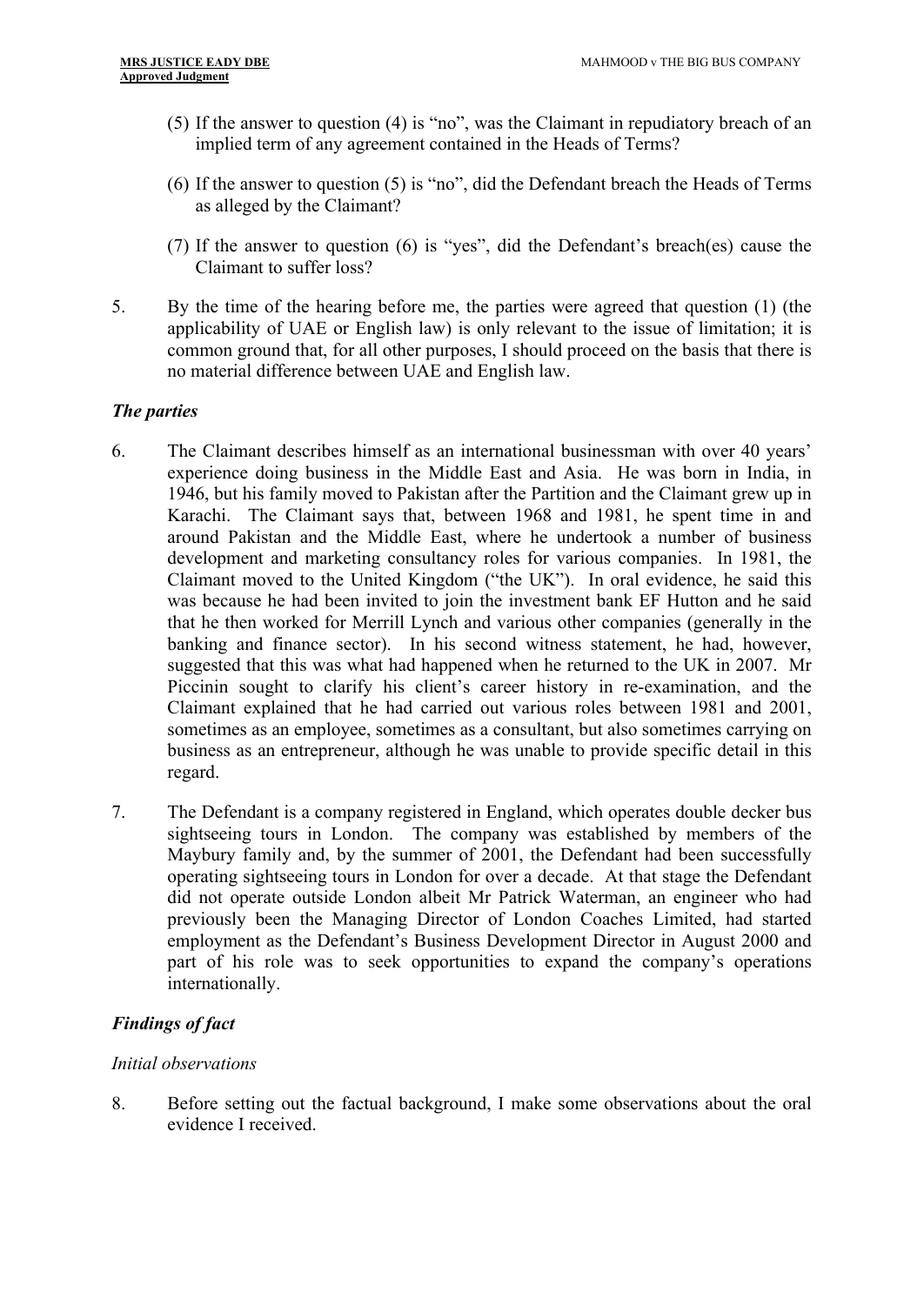- 9. As Mr Piccinin fairly acknowledged in his closing submissions, the Claimant was generally not a reliable or helpful witness. Some aspects of his evidence were plainly incorrect (for example, his assertion that the buses used by the Defendant, when starting operations in Dubai, had the passenger doors on the wrong (left-hand) side, when photographs from that time showed that was not the case) and he was unable to provide a reliable history of events in a number of respects (for example, in relation to his career history (see my observations at paragraph 6 above); as to when he was aware of his shareholding in Big Bus Incorporated; or as to when he learned of the incorporation of Double Decker Bus Tours LLC). Save where corroborated by other material or the testimony of others, I give little weight to the Claimant's evidence.
- 10. The Defendant urges me to go further and to find the Claimant was dishonest in his evidence. Having reflected on this question, I do not consider I can fairly reach that conclusion. The documentary evidence does not suggest the Claimant was the kind of person to keep a careful written record and such contemporaneous documents that exist, which set out his understanding of events at the time, reveal a degree of confusion on his part even then (for example, as to the benefits he would be entitled to receive as an employee of the business to be established in Dubai); while that confused understanding might have been informed by the Claimant's self-interested aspirations, I am unable to say that he was being dishonest. As for the Claimant's testimony before me, as well as bearing in mind his limited grip on the detail of conversations and events at the time, I have to allow for the diminution in his recall given the passage of time and the problems that he apparently experienced when giving evidence as a result of his hearing difficulties.
- 11. In contrast, Mr Waterman was a reliable witness. Assisted by the documents he produced at the time, he was able to provide a clear account of events relevant to the claim (from which I have largely taken my findings of fact) and, acknowledging the difficulties in recalling events from so long ago, made appropriate concessions in giving his evidence. To the extent there is any conflict in the testimony provided to me by the Claimant and by Mr Waterman, I prefer that of the latter.
- 12. Mr Cooper's evidence was on the periphery of what was relevant for the purpose of the issues before me. I consider, however, that he sought to assist the Court to the best of his ability and provided an honest account of what he genuinely believed to be the case, albeit he was largely relying on what he had been told by others.
- 13. For the Claimant it is urged that I should draw an adverse inference from the Defendant's failure to call the witnesses on whose accounts (dating back nearly 20 years) Mr Cooper and Mr Waterman had relied. Given that the individuals in question had long since moved on from their involvement with the Defendant, or any related companies, and their evidence would, in any event, be of limited relevance to the issues to be determined, I am not persuaded that I should draw any inference other than that the Defendant has taken a proportionate view as to how to present its case in this regard.
- 14. As for the UAE law experts, I accept both demonstrated the requisite expertise to assist the Court. For the Defendant it is objected that Mr Al Muhtaseb's expertise was questionable given that he does not appear in UAE courts. My understanding of Mr Al Muhtaseb's evidence was that he does not have rights of audience in the UAE but is licensed to advise on UAE law. Certainly Mr Al Muhtaseb's evidence to me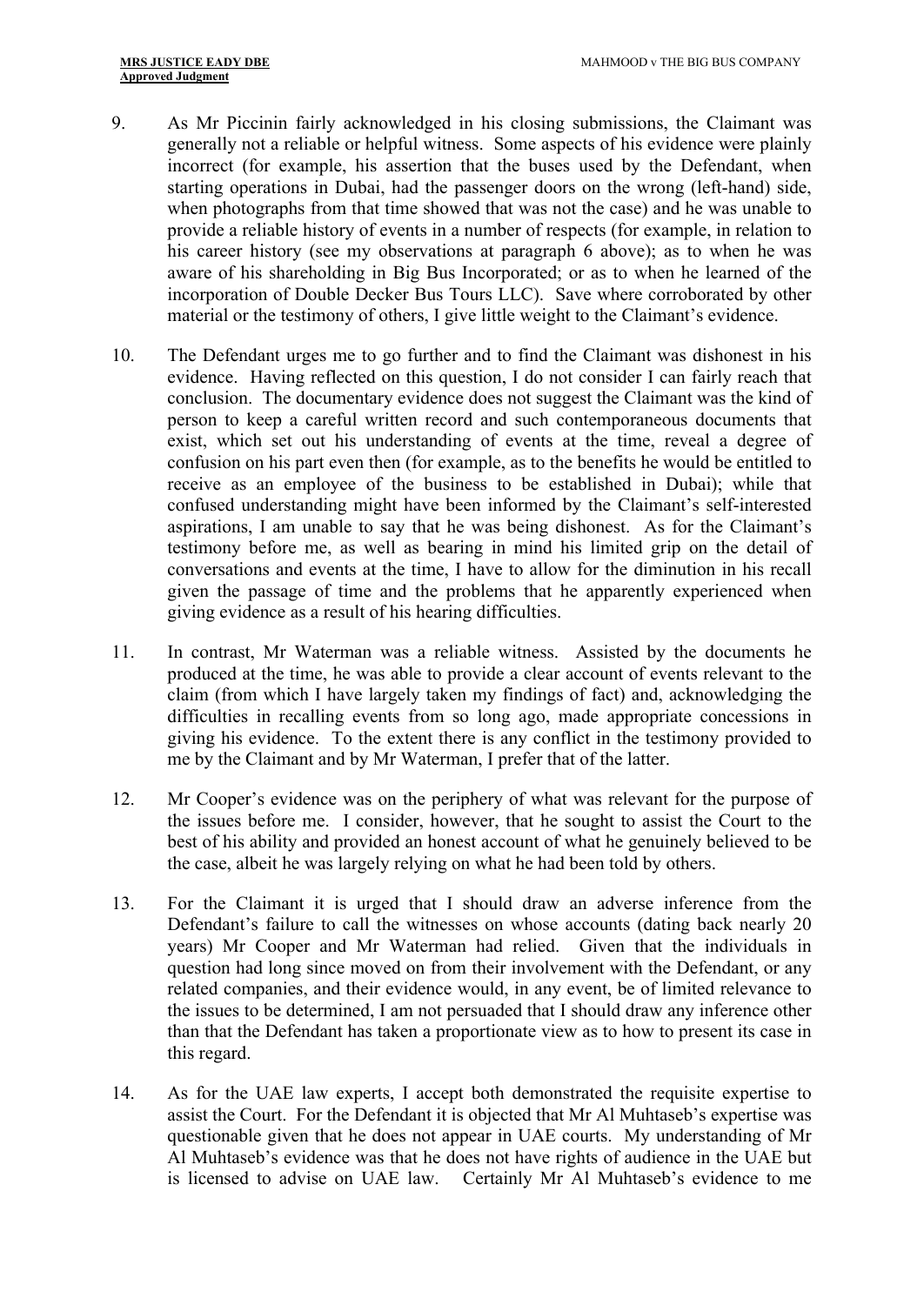demonstrated a knowledge and understanding of UAE law that was largely uncontradicted.

#### *The relevant history*

- 15. Having visited Dubai at some point prior to June or July 2001, and witnessing firsthand the pace of development in the region, the Claimant had formed the view that there was potential for a successful tourist bus business. Familiar with the Defendant's tour buses in London, but apparently with little more knowledge of the business than that, the Claimant made contact with the Defendant, asking for a meeting to discuss his idea.
- 16. The Claimant's message having been passed to Mr Waterman, a meeting was arranged in the Defendant's office in London. The Claimant introduced himself as an experienced businessman, based in London but with connections in the Gulf, and explained his proposal for the Defendant to operate bus sight-seeing tours in Dubai. As well as identifying this as a potential business opportunity, the Claimant explained how he could work with the Defendant to establish operations in Dubai, where he had high-level connections and would be able to help obtain the necessary approvals and permissions. He made clear, however, that he would not be investing any money in the venture himself and it would be for the Defendant to supply the necessary funding, as well as the buses, branding and technical support.
- 17. For the Defendant's part, I accept Mr Waterman's evidence that, while looking for opportunities to expand, it had reservations about establishing operations in Dubai, which was (so far as the Defendant was concerned) an unknown jurisdiction in the Middle East. The Claimant's stated familiarity with the region had, however, provided Mr Waterman with some reassurance and he agreed that he and Richard Maybury (then Managing Director of the Defendant) would visit Dubai that summer to explore the feasibility of establishing sight-seeing bus tours there (or, as the Claimant put it in his evidence, to "*kick the tyres out there*").
- 18. Mr Waterman and the Claimant had a number of meetings around this time and discussed how things might progress should the Defendant decide to proceed with the Claimant's idea. References made in later correspondence suggest that these discussions ranged more generally over the Defendant's potential aspirations for overseas development, with the Claimant possibly playing some continuing (but undefined) role in that regard. As for establishing an operation in Dubai, the Claimant explained that a UAE sponsor would be required but he already had someone in mind for this role, a Mr Mohammed Al Duhaim, then UAE Ambassador to Italy, who the Claimant described as a friend and as someone with the appropriate connections and influence needed to obtain a tourist licence in Dubai. Mr Waterman was also reassured by the fact that the Claimant was talking of moving to Dubai, which would mean he would be able to oversee the project and operations from there, albeit I accept Mr Waterman's evidence that this was not something the Defendant had asked of the Claimant or made a condition of the negotiations.
- 19. Before the feasibility trip took place, the parties agreed the Heads of Terms document on which the Claimant's case in these proceedings is based. Mr Waterman has explained that the Claimant had wanted some form of contractual agreement before the trip to Dubai but this was out of the question for the Defendant: it was not willing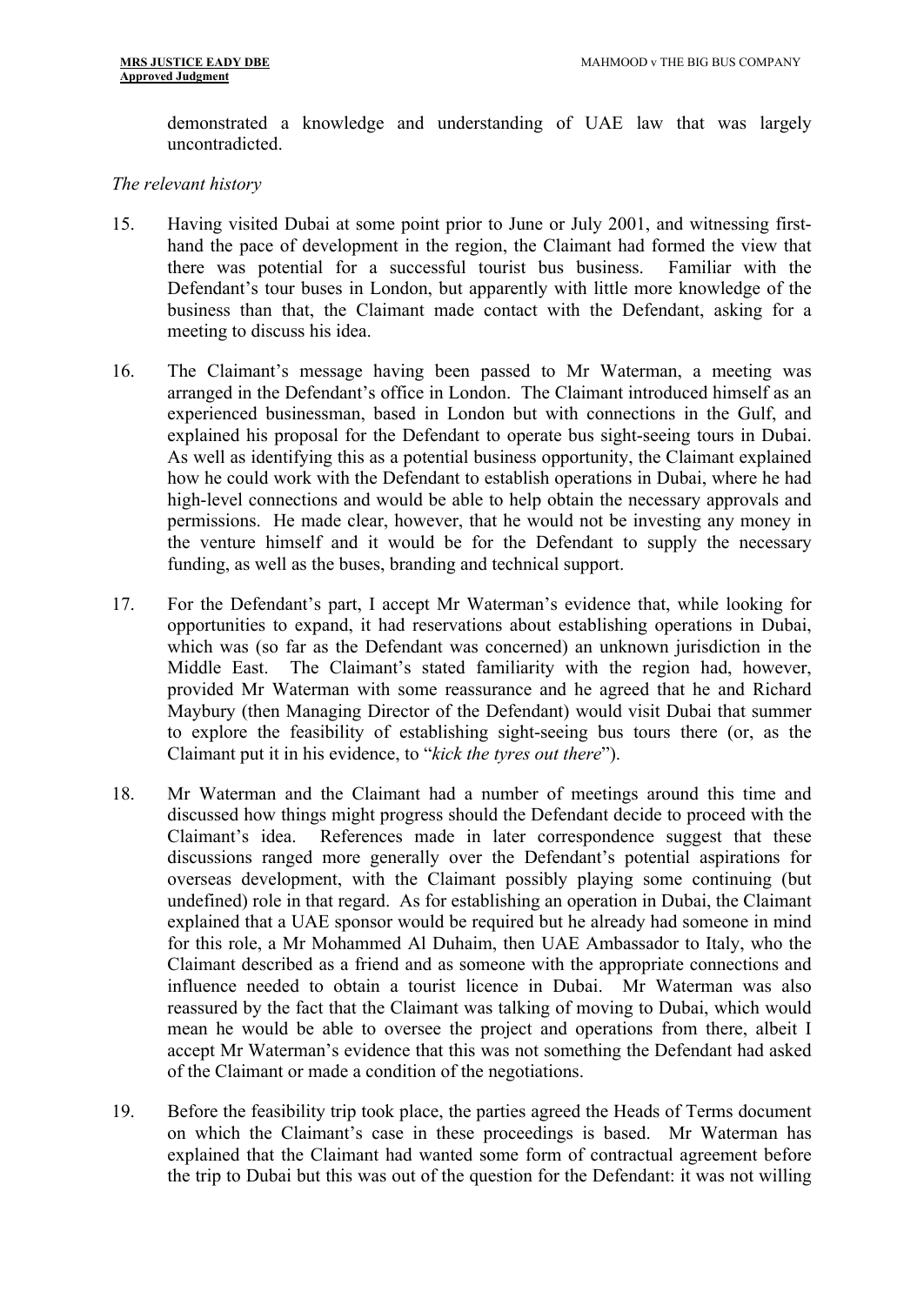to agree to any contractual arrangement with the Claimant on the back of a mere idea and his representations without even having visited Dubai. Given the Claimant's insistence on having something in writing, however, Mr Waterman agreed that the Defendant would enter into Heads of Terms, to be replaced by an enforceable contractual document in the event the Defendant decided to proceed with the project. That, I accept, was the context for the Heads of Terms that Mr Waterman then drew up, absent any legal advice, and the parties each signed two copies of that document in London on 27 July 2001.

20. Given the importance of the Heads of Terms document, I set it out in full at this stage:

"Heads of Terms between:

The Big Bus Company, whose registered office is Grosvenor Gardens House, 35-37 Grosvenor Gardens, London SW1W OBS

and

Asif Mahmood and others, of 45 Woodland Way, London N21 3QB

Whereby

- 1. Mr Mahmood approached the Big Bus Company to discuss the possibilities of a joint venture to operate and market open top sightseeing tours in Dubai.
- 2. Following discussions the Big Bus Company has agreed to pursue the idea further with Mr Mahmood and his local UAE representative to establish the feasibility of such an operation.
- 3. In order to achieve this representatives from the Big Bus Company and Mr Mahmood plan to visit Dubai in August/September to assess the potential of the city and to meet with the relevant authorities in order to ensure that the necessary permission can be obtained to allow the operation to run, should the decision be reached to go ahead with the project.

It is agreed by both parties on signing this agreement:-

1. Neither party shall commence nor continue conversation with any other third party in relation to the operation of sightseeing tours in Dubai or the UAE until such time as it has been agreed in writing that the proposed joint venture will not be pursued by the signatories to the agreement.

2. All written information supplied by either party will remain confidential and will be returned on termination of this agreement.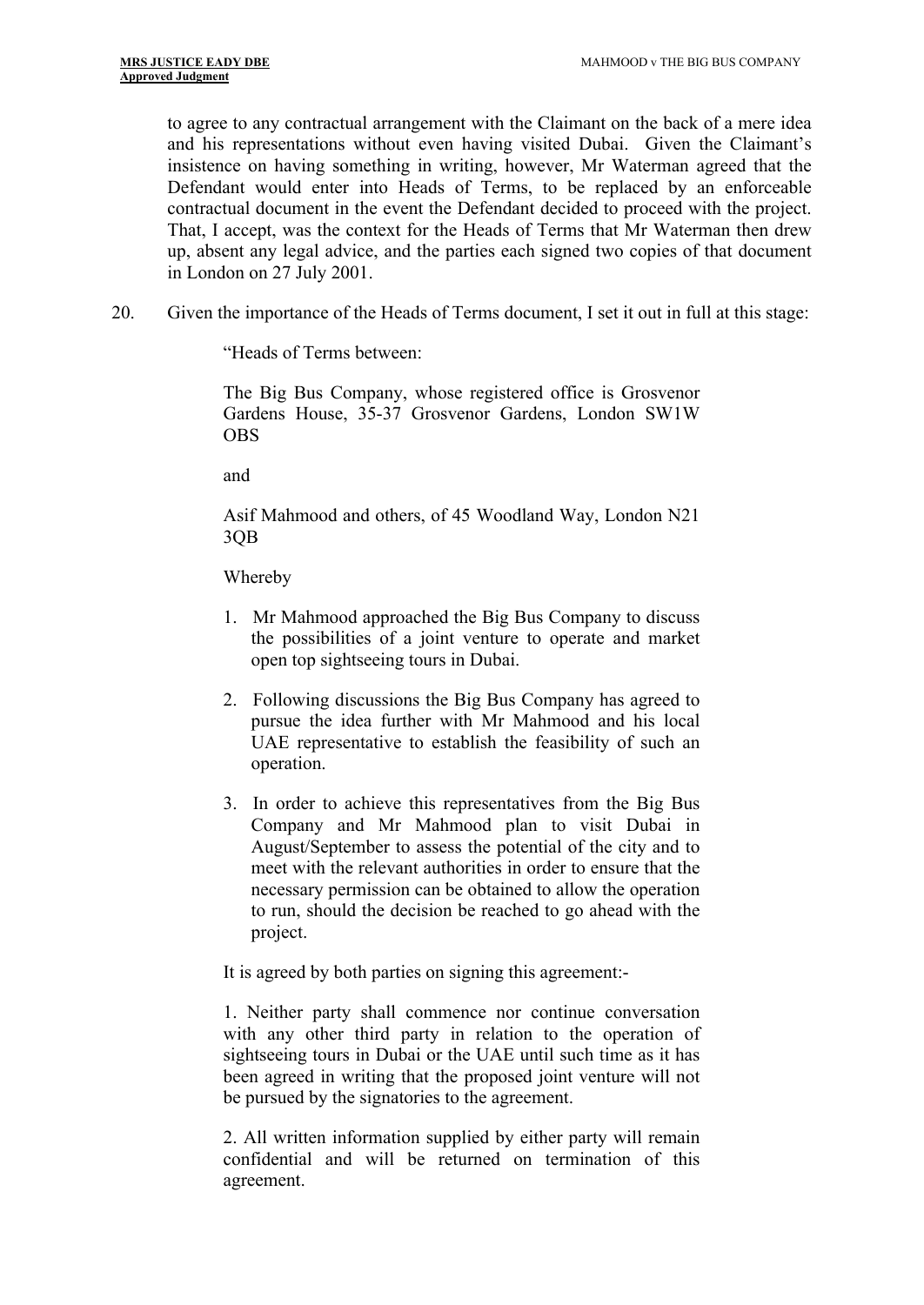3. Each party to this agreement shall bear their own costs until such time as the terms of the joint venture are fully agreed and implemented.

4. The proposal is for a 50/50 joint venture company, set up in accordance with local law, and the shareholding split accordingly. This would also set the profit share which may be separately prescribed, unless varied by mutual consent between Asif Mahmood and others and the Big Bus Company.

5. Funding for the project in terms of capital equipment is to be provided by the Big Bus Company. Final details for the structuring of the remainder of the requirement will be determined following the visit to Dubai.

6. In signing this agreement Mr Mahmood accepts that he is signing on his and the local representative's behalf, who agrees to be bound by the terms of this agreement.

7. The Big Bus Company agrees that it will not attempt to circumvent Asif Mahmood or his Nominee prior to the signing of a formal contract between the parties or following cessation of the contract between them.

8. Both parties will use reasonable endeavours to ensure that contracts are prepared and signed before the end of September 2001.

Signed for and on behalf of the Big Bus Company …

Signed for and on behalf of Mr A Mahmood and others …"

- 21. The Claimant does not now seek to argue that the Heads of Terms were legally binding in their entirety; it is his case, however, that the provisions on which he relies, in particular, clauses 1 and 7, gave rise to an enforceable contract between himself and the Defendant. While maintaining his position that the Heads of Terms were not intended to amount to a binding contract, in his oral evidence Mr Waterman accepted that at least some of the provisions were written to provide comfort for the Claimant by setting out the parties' respective negative obligations, thus recording what they had agreed not to do.
- 22. On or about 8 September 2001, meeting his own costs, the Claimant travelled to Dubai. He went out with his family, although it is unclear whether anyone from the Defendant was aware of that at that stage. Mr Waterman and Mr Maybury flew out on 9 or 10 September 2001 and spent some time driving around to get a sense of Dubai. All vividly recalled that the 11 September 2001 terrorist attacks occurred shortly after they had arrived and, assuming the Defendant would not then wish to proceed with the project, the Claimant told Mr Waterman he would understand if they backed out at that stage. Mr Waterman responded, however, that Richard Maybury had fallen in love with Dubai and he felt the Defendant would want to proceed, although this would be subject to Board approval and he would confirm the position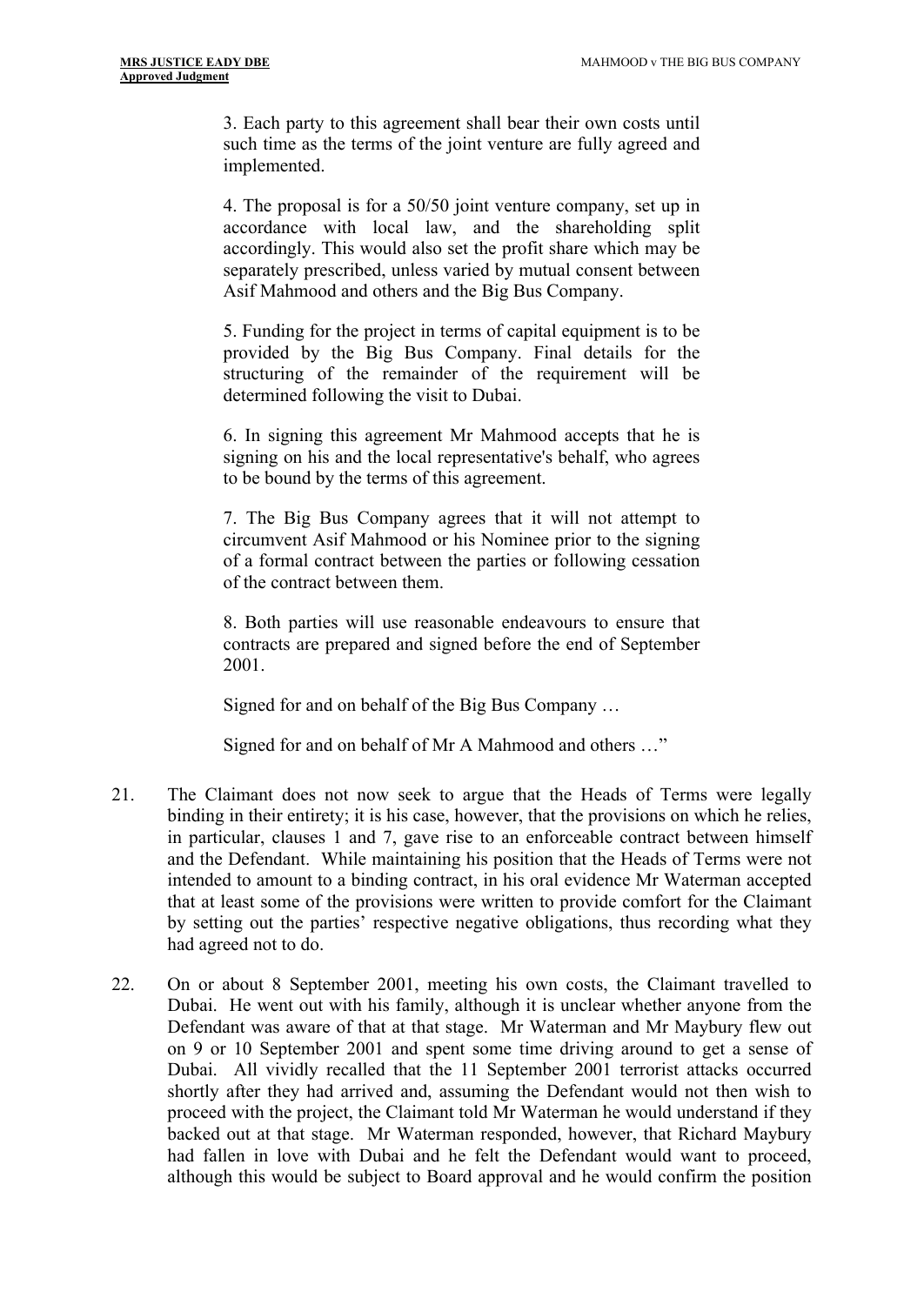after returning to London. Mr Waterman and Mr Maybury used the remainder of their visit to meet with various officials and gained a greater sense of the challenges involved in establishing a tourist bus operation in Dubai. Considering, however, that the potential benefits were likely to outweigh the risks, Mr Waterman made a recommendation to the Defendant's Board (comprising three members of the Maybury family) that they should proceed.

- 23. At this stage, questions still existed for the Defendant as to how the venture would be structured. In particular, in investigating the feasibility of the project, the Defendant had taken advice from UK solicitors with a branch in Dubai and had become aware that UAE law did not merely require a sponsor to be involved in the project but that a UAE citizen should be the majority shareholder, albeit the business could be structured in such a way that the individual concerned was remunerated by way of a fixed fee. The proposal for "*a 50/50 joint venture company*" with the Claimant, with "*the shareholding split accordingly*" (clause 4, Heads of Terms) thus needed to be revisited.
- 24. On 1 October 2001, Mr Waterman wrote to the Claimant to tell him that the Defendant's Board had accepted the recommendation to proceed with the project albeit "*not without some reservations*". In particular, he wanted to understand the Claimant's proposals for the structure of the company that would need to be established to meet UAE legal requirements and for his role in relation to the business thereafter. The structure of the business and the profit share would also need to take account of the sponsor's fee, which the Defendant understood would come out of the Claimant's share. The Defendant's view at this stage was explained as being that the Dubai company would be established as a stand-alone operation, with the share capital divided as necessary, taking account of the relevant UAE rules, and with the profit split set at 60:40 in favour of the Defendant. It was envisaged that the Defendant would lease the buses to the new company and funding would be by intercompany loan, so initial start-up costs could be recouped. It was further proposed that the Claimant would be employed by the Defendant as a consultant*,* on a salary of £60,000 per annum (this being the sum the Claimant had requested), with an initial brief to ensure that the Dubai project "*gets off the ground*" and to then develop "*further markets as we have discussed*". As the letter made clear, the Defendant was concerned that, as it would be taking all the financial risk, an equal profit share in the business was not equitable, particularly when the Claimant was also asking to receive a salary. Although Mr Waterman acknowledged that the Claimant had moved to Dubai, this, he observed, was something the Claimant had wanted to do in any event (and, on this point, I note that in the Claimant's first statement in these proceedings, dated 16 May 2017, he states that he in fact only served notice on his rented home in London *after* receiving Mr Waterman's letter of 1 October 2001).
- 25. More generally, it is apparent that, at this still early stage, there were tensions in the relationship between the parties, with significant differences in their respective views as to the role the Claimant was to play in the new venture. As the Defendant's further letter of 4 October 2001 made clear, Mr Waterman felt the Claimant had overstated his knowledge of, and influence in, the Dubai tourist market and that he (Mr Waterman) was having to salvage the project. A feasibility study was required for the Department of Tourism and Commerce Marketing but this needed a marketing plan, which the Claimant had yet to produce and, although the Claimant had given the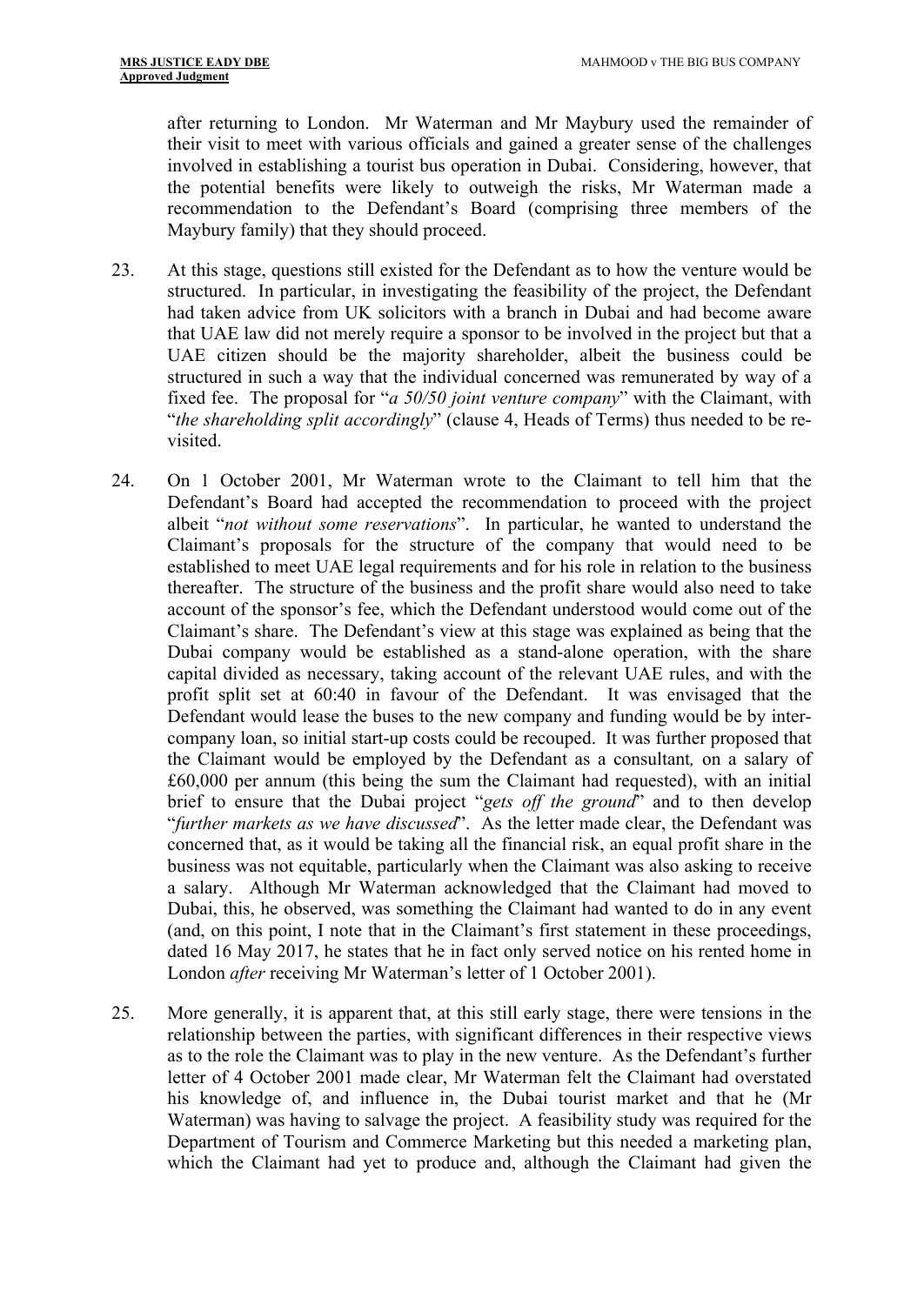impression that he could ensure the Defendant was granted a licence for its tours – that he had the "*green light from the Big man*" – this had not happened. On top of this, although the parties had agreed to bear their own costs until the terms of their joint venture could be finalised, the Claimant was now seeking an income from the Defendant as he needed to support himself and his family in Dubai.

- 26. The Claimant has pointed to the various things he says he did to ensure the Defendant could establish its operations in Dubai but there are disputes as to whether it was his work, or that of Mr Waterman and others working for the Defendant, that ultimately enabled the bus tours to start. To the extent that it is possible to establish the truth of the position at this stage, it seems that the Claimant largely operated on the basis of face-to-face dealings with people in Dubai but Mr Waterman had to then follow-up with the more formal, documented communications that finalised the various steps that had to be taken to (for example) provide reassurance to the relevant authorities regarding the use of right-hand drive buses, establish an office base, and explain the routes the buses would follow. From the Defendant's perspective, the Claimant was giving little value to the project and any profit-share needed to be re-visited given what was now known as to how UAE law required the business to be structured; the Claimant, on the other hand, was left feeling undervalued and was still insistent on being treated as an equal partner. The underlying problem was that the Claimant's role was never clearly defined and the parties' respective views as to his position were never aligned.
- 27. In late October 2001, Mr Waterman returned to Dubai and met with the Claimant. Although the precise legal structure was still to be determined, it was clear by this stage that the tour bus operation in Dubai would be run not by the Defendant but by a new company. Mr Waterman and the Claimant discussed the Defendant's proposal for a 60:40 profit split (in the Defendant's favour) and for the Claimant to be employed on a consultancy contract on a salary of £60,000 per year. I accept Mr Waterman's evidence that the Claimant indicated that he was agreeable to this. At this stage, however, it appeared that there was some question as to Mr Al Duhaim's involvement in the enterprise and the Defendant's lawyers drew up draft incorporation documents for the new company with an alternative sponsor in mind.
- 28. The draft incorporation documents explained that the new company would be known as Big Bus Company Dubai LLC ("Big Bus Dubai"), with the sponsor owning 51% of the shareholding. The remaining 49% was to be held by an offshore entity, incorporated in the British Virgin Islands ("BVI"), known as The Big Bus Company Incorporated (in this Judgment, "Big Bus BVI"), of which the Claimant would be one of the shareholders, along with Mr Waterman and the three members of the Maybury family who were Board members and shareholders of the Defendant. Documents relating to the establishment of Big Bus Dubai made provision for the sponsor to be paid an annual fee in return for which control of Big Bus Dubai would be given to Big Bus BVI. The draft documents were sent to the Claimant who took legal advice on their contents and forwarded his lawyers' proposed amendments to the Defendant's solicitors on 26 November 2001.
- 29. The changes to the incorporation documents proposed by the Claimant's lawyers were considered unacceptable, not least as these would give the Claimant control over the business or, at least, the power of veto. On 29 November 2001, Mr Waterman wrote to the Claimant setting out his concerns relating to the position the Claimant had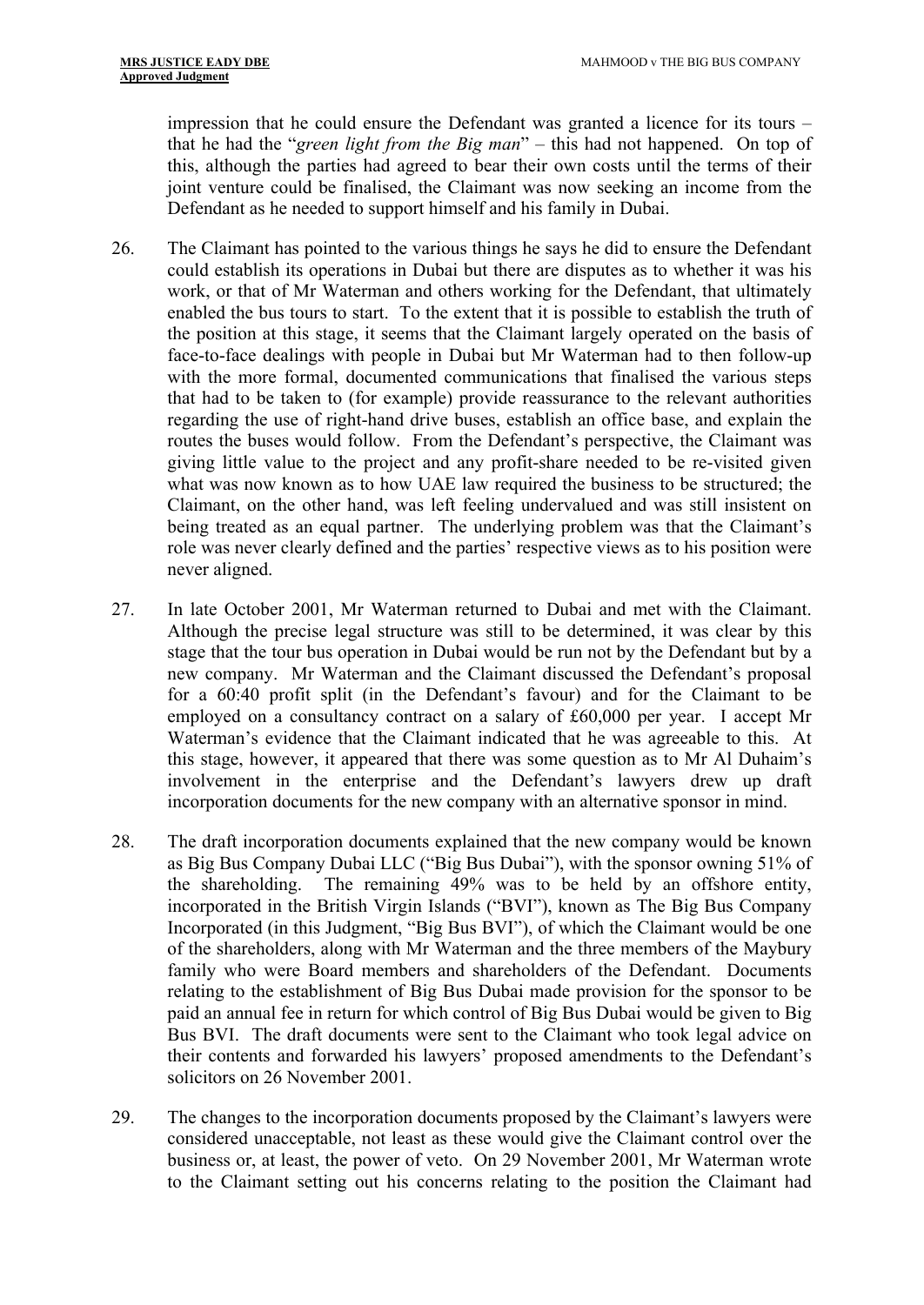adopted and suggesting that, as well as any salary that might be due (subject to "*a full time, proper contract*"), the equity and profit might be split equally between the Claimant and the four other shareholders. At this stage, although the Claimant had not yet entered into a formal contract, the Defendant was already paying him £5,000 per month. Looking ahead to the incorporation of the new company and the investment that would be required, as made clear in Mr Waterman's covering fax of 30 November 2001, it was envisaged that this might be the start of a wider overseas operation, in which the individual shareholders (Mr Waterman and the three Mayburys) were investing, not the Defendant itself.

- 30. Mr Waterman again returned to Dubai in early December 2001 and met with the Claimant at the Royal Méridien Hotel. I accept Mr Waterman's evidence that he communicated to the Claimant the frustration that he and the other shareholders in the Defendant (the investors in the new Dubai operation) felt over the continued lack of progress in getting operations up and running in Dubai. Given this situation, and the fact that the Claimant would not be taking any financial risk but would be further remunerated by way of a salary, Mr Waterman made clear that the investors were no longer prepared to proceed on a 60:40 split but considered that the Claimant's shareholding and share of the profits would need to be reduced to 30%.
- 31. It was on this basis that, on 10 December 2001, Big Bus BVI was incorporated. It is Mr Waterman's recollection that, on the incorporation of Big Bus BVI, share certificates were sent to all shareholders; the Claimant disputes that. I can see no reason why the share certificate would not have been sent to the Claimant at this point but, in any event, am satisfied that Mr Waterman had made the share distribution clear to the Claimant at their meeting earlier that month. On anyone's case, however, this was something that had been presented to the Claimant as a *fait accompli*; it was not something to which he had previously agreed.
- 32. Also in December 2001, the Claimant travelled to Rome to meet with Mr Al Duhaim, taking with him the relevant documents relating to Big Bus Dubai. Mr Al Duhaim was ultimately prepared to confirm his involvement and Big Bus Dubai was incorporated on 6 February 2002. Later that month, Big Bus Dubai obtained its tourism licence and entered into agreements with the Defendant for the leasing of equipment (essentially the buses that would be used for the tours) and for a licence to use the "Big Bus" name. I note that, by clause 14 of the lease agreement, it was provided that this was to be governed by English law.
- 33. In early March 2002, the Department of Economic Development issued a licence for the use of the buses by Big Bus Dubai and, on 30 April 2002, a "*no objection*" letter was obtained from the Dubai Municipality for Big Bus Dubai to operate its proposed bus routes. Going into May 2002, therefore, Big Bus Dubai could at last start operating bus tours in Dubai and, after some delay, on 11 May 2002, the Claimant signed a service agreement appointing him as Site Supervisor of Big Bus Dubai, working a 48-hour week.
- 34. The Defendant has referred to the arrangements thus put into place for the Dubai operation as "*the 2002 Structure*". I find that the Claimant was aware of these arrangements, understanding that the joint venture could not be established as originally envisaged and that the way the business had to be structured inevitably introduced a number of additional parties into the operation, most obviously Big Bus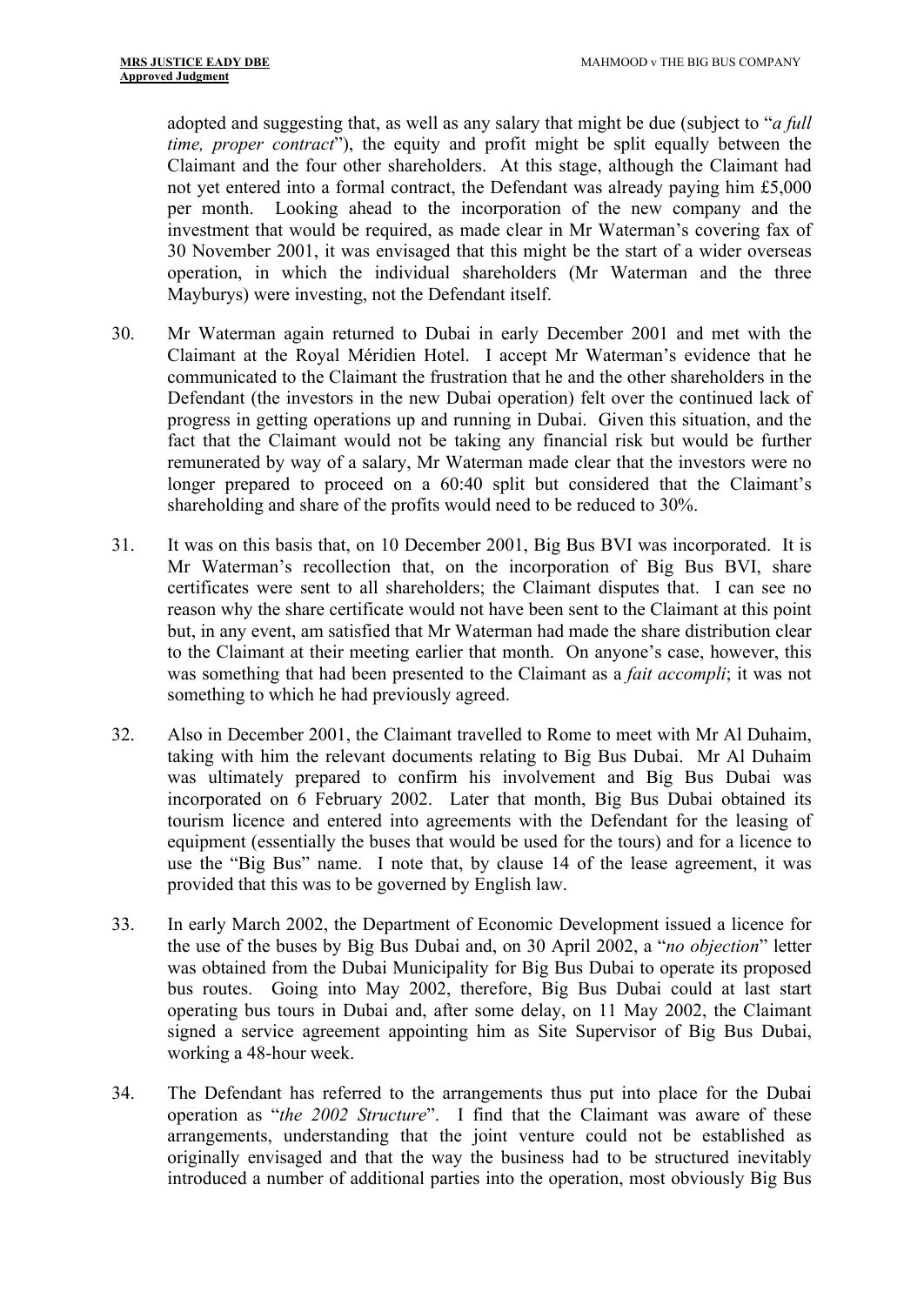Dubai and Big Bus BVI as well as Mr Waterman and the three members of the Maybury family who were providing the necessary financial investment and were his fellow shareholders in Big Bus BVI. This had all been made clear to him by Mr Waterman and had been confirmed by the draft incorporation documents he had received in November 2001. More specifically, I do not accept the Claimant's evidence that he was unaware of the content of the documentation he took to Rome for Mr Al Duhaim's signature; given their relationship, it is not credible that he would present the documents to the sponsor without being aware of their content. I am further satisfied that the Claimant acquiesced in these arrangements by his continued participation in the business, although he also continued to assert what he saw as his right to a greater profit share and was not prepared to sign a formal contract expressly agreeing the detail of what had been put in place.

- 35. Although the business was now operational, the relationship between the parties continued to decline. Mr Waterman met the Claimant in Dubai in May 2002, followed up by a letter dated 22 May 2002, in which he expressed concerns regarding the Claimant's contribution. Although Mr Waterman was not based in Dubai, he was receiving reports from Big Bus Dubai's Commercial Manager, Gibb Barron, who had been employed to run the company on a day-to-day basis. Based on those reports, and in the light of a press article featuring the Claimant in the Gulf News, on 13 August 2002, Mr Waterman again wrote to the Claimant expressing his dismay about the content of the article and voicing the investors' continuing concerns: the marketing plan was still outstanding and the Claimant had yet to sign off the director's service agreement or the shareholders' agreement drawn up for Big Bus BVI. Mr Waterman concluded his letter by asking for the Claimant's comments, having made clear that his approach would have to change if the project was to continue "*in its current form*".
- 36. On the same day, Mr Waterman wrote to Mr Al Duhaim, drawing his attention to the difficulties that had arisen in the relationship with the Claimant and enclosing a copy of the letter he had written to the Claimant on behalf of the investors. Mr Waterman explained that he was writing to Mr Al Duhaim because of comments the Claimant had made to Mr Barron and his wife (also employed by Big Bus Dubai) to the effect that he would be able to persuade Mr Al Duhaim to withdraw his sponsorship.
- 37. By 19 August 2002, Mr Waterman was informed, by Mr Barron, that the Claimant would not be coming into work until things were sorted out.
- 38. On 20 August 2002, the Claimant emailed Mr Waterman to set out his perspective on events. Mr Waterman responded on 21 August 2002, making clear that he was acting on behalf of all the London-based shareholders (which I take to be the shareholders in Big Bus BVI other than the Claimant), and reiterating his requests for a marketing plan, for the Claimant's written response to the concerns raised, and for resolution of the outstanding issues regarding the director and shareholder agreements.
- 39. It was around this time that documents were found on the Claimant's computer in Dubai, dating from June-July 2002, and relating to a consultancy agreement with Mitsubishi Electric Europe and its possible involvement in Dubai railway. It has been suggested by the Defendant that this might explain the Claimant's lack of efforts in respect of Big Bus Dubai and was inconsistent with his obligation under the service agreement to work a 48-hour week. In a further letter from Mr Waterman of 3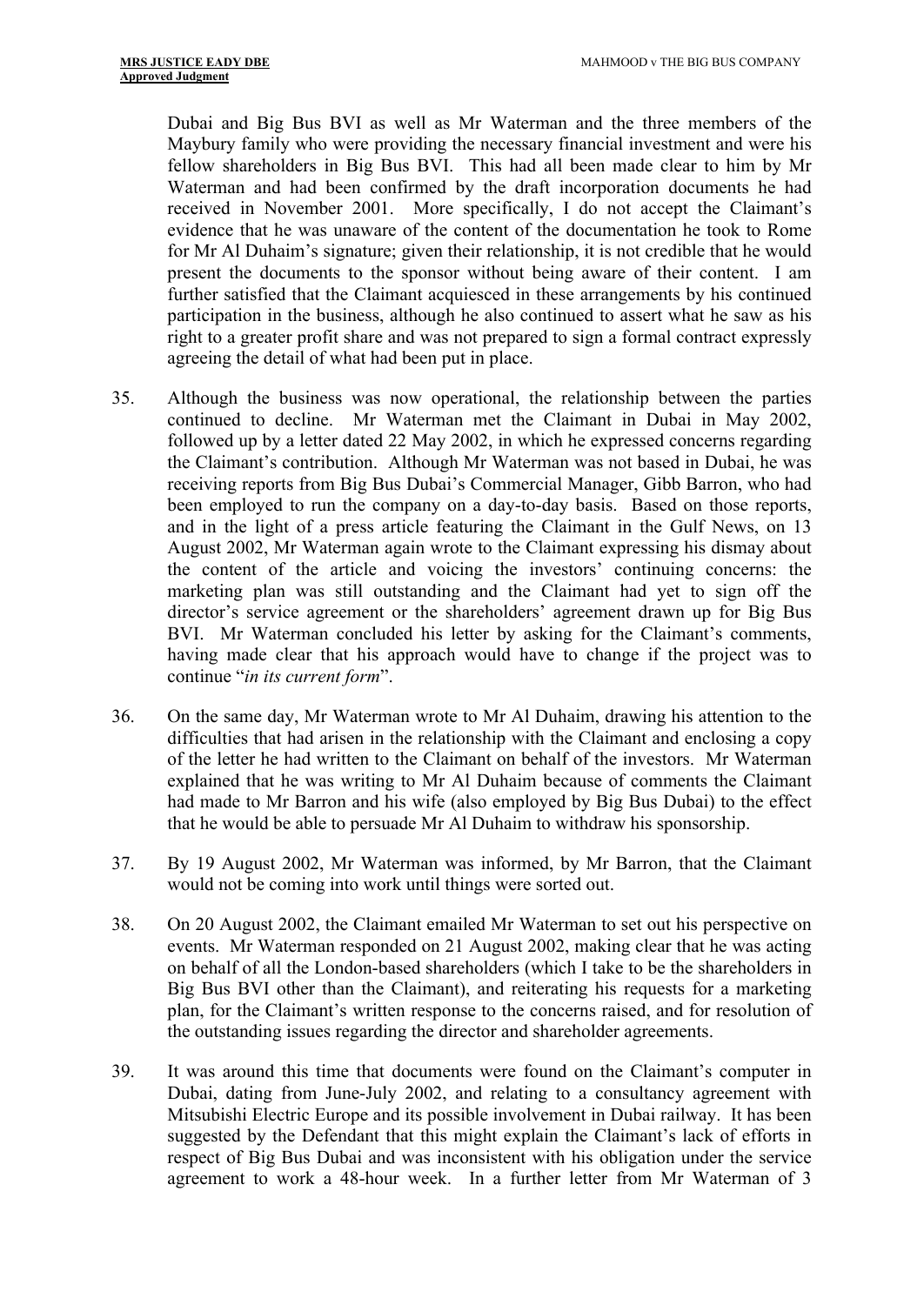September 2002, the Claimant was asked to explain the position relating to his involvement with any consultancy work with Mitsubishi. It was also recorded that Mr Barron had said that the Claimant had stated he would "*get the sponsor to suspend operations*" unless he received his pay that day. In light of what was perceived to be a veiled threat, and given that the Claimant was still to produce a marketing plan and provide a written document setting out his concerns, and had still not agreed the director and shareholder agreements, Mr Waterman stated that no further payments would be made to the Claimant and he was requested not to do any more work on the project.

- 40. On 3 September 2002, the Claimant sent Mr Waterman a lengthy email, suggesting that the real difficulty lay with the fact that he (Mr Waterman) was receiving inaccurate reports and explaining that he (the Claimant) was not willing to sign the shareholders' agreement without receiving a response to his request for an additional £25,000 for the further reduction in his shareholding (which could only mean the reduction from 40 to 30%). Mr Waterman responded on 4 September 2002, explaining that the "*feeling we have in London is that things have now reached a point of no return*". Although prepared to pay the Claimant's salary for August, thereafter it would be necessary to resolve matters and, to this end, Mr Waterman stated he would send the Claimant some proposals for his consideration.
- 41. Having discussed matters with the other investors, Mr Waterman met with the Claimant on 27 September 2002 and wrote to confirm their discussions the next day. Considering that relationships "*have been stretched to the extent that they are not recoverable*", Mr Waterman pointed to the Claimant's apparent failure to complete any substantive deals and to the lack of any documentary evidence of any activity on his part. Acknowledging that a marketing plan had now been provided, Mr Waterman complained that this added nothing to what was already known and failed to address any future strategy. As the Claimant's strengths lay in initiating projects rather than in being involved in the ongoing running of the business, the investors proposed that the Claimant should continue to be paid for six months as a consultant to the Defendant but should no longer be involved in any aspect of the running of the Dubai operation unless specifically asked, albeit he would continue to have rights as a shareholder and board member of Big Bus BVI.
- 42. The Claimant did not agree to this proposal, although his day-to-day involvement in the business came to an end in September 2002, and his contract as Site Supervisor for Big Bus Dubai was terminated in March 2003, with the Claimant signing a settlement agreement in relation to that appointment in July 2003. Although the Claimant continued to be paid until March 2003, delays in receiving payment led him to express his frustrations in a message sent to Mr Waterman on 22 January 2003, copied into Mr Al Duhaim, stating "*My patience has been stretched to the limit. These tactics will not be appreciated by the sponsor* …". Meeting with Mr Waterman on 23 February 2003, the Claimant expressed the view that "*the situation with the Dubai operation is now past the point where [I] can come back into it …*" and made various proposals for how the impasse might be resolved, including a possible buyout of the Dubai business, although he recognised that its value might be adversely impacted by the situation in Iraq. On 24 February 2003, Mr Waterman reported back that none of the Claimant's proposals were acceptable to the London investors.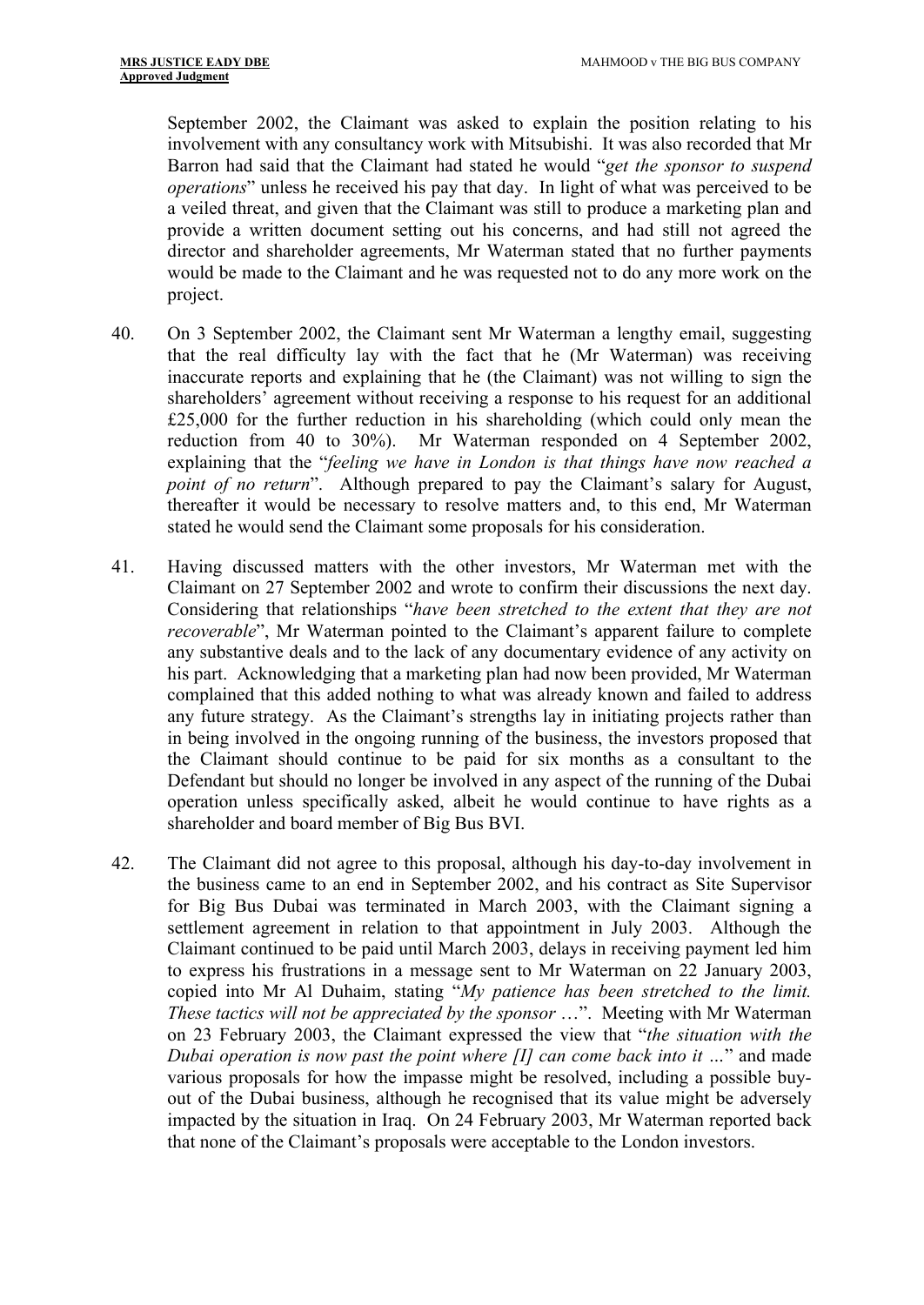43. As discussions between the parties failed to identify an agreed way forward, and with the end of the monthly payments in sight, on 15 March 2003, the Claimant wrote to Mr Al Duhaim, referencing their mutual membership of a members' club in Karachi, expressing his concern that Big Bus Dubai was failing and asking that Mr Al Duhaim (through his lawyer) should,

> "tell Pat Waterman that unless Big Bus agrees to comply with their contractual obligations i-e to continue to pay my salary … that he … will not agree to the renewal of the sponsorship for another year. He should also make clear to them that they cannot close down the company without your consent and therefore if they do not want to continue running this operation then they should handover this company to the sponsor as he is 51% shareholder in the eyes of the law."

44. On 16 March 2003, the Claimant wrote to Mr Waterman, referring to what he described as the memorandum of understanding "*we signed in London*" (i.e. the Heads of Terms) as "*that is the basic document pertaining to the company and clearly states that I hold a 50% share in the company. Since you, in effect, hold 100% of the company it follows that you are holding my 50% interest in trust*." Mr Waterman's response of 31 March 2003 referred to the difficulties experienced as a result of the "*massive downturn in business brought about by the conflict in Iraq*" and made clear that the Claimant's interpretation of the Heads of Terms document was firmly rejected:

> "The heads of terms form a basis on which subsequent agreement is reached. They are in no way enforceable and are not meant to be for that purpose. As you are aware, you hold a 30% stake in the BVI holding company, and I certainly am not holding your shares in trust. …"

45. In his reply of 3 May 2003, the Claimant disputed Mr Waterman's characterisation of the position, continuing to state his view that the Heads of Terms gave him a 50% interest in "*the UAE Company*", observing:

> "As regards the enforceability of the heads of agreement, a UK Court will be the better judge."

46. Thereafter, the parties continued to assert their respective positions and an attempt at mediation failed. On 17 August 2003, Mr Waterman wrote to the Claimant explaining that the investment into the Dubai operation (money lent by the Defendant, representing an investment of some £750,000 by the other shareholders in Big Bus BVI) was now to be reviewed, with the possibility that the Defendant might choose to call in its debt; as he explained:

> "To date the Big Bus Shareholders in the BVI company have lent in the region of £750,000 to the operation in Dubai with little or no prospect of recovering that money at least in the short term. A quick calculation would suggest that you have been paid in the region of £200,000 of that (including the recent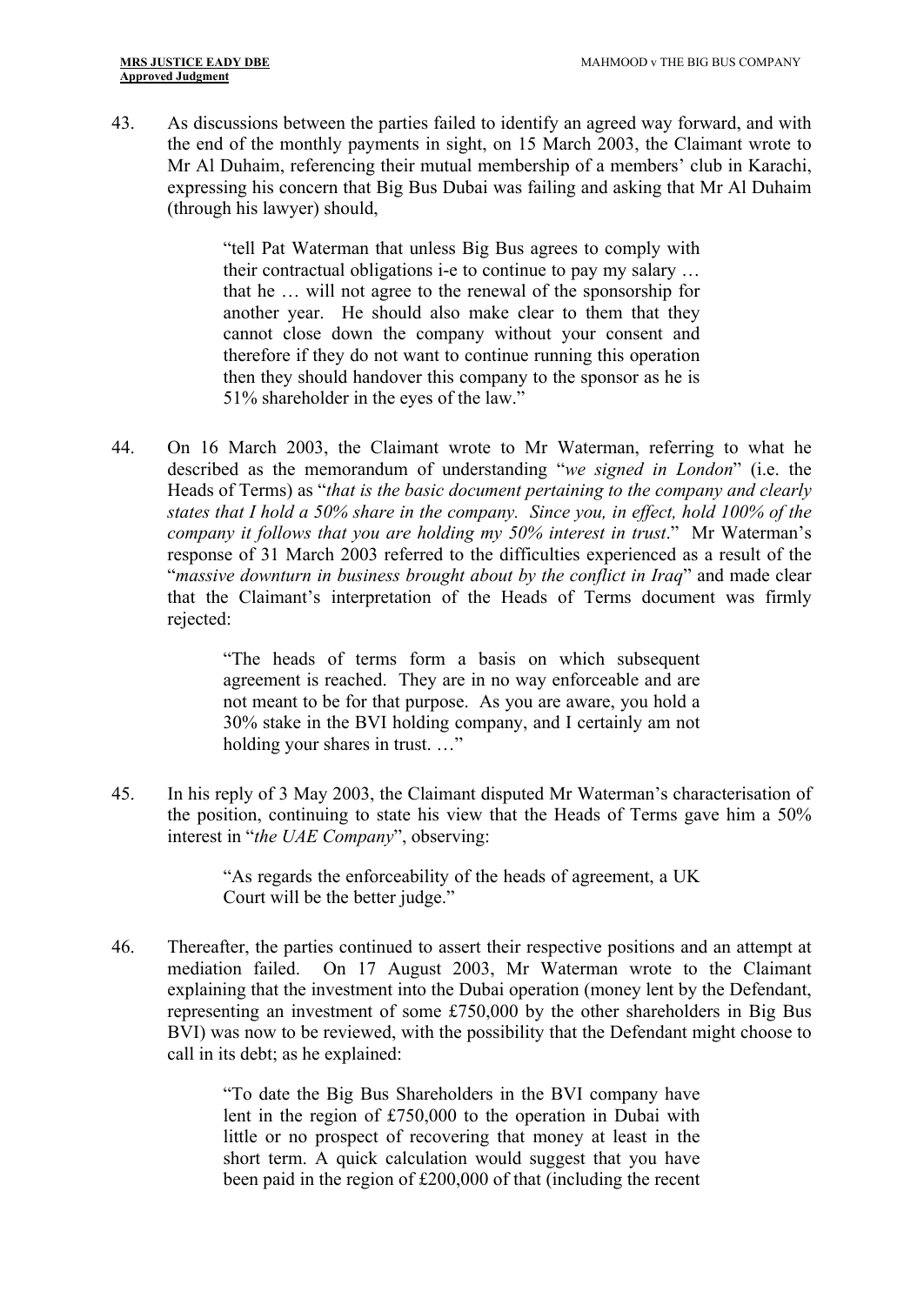settlement) for "giving us the idea" in the first place. We now feel that we have paid fully for this and the time has come for the Big Bus shareholders to review their position. If the company is to continue trading it needs further cash injected. We now intend to review the position formally at a BVI shareholders meeting to decide what action we should take and to seek further funds from the shareholders in order to allow the company to continue trading. This maybe by using some form of rights issue. There is also the possibility that the Big Bus Company Ltd may choose to call in its debt."

47. Responding to Mr Waterman on 24 August 2003, the Claimant countered:

"The Dubai Company came into existence on the basis of the agreement we signed on 20 July 2001. I have never agreed to any BVI company, nor have I agreed to a lesser share than 50% in any entity be it Dubai howsoever such shares are managed or controlled. I have never agreed to any shareholding other than with Big Bus Company … I am sure a court in England will have no difficulty in drawing a straight line from the agreement of 20 July 2001 through to the Dubai company (without involving any BVI or other company). I am quite prepared to approach the UK courts."

- 48. Returning to the position of Big Bus Dubai, in the latter part of 2003 and going into 2004, problems arose in its relationship with the sponsor and with some of its employees. Mr Cooper had commenced employment as General Manager of Big Bus Dubai in September 2003 but there were difficulties obtaining Mr Al Duhaim's consent for the papers needed for his UAE residence and there were some initial frictions between Mr Cooper and drivers employed by the company. In particular, complaints were made by two employees, who alleged that he had insulted their faith. Mr Cooper denied this and pointed out that the employees in question were suspected of having stolen from the company, although insufficient evidence was available to satisfy the sponsor that they should be dismissed. Ultimately, Big Bus Dubai successfully defended its position in relation to the employees before the UAE Ministry of Labour but the relationship with Mr Al Duhaim never recovered and, in April 2004, he instituted proceedings to seek to have Big Bus Dubai's incorporation set aside. The dispute with Mr Al Duhaim was finally settled in July 2005, with an agreement that Big Bus Dubai should be wound up.
- 49. Although the Claimant had no direct role in Big Bus Dubai by this time, it is apparent that Mr Cooper believed he was involved in these events and had deliberately sought to paralyse the business. For his part, the Claimant denies this, objecting that he would have no reason to undermine the business in which he believed he had a 50% interest. That said, he does accept that he met with the two employees around the time of their complaint and they mentioned this matter to him, but he denies this was anything more than a chance encounter or that he did anything to encourage them to take it further. Given, however, the timing of the meeting between the Claimant and the disgruntled employees, and having regard to the content of the letter that they then sent to Mr Al Duhaim, I consider it more likely than not that the Claimant did indeed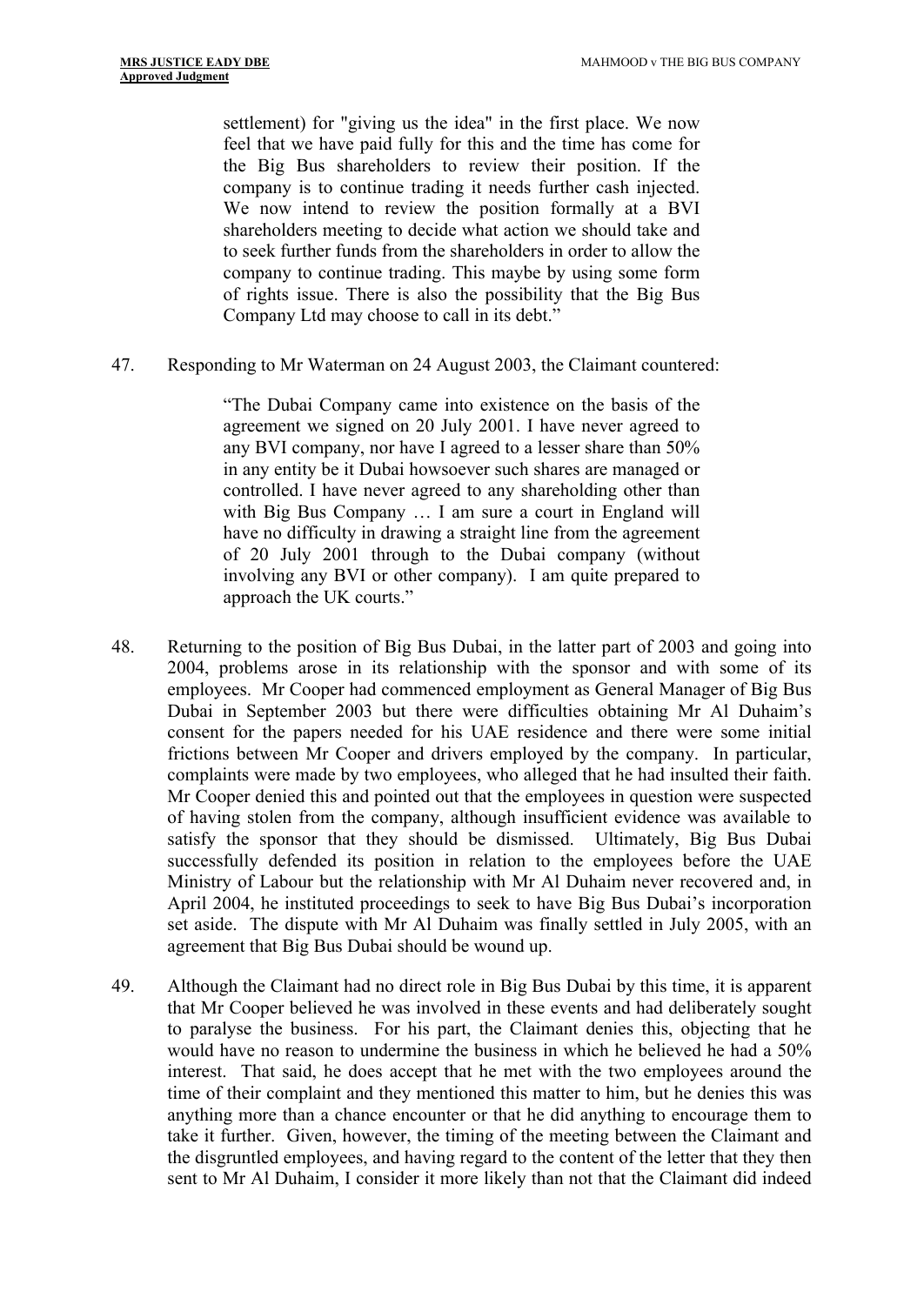encourage the drivers to approach the UAE sponsor of Big Bus Dubai with their concerns and may have assisted with the drafting of the letter. Allegations of disrespect shown towards employees' religious beliefs would be a serious matter and I consider the Claimant is likely to have seen this as something that should be brought to the sponsor's attention. Certainly, it was a matter that was viewed seriously by those acting for Mr Al Duhaim when they wrote to Mr Waterman on 14 January 2004, citing this and other violations of local laws (in particular, in relation to compliance with visa requirements) as the reason for Mr Al Duhaim's decision to withdraw from his shareholding in Big Bus Dubai.

- 50. In any event, the breakdown in the relationship with Mr Al Duhaim became the catalyst for the investors to take steps to protect their investment by establishing a new trading company, Double Decker Bus Tours LLC ("Double Decker"), with a new sponsor, to take the place of Big Bus Dubai. Given the risk posed by Mr Al Duhaim's decision to withdraw his support, this was a necessary step if the investors were to continue operations in Dubai. As for their expectations at this time, I accept Mr Waterman's evidence (in answering questions in cross-examination on the point): the aspirations of the investors were fairly neutral at this stage, they had no real expectation that the business would be particularly successful but they were unwilling to simply walk away from the money they had already put into the venture.
- 51. The steps taken by the investors were set out in a document drafted by Mr Waterman, dated 14 December 2004. On 5 May 2004, Double Decker was incorporated, with Eleanor Maybury holding 49% of the shares (the 51% majority shareholding being held by the local sponsor, in accordance with UAE requirements). Meanwhile, on 24 May 2004, the Defendant terminated its lease and licence agreements with Big Bus Dubai (thus meaning that Big Bus Dubai could no longer use the buses or "Big Bus" branding), and called in the inter-company loans. In or around June 2004, the Defendant entered into new leasing and licensing agreements with Double Decker (the lease agreement again providing that it was to be governed by English law), as well as a technical assistance agreement, to provide Double Decker with "*the knowhow, technical and background information and expertise relating to the management and operation of tourist buses possessed by [the Defendant]*". I accept Mr Waterman's evidence, that the investors were concerned to protect their investment in light of the threat made by Mr Al Duhaim. The steps that were then taken required, however, positive actions on the part of the Defendant; specifically, it was the Defendant that took the step whereby assets were removed from Big Bus Dubai (the entity in which the Claimant had an interest as a shareholder in Big Bus BVI), so as to mean that it could no longer operate a tour bus business in Dubai, and it was the Defendant that then made those assets available to Double Decker.
- 52. On 20 September 2005, Mr Waterman wrote to the Claimant, as one of the shareholders of Big Bus BVI, giving notice of a Board meeting on 26 September, regarding a resolution to close down Big Bus Dubai and wind-up its operations. This prompted a response from the Claimant's then legal advisors, who wrote to Mr Waterman on 22 and 25 September 2005, objecting that the establishment of Double Decker amounted (amongst other things) to a breach of the Defendant's obligation under the Heads of Terms not to "*attempt to circumvent*" the Claimant, and threatening to commence "*a series of legal actions in Dubai, against you and the company in London*" in order to protect the Claimant's interests. Notwithstanding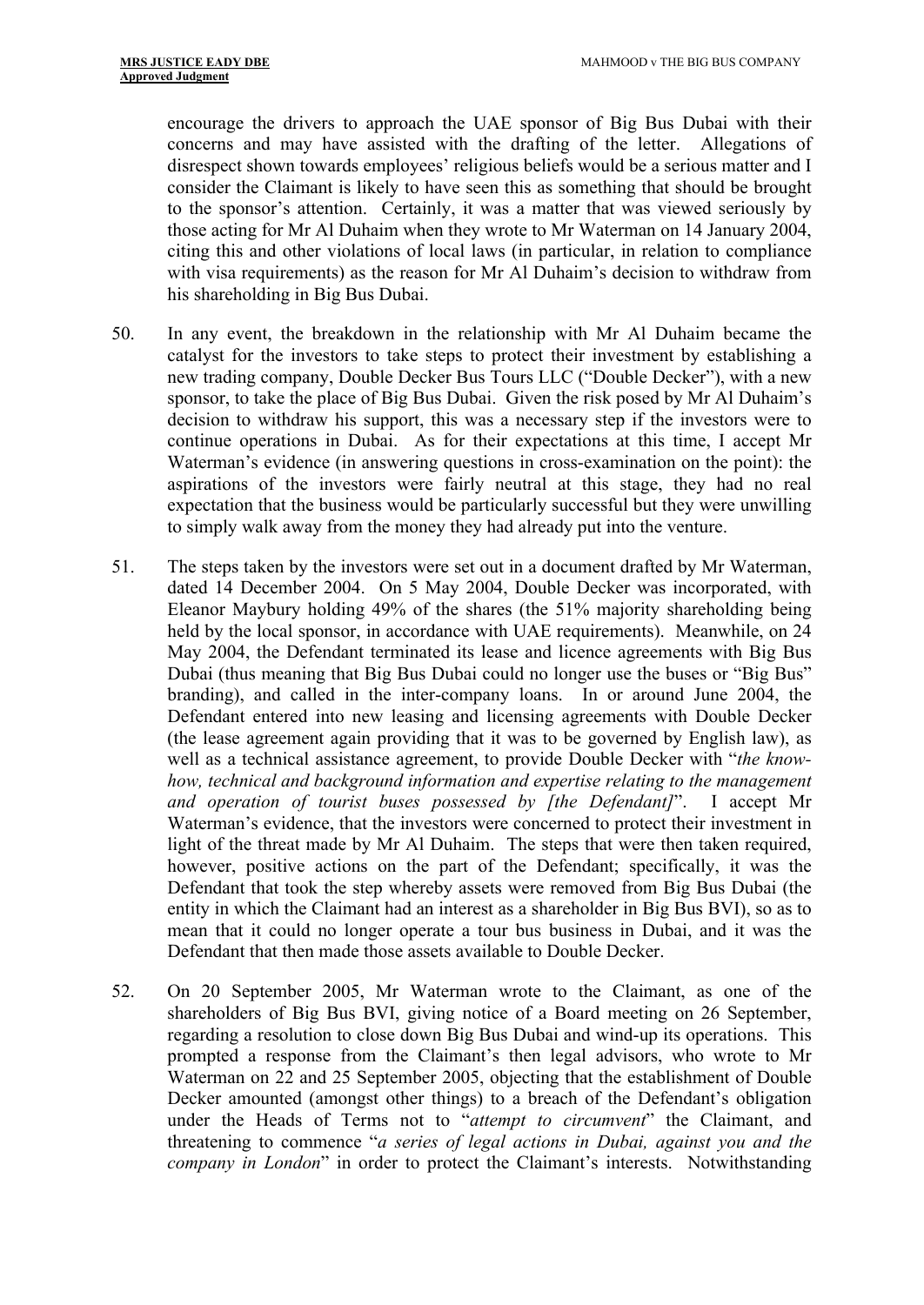those objections, at the Board meeting on 26 September 2005, it was resolved that the necessary steps would be taken to wind up Big Bus Dubai.

- 53. Double Decker had been granted the necessary licences such that it had been able to start providing sightseeing bus tours in Dubai in June 2004. As the Claimant acknowledged in evidence, although the buses used "Big Bus" branding, it was a requirement of UAE law that the legal owner was identified on the side of the bus. The Claimant had remained in Dubai and was aware that the tour buses were continuing to operate notwithstanding the winding up of Big Bus Dubai. As the correspondence from his legal advisors at the time also made clear, I am satisfied that, at the latest, by mid to late September 2005 the Claimant was aware that the Defendant had granted the necessary leases and licences to enable a new company to operate the tour buses and had removed those assets from Big Bus Dubai. He was similarly aware that Big Bus Dubai was to be wound up, thus bringing to an end the means through which he had, by reason of his shareholding in Big Bus BVI, been involved in the operation of bus tours in Dubai.
- 54. Double Decker proved to be a success, enjoying a profit from its first year of operation. In the years that followed, the Defendant embarked on a major push to expand its operations internationally and, in 2007, Big Bus Tours International Ltd (BVI) ("Big Bus International") was established as the holding company for the Defendant and other subsidiaries around the world. As part of that expansion, in 2009, it was decided to establish a second entity in the UAE, and Big Bus Tours LLC was incorporated ("Big Bus Abu Dhabi") with the shareholding split between a local sponsor and Big Bus International. As with Big Bus Dubai, licensing and technical assistance agreements were entered into between the Defendant and this new entity and it also started to run sightseeing bus tours under the "Big Bus" brand.
- 55. On 24 February 2015, Big Bus International was acquired by Exponent Private Equity.
- 56. On 5 March 2015, the Claimant issued these proceedings, asserting his claim for damages based on the Heads of Terms. Although the claim was initially struck out, on the basis that the Heads of Terms did not give rise to any legally enforceable agreement, on the Claimant's appeal, on 23 November 2017, Laing J (as she then was) set aside the strike out Order (see [2017] EWHC 3582 (QB)) and the claim thus proceeded to trial.

#### <span id="page-16-0"></span>*Are the Heads of Terms governed by UAE or English law? (Question 1)*

*The relevant legal principles*

- 57. It is common ground that, pursuant to section 2 of the Contracts (Applicable Law) Act 1990, this question falls to be determined under the Convention on the Law Applicable to Contractual Obligations signed in Rome on 19 June 1980 (80/934/EEC): "the Rome Convention".
- 58. By Article 3 of the Rome Convention it is provided:

"Freedom of choice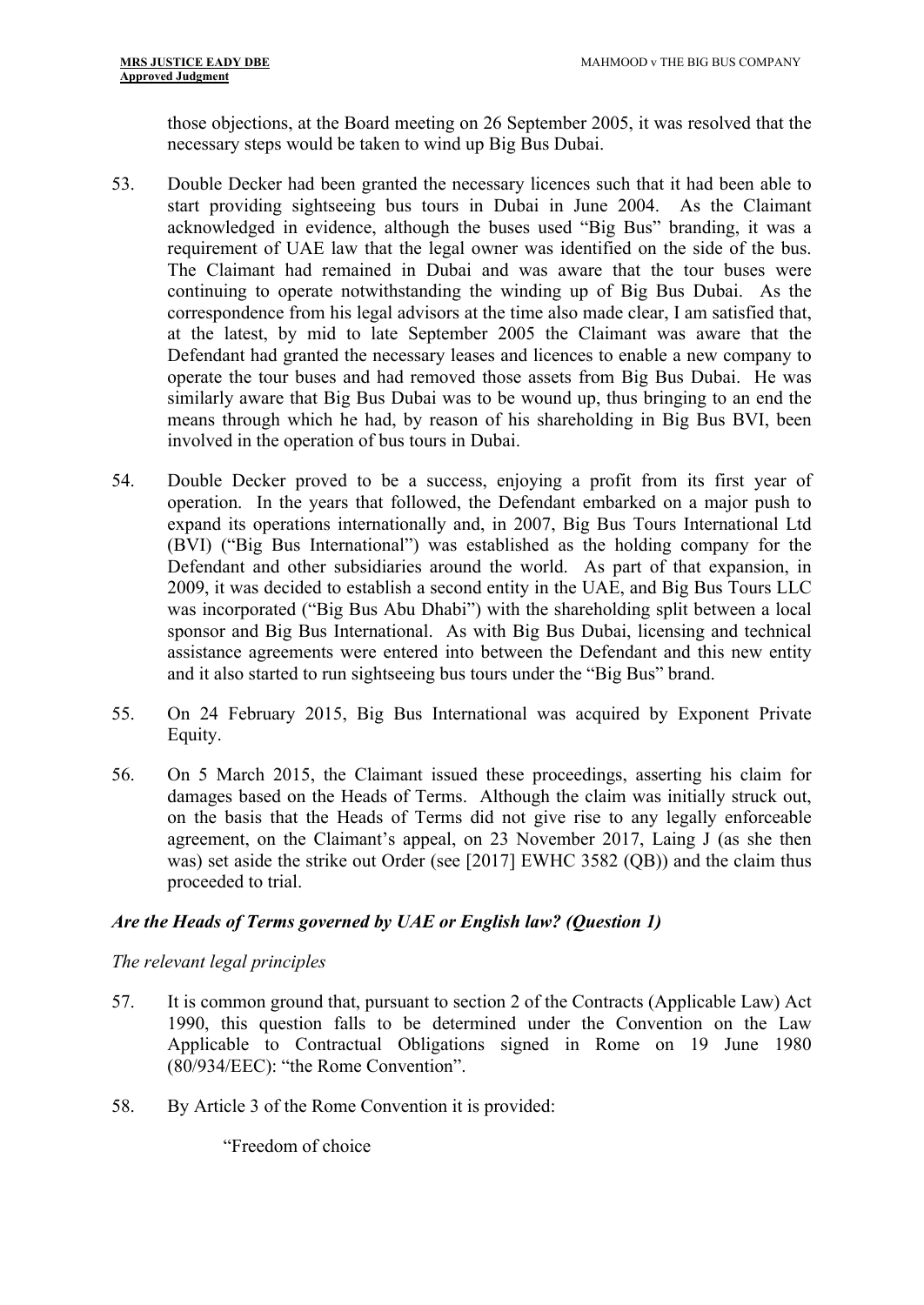- (1) A contract shall be governed by the law chosen by the parties. The choice must be expressed or demonstrated with reasonable certainty by the terms of the contract or the circumstances of the case. By their choice the parties can select the law applicable to the whole or a part only of the contract."
- 59. The first question is thus whether the parties have chosen any applicable law and, if so, which. The Heads of Terms include no express choice of law clause, but the Defendant contends that the parties' choice of English law can be implied ("*demonstrated with reasonable certainty*") either "*by the terms of the contract*" or by "*the circumstances of the case*". This is disputed by the Claimant, who says that it is apparent that no choice of law was made.
- 60. In determining whether or not such a choice has been demonstrated, both parties refer me to the commentary in *Dicey, Morris and Collins on The Conflict of Laws 15th edn*, at paragraphs 32-059 to 32-060, where the following observations are made (I summarise):
	- (1) Pursuant to Article 3, the Court may, in the light of all of the facts, find that the parties have made a choice of law although this is not expressly stated, *but* it cannot infer a choice of law that the parties might have made where they had no clear intention of doing so.
	- (2) In determining whether the parties did have such a clear intention, it should be open to the Court to take into account their subsequent conduct; the English view that subsequent conduct cannot be taken into account in construing a contract not being shared in other jurisdictions.
	- (3) In any event, the circumstances that may be taken into account when deciding whether or not the parties have made an implied choice of law for these purposes will range more widely than the considerations ordinarily applicable to the implication of a term into a written agreement.
- 61. If it is found that no choice was made, the applicable law is to be determined in accordance with Article 4 of the Rome Convention, which provides:

"Applicable law in the absence of choice

- (1) To the extent that the law applicable to the contract has not been chosen in accordance with Article 3, the contract shall be governed by the law of the country with which it is most closely connected. Nevertheless, a separable part of the contract which has a closer connection with another country may by way of exception be governed by the law of that other country.
- (2) Subject to the provisions of paragraph 5 of this Article, it shall be presumed that the contract is most closely connected with the country where the party who is to effect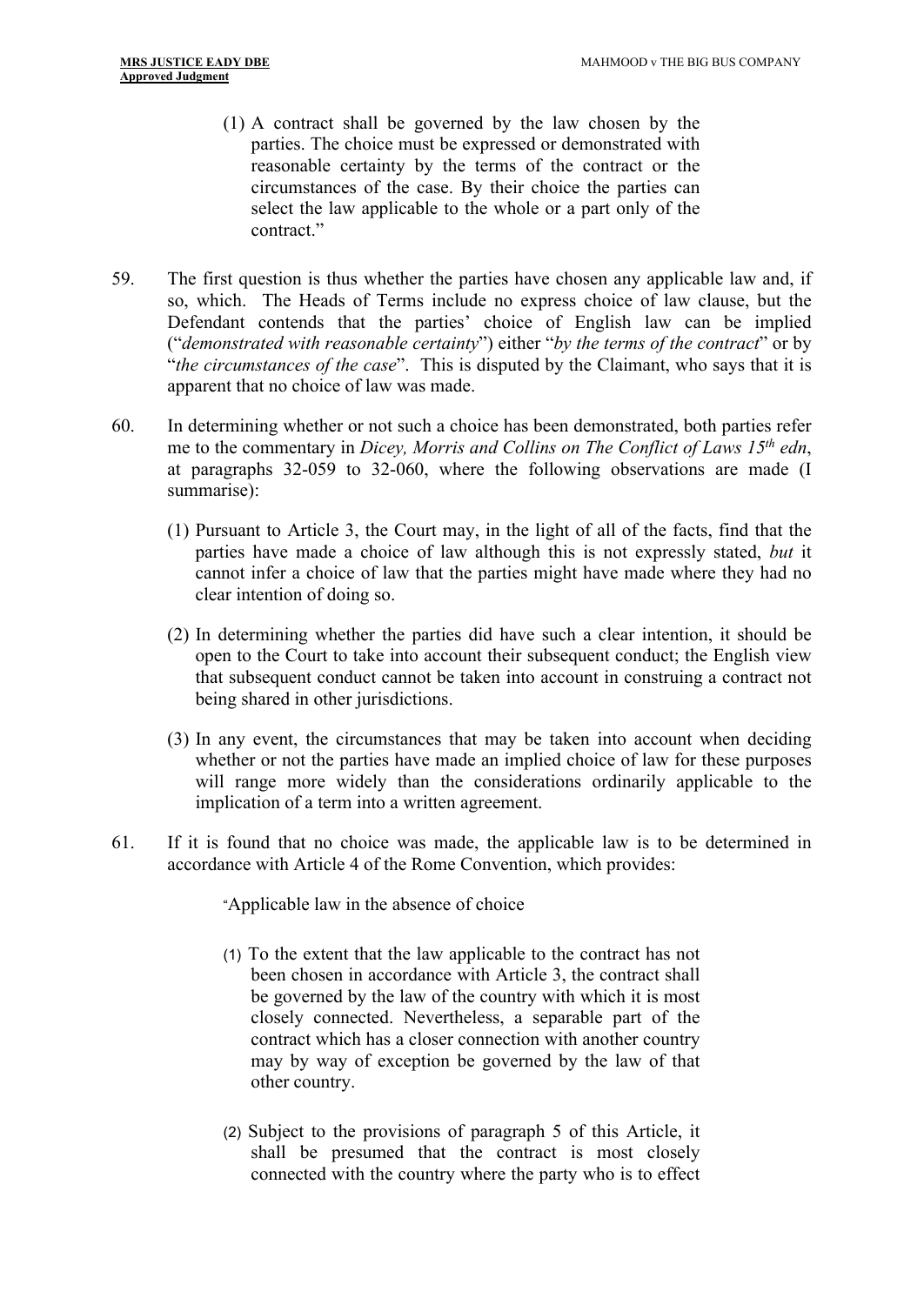…

the performance which is characteristic of the contract has, at the time of conclusion of the contract, his habitual residence, or, in the case of a body corporate or unincorporate, its central administration. However, if the contract is entered into in the course of that party's trade or profession, that country shall be the country in which the principal place of business is situated or, where under the terms of the contract the performance is to be effected through a place of business other than the principal place of business, the country in which that other place of business is situated.

- (5) Paragraph 2 shall not apply if the characteristic performance cannot be determined, and the presumptions in paragraphs 2, 3 and 4 shall be disregarded if it appears from the circumstances as a whole that the contract is more closely connected with another country."
- 62. In discussing the meaning of "*characteristic performance*" in this context, the learned editors of *Dicey* opine (at paragraph 32-077):

"The object of the doctrine of characteristic performance is to isolate the obligation incumbent on one of the parties which is peculiar to the type of contract in issue, or which marks the nature of the contract, and thereby link the contract to the social and economic environment of which it will form a part. … In practice the place of performance and the place of habitual residence, or central administration, or principal place of business, or branch, will often (but not necessarily) be the same, because most contracts are performed in the country of the party's place of business."

#### *The parties' positions*

- 63. For the Claimant it is submitted as follows:
	- (1) No sensible reading of the Heads of Terms suggests that the parties made any choice of law; this issue must therefore be determined in accordance with Article 4 of the Rome Convention.
	- (2) It was difficult to identify any characteristic performance of the contract for Article 4(2) purposes, but the residence of the parties at the date of signing was not determinative: (i) because it was known the Claimant was about to move to Dubai; and (ii) more significantly, the parties were intending to form a business in the UAE and one of the parties was planning to move to that jurisdiction, such that the presumption under Article 4(2) was displaced (by analogy, see *Coward v Ambrosiadou* [2019] EWHC 2105 (Comm) at paragraph 116).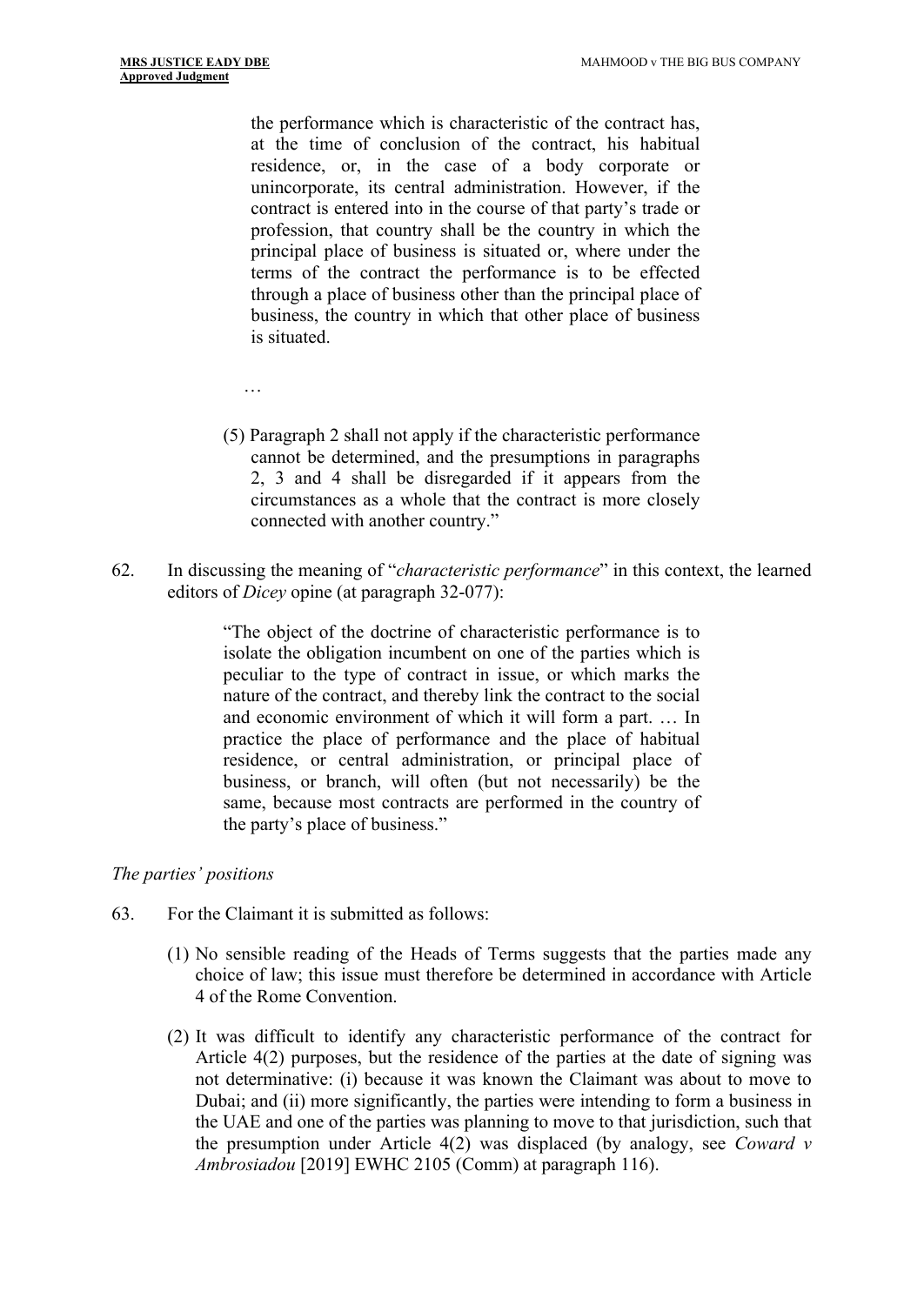- (3) The key clauses (the *raison d'être* for reducing the agreement to writing) concerned conduct that would take place in the UAE; there was no suggestion that further negotiations would take place in England. In the circumstances, the closer connection was with the UAE and, accordingly, UAE law should be held to be applicable.
- 64. For the Defendant, it is argued (assuming for these purposes that the Claimant could establish that the Heads of Terms gave rise to a binding contract):
	- (1) For Article 3 purposes (looking at the circumstances before and after the signing of the Heads of Terms): (i) the document was in English, between two parties resident in England, and was signed in this jurisdiction; (ii) clause 4 recorded an intention to set up a joint venture company "*in accordance with local law*", indicating that the applicable law prior to the establishment of that company must be other than UAE law (i.e. English law); (iii) the draft shareholders' agreement for Big Bus BVI included an express English law clause and the Claimant (and his advisers) raised no question about this at the time; (iv) equally the leasing agreement between the Defendant and Big Bus Dubai was expressed to be subject to English law. A choice of English law was thus demonstrated with reasonable certainty by the terms of the contract and/or the circumstances of the case.
	- (2) Even if that were not so, English law should be held to be the applicable law by operation of Article 4 of the Rome Convention: (i) to the extent the Heads of Terms created binding obligations between the parties, this was not for the establishment of a joint venture in Dubai but to regulate their conduct whilst investigation and negotiations were on-going; (ii) as both parties were based in England and the performance that was "*characteristic of the contract*" (most obviously, not to circumvent the Claimant) was to be effected by the Defendant, which had no place of business other than in England, pursuant to Article 4(2), it was to be presumed that the closest connection was with this country; (iii) that presumption was not displaced by Article 4(5): (a) because the characteristic performance of the contract could be determined, and (b) the closest connection was with England (not the UAE) in any event.

#### *Discussion and conclusions*

- 65. In considering the applicable law question, I proceed on the basis that the Heads of Terms created a binding contract between the parties. It is not suggested, however, that this was a contract establishing a joint venture to operate bus tours in Dubai or even that it was an agreement to establish such a venture; the Claimant's case is put on the basis that the parties entered into legally binding obligations to govern their relationship during the investigation of the idea he had pitched to the Defendant and their negotiations should it be determined to proceed with that idea. I consider the content of those obligations in more detail below (see under Question 3), but it is important to keep in mind the nature of the contract relied on.
- 66. As is common ground, the Heads of Terms contain no express choice of law clause. I consider, however, that it is obvious – both from the Heads of Terms document and from the circumstances more generally – that the parties did not intend any agreement between them at this stage to be governed by UAE law. First, because this was not an agreement about bus tours in Dubai but about the (at that stage) London-based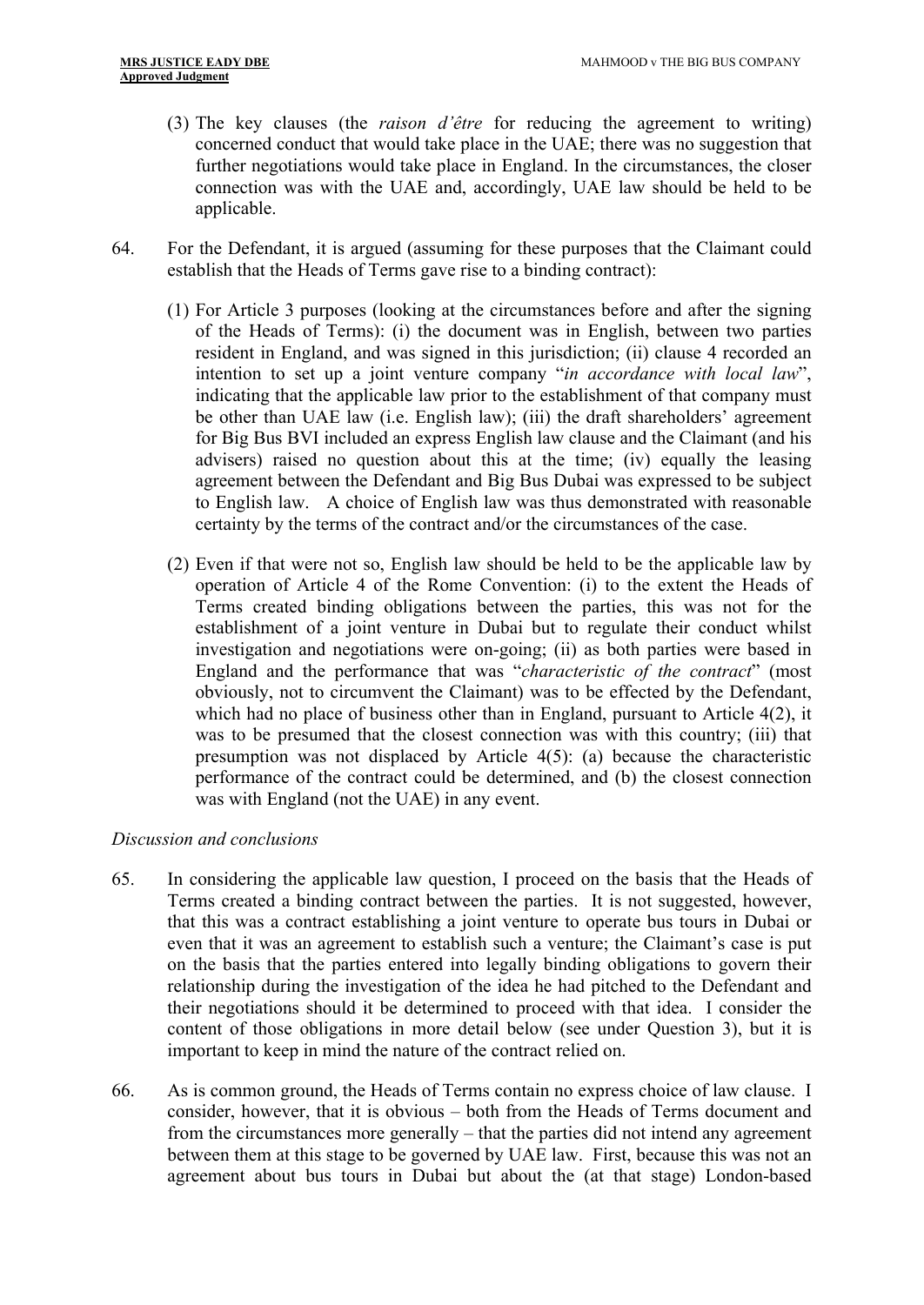negotiations between the parties. Second, because the Heads of Terms made express provision for the applicability of "*local law*" (that is, UAE law) in relation to the setting up of any future joint venture company, something that would not have needed to be stated if the parties already considered their relations were governed by UAE law. Third, because it is apparent that the parties had little understanding of how UAE law might apply (at that stage, they were even unaware of the requirement that a UAE national should be the majority owner of the business); it was an entirely "*unknown jurisdiction*" so far as the Defendant was concerned. That said, a finding that the parties did not intend their agreement to be governed by UAE law does not mean I can simply infer that they must have chosen to be bound by English law. As the Claimant points out, Article 3 allows for the possibility that the parties might simply have made no choice of law.

- 67. In this case, however, I find the terms of the agreement, and the circumstances more generally, demonstrate with reasonable certainty that, when signing the Heads of Terms, the parties had a clear intention that their agreement was to be governed by English law. That, it seems to me, is the clear inference to be drawn from the otherwise unnecessary reference to "*local law*" at clause 4. It is equally suggested by the surrounding circumstances: the fact that the terms were drafted on behalf of the Defendant, an entity that only operated in London; the use of English and English terminology; the timing of the agreement (prior to any visit to Dubai to assess feasibility); the fact that the agreement related to London-based negotiations; and by the express provision that English law should apply to the lease agreement subsequently made between the Defendant and Big Bus Dubai, consistent with the Defendant choosing to be bound by the law of the jurisdiction in which it was based. Furthermore, and to the extent it is permissible to consider statements made by the parties post-dating the Heads of Terms, it was plainly the Claimant's understanding (evidenced by his communications in 2003 and his lawyers' letters in 2005) that jurisdiction would vest in the English courts.
- 68. If I am wrong about this, however, I am nonetheless satisfied that the application of Article 4 of the Rome Convention means that English law is, in any event, the applicable law. Again it is important to keep in mind the nature of the contract in question: on the Claimant's own case, this was an agreement to protect his interests during the investigation of his proposal and while the parties were in negotiations about that. As the Claimant has been at pains to stress, in order to protect his interests, the Heads of Terms (to the extent that they gave rise to any legally enforceable contract) primarily imposed obligations on the Defendant: it was the party that was to effect the performance characteristic of the contract in question (by complying with the negative obligations imposed by clauses 1 and 7) and, other than a visit to Dubai to test the feasibility of the proposal ("*to kick the tyres*"), it would remain based in England, from where it would perform its side of the bargain. Moreover, while Mr Waterman might have been aware of the Claimant's intention to move to Dubai, that would not impact upon the characteristic performance of the contract by the Defendant and, in any event, Dubai was not then the Claimant's habitual residence and his move to the UAE was no part of the parties' bargain. The present case is very different from that of *Coward v Ambrosiadou*, where the Court was considering the effect of Article 4(5) in circumstances in which, by the time of the agreement in issue, the parties already had the formed intention (notwithstanding their then residence in Bahrain) to establish a business in England and to move back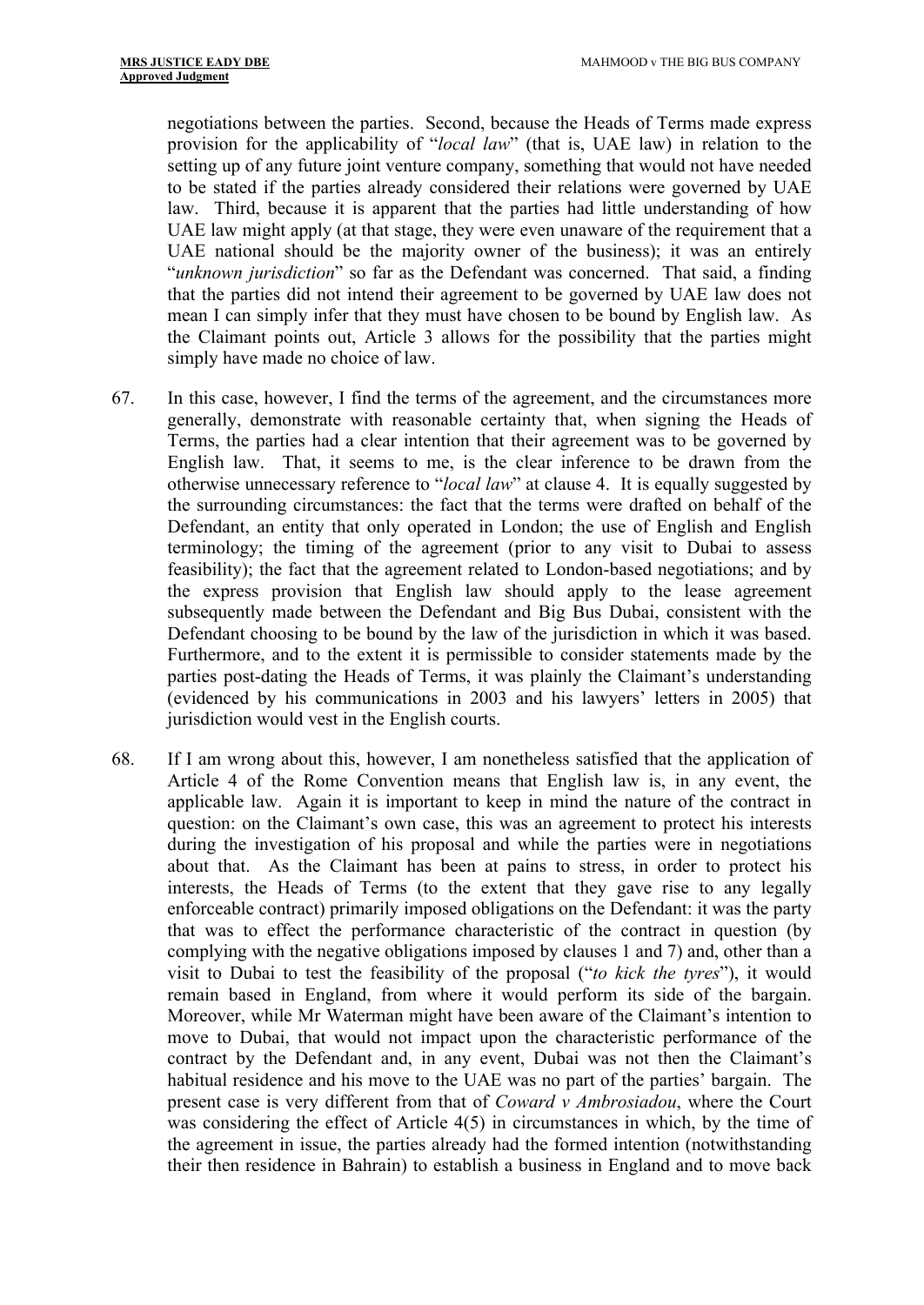to this jurisdiction (indeed, it seems the parties may have already moved back to England and established an unwritten UK partnership at the relevant time, see paragraphs117-119 of the Judgment).

69. In the circumstances of the present case, I am satisfied that the presumption at Article 4(2) applies and, given the fact that the Defendant's central administration (indeed, its only place of business) was in England, the contract must be taken to be governed by English law. More than that, however, I am satisfied that the circumstances as a whole make clear that the contract in question was most closely connected with this country. Although the parties might have aspired to enter into a joint venture for the operation of tour buses in Dubai, the obligations imposed under the Heads of Terms related only to the parties' relations during the investigation into the feasibility of such an operation and their negotiations in that regard. Other than what was seen as a relatively short visit to Dubai, the negotiations were taking place in the Defendant's London office. Again, having regard to the nature of the contractual obligations in issue, it is apparent that England was the country with which the parties' agreement was most closely connected.

# <span id="page-21-0"></span>*Is the claim time barred? If so, to what extent? (Question 2)*

# *Limitation under English law – the applicable legal principles*

- 70. Given my findings on Question 1, I have first considered the question of limitation under English law. It is not in dispute that, pursuant to section 5 Limitation Act 1980, a breach of contract claim must be brought within a period of six years from the date on which the cause of action accrued. It is the Defendant's case that any cause of action in these proceedings must have accrued in 2004. The Claimant contends, however, that this is a case of continuing breach: by continuing to involve itself in the operation of sightseeing tour bus businesses in the UAE, through the agreements it entered into in 2004 and 2009, the Defendant has continued to breach clauses 1 and 7 of the Heads of Terms. Alternatively, the Claimant's claim in respect of the Defendant's involvement in the establishment Big Bus Abu Dhabi, constituting a fresh cause of action, had been brought in time.
- 71. In determining when the cause of action accrued in this case, I take the following principles to be uncontroversial:
	- (1) The general rule in contract law is that the cause of action accrues when the breach of contract takes place, not when the damage is suffered (*Gibbs v Guild* (1881) 8 QBD 296).
	- (2) When a breach of contract occurs will normally be a question of fact, to be determined in the light of the surrounding circumstances, *McGee Limitation*  Periods 8<sup>th</sup> ed, paragraph 10-011.
	- (3) Where there are multiple breaches of a contract, fresh causes of action may accrue in respect of later breaches (*Amott v Holden* (1852) 18 Queen's Bench Reports 593). Repeated breaches of recurring obligations or intermittent breaches of a continuing obligation will not, however, give rise to a continuing cause of action, see *National Coal Board v Galley* [1958] 1 WLR 16, CA per Pearce LJ at p 27, although, where the contract gives rise to a continuing obligation, a failure to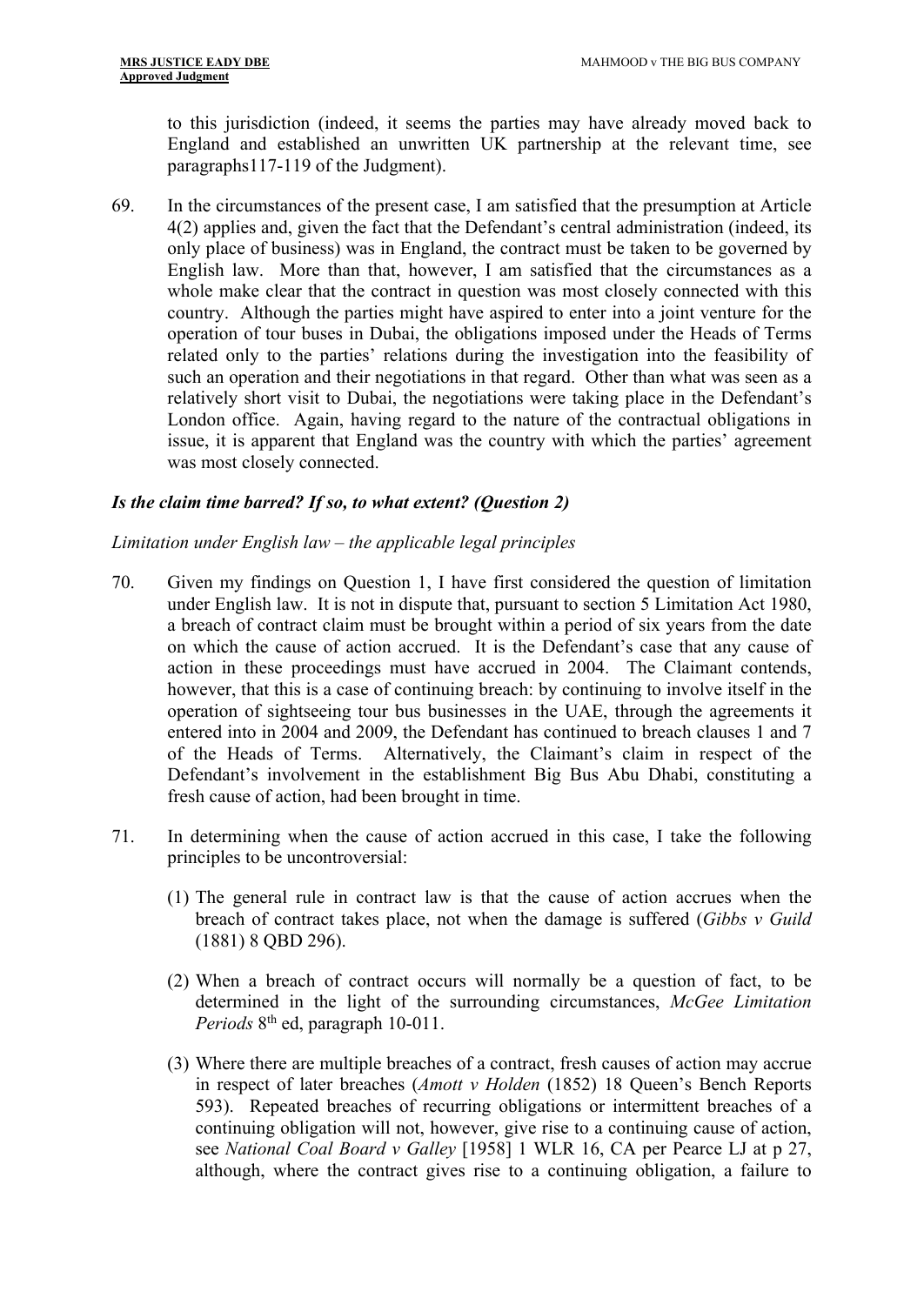comply might amount to a continuing breach and thus provide a continuing cause of action. Such an obligation (as was found to exist, for example, in *Shaw v Shaw* [1954] 2 QB 429, CA, and *VAI Industries (UK) Ltd v Bostock and Bramley* [2003] EWCA Civ 1069) has, however, been described as "*exceptional*"; it must have "*a continuing quality and character*" (see per Newman J at paragraph 56 *VAI Industries*).

- (4) To the extent that the Claimant relies on a continuing breach, it is, therefore, necessary to establish both the content of the obligation in issue (see *NCB v Galley* at p 26) and to determine the nature of the breach. In each instance, it must be considered whether there is the necessary quality and character to give rise to a continuing breach: "*There must be a quality of continuance both in the breach and in the obligation*", *NCB v Galley* per Pearce LJ at p 27.
- 72. I further consider it notable that in *NCB v Galley* it was held that the carrying out of another business contrary to a contractual restraint (in that case, in an employment contract) would give rise to a continuing breach ("*the employee would de die in diem be continuously in breach of the stipulation so long as the prohibitive business was carried on*", see per Pearce LJ at p 26).

# *Limitation under English law – discussion and conclusions*

- 73. For the reasons I explain when addressing Questions 3, 4 and 6 below, I am satisfied that:
	- (1) By clause 1 of the Heads of Terms, the parties had agreed they would not start or continue conversations with others in relation to sightseeing tours in the UAE until such time as they had agreed in writing that their proposed joint venture would not be pursued. The Claimant's effective acquiescence to the establishment of the 2002 Structure, however, amounted to a waiver of any continuing rights he had under clause 1.
	- (2) Under clause 7 of the Heads of Terms, it was agreed that the Defendant would not take a positive step to evade ("*attempt to circumvent*") the Claimant's involvement in the operation of open top bus tours in Dubai. This obligation did not fall away with the establishment of the 2002 Structure and, as the parties never signed the hoped for joint venture contract, it continued to apply.
	- (3) The Defendant acted in breach of the obligation under clause 7 in 2004: when it terminated its lease and licence agreements and called in its inter-company loans with Big Bus Dubai, and then entered into new agreements with Double Decker, facilitating the establishment of that company, the Defendant took positive steps that attempted to circumvent the Claimant's involvement in the operation of the open top tour bus business in Dubai.
- 74. Returning then to the question of limitation, although I am satisfied that clause 1 imposed an enforceable obligation on the Defendant, I have found this came to an end with the establishment of the 2002 Structure. As for clause 7, the binding obligation thus imposed gave rise to a negative obligation not to take a positive step to avoid the Claimant's involvement in bus tours in Dubai. I have found that was a continuing obligation, breached by the Defendant's removal of the assets required by Big Bus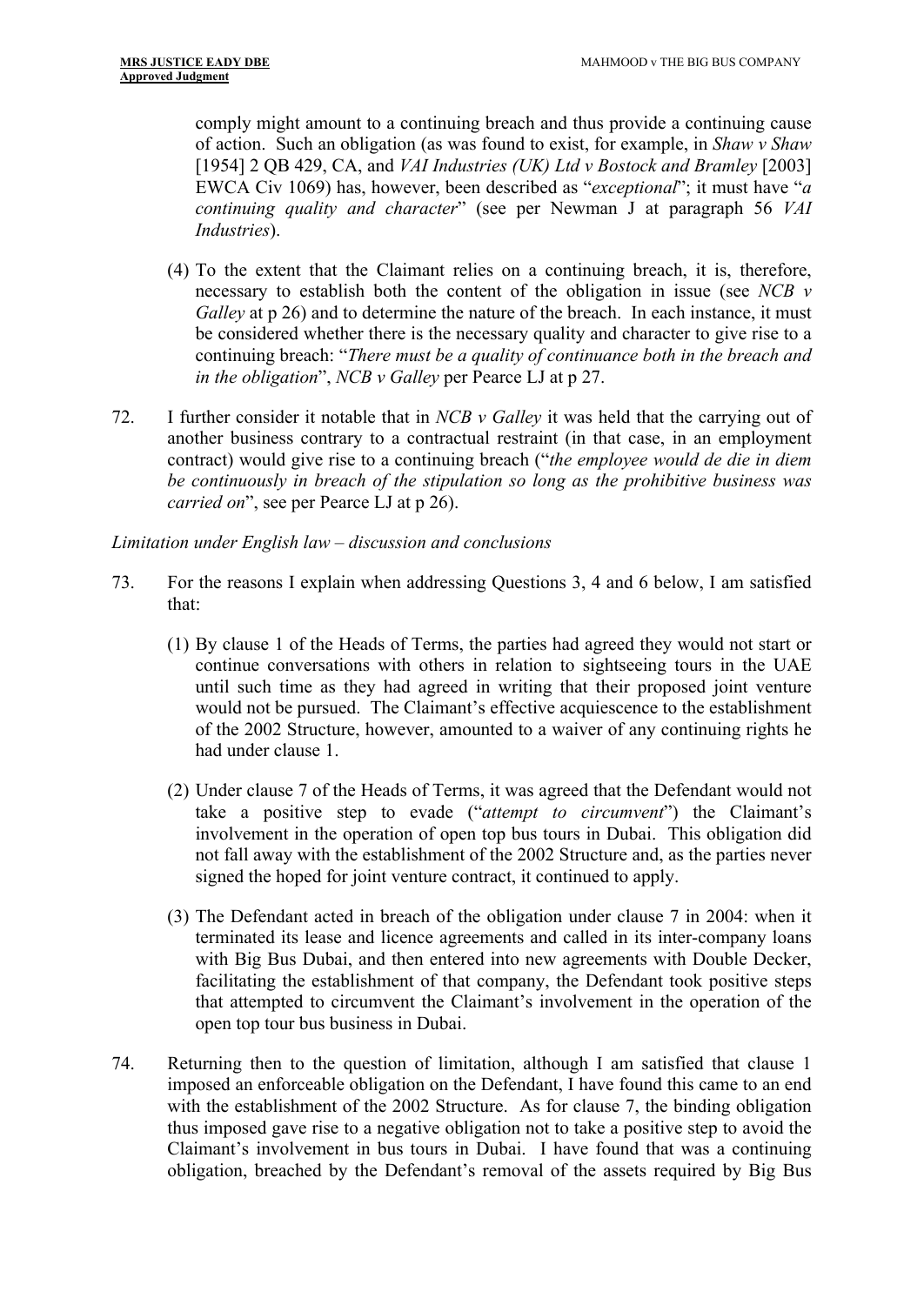Dubai (the means by which the Claimant had an interest in the operation of bus tours in Dubai) and its entering into new lease, licensing and technical assistance agreements with Double Decker, understanding that the Claimant would play no part in that entity. Although those steps were initiated in 2004, thereafter the Defendant sustained its facilitation of the Dubai tour bus business carried out by Double Decker in what I have concluded amounts to a continuing breach of clause 7. On that basis, time has continued to run and the claim is not statute barred.

75. Should I be wrong in that conclusion, I record (for the sake of completeness) that this is not a case where it has been pleaded that time should be extended under section 32 of the Limitation Act by reason of any deliberate concealment by the Defendant. In any event, as I have found, by mid to late September 2005 the Claimant was aware of the relevant actions of the Defendant. Had I not found this to be a case of continuing breach, the limitation period under English law would have expired in 2010 or 2011.

#### *Limitation under UAE law*

76. Should I be wrong in my conclusions as to the applicable law, I have, in any event, gone on to consider the question of limitation under UAE law.

#### *The parties' positions*

77. It is the Defendant's case that, under UAE law, this claim would be time-barred pursuant to the 10 year limitation that applies under Article (95) of the UAE Commercial Transactions Law. The Claimant says, however, that under UAE law the standard limitation period is 15 years, as set out in Article (473) of the UAE Civil Code; the 10 year period only applies to contractual obligations owed between "*traders*", which would not include the Claimant.

#### *The relevant limitation period under UAE law: findings and conclusions*

78. The experts agree that, unless Article (95) of the UAE Commercial Transactions Law applies in this case, the standard limitation period would be one of 15 years; as Article (473) of the UAE Civil Code provides:

> "A right shall not expire by the passage of time but no claim shall be heard if denied after the lapse of fifteen years without lawful excuse, but having regard to any special provisions."

79. By Article (95) of the UAE Commercial Transactions Law, it is, however, provided:

"Where there is a denial and non-existence of a legitimate excuse, the obligations of traders towards each other and concerning their commercial activities, shall not be heard on the lapse of ten years from the date on which the performance of the obligation falls due, unless the law stipulates a shorter period."

80. On the face of this provision, the application of the 10 year limitation period will be triggered where the claim concerns: (i) "*the obligations of traders to each other*", and (ii) "*commercial activities*".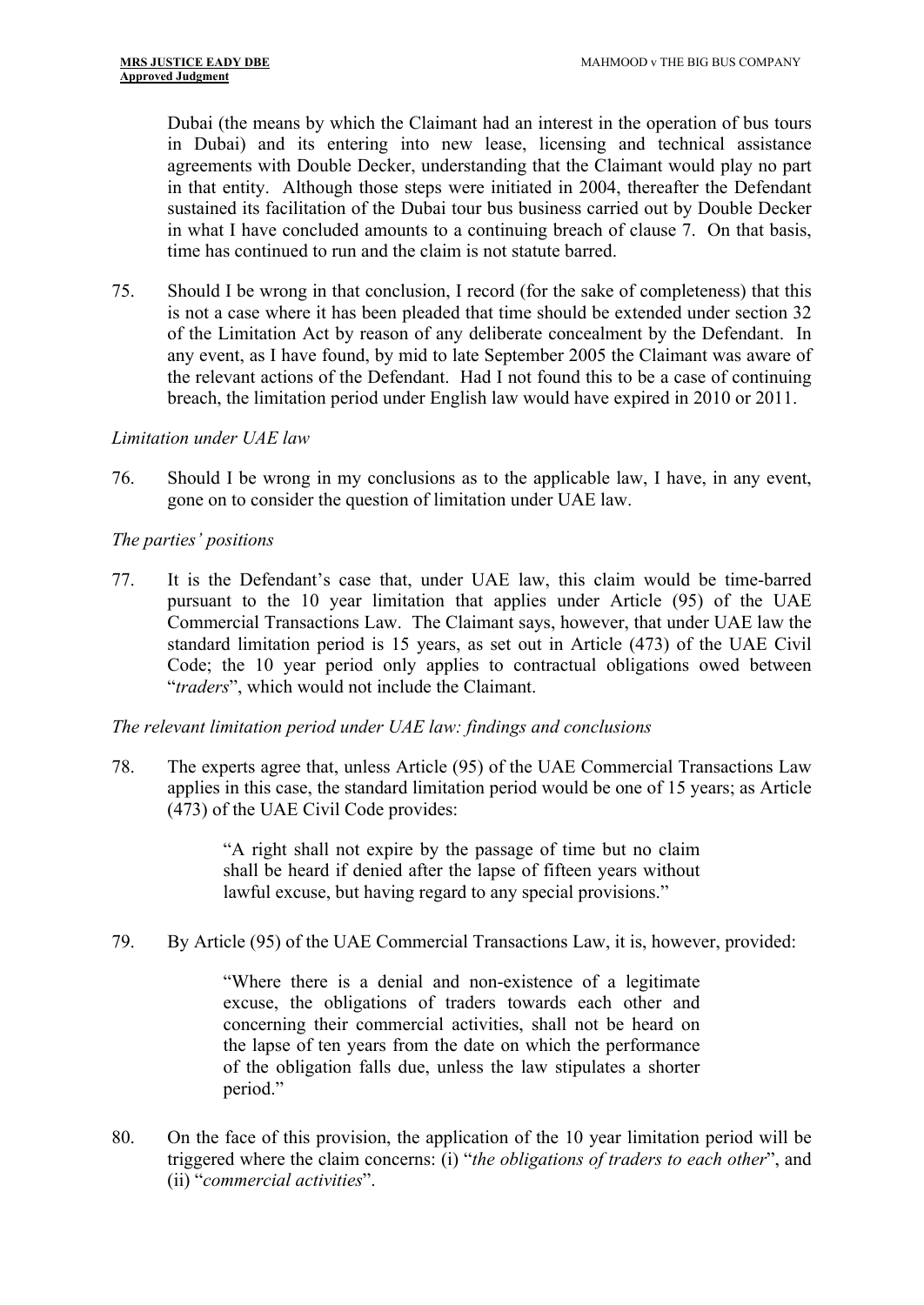81. The term "trader" is defined in Article (11) of the Commercial Transactions Law, which provides:

"The following shall be deemed a trader:-

1. Every person who works in his own name and for his own account in commercial activities and has the proper qualification when taking on such activities as his occupation.

2. Every company which undertakes a commercial activity or has adopted one of the legal forms stipulated by the Commercial Companies Law, even if such an activity is civil in nature."

82. Giving evidence for the Defendant, Mr Al Hashimi contended that a purposive approach is to be adopted to this provision under UAE law, in particular given that Article (1) of the Commercial Transactions Law provides:

> "The provisions of this Law shall apply to traders as well as all commercial activities carried out by any person even though he be not a trader."

83. Although, in his original report, Mr Al Hashimi had only referred to UAE case-law under Article (95) in which *both* parties were traders, he subsequently referred to UAE *Federal Supreme Court Judgment 502/2011*, which allowed (referring back to Article (10) of the Commercial Transactions Code) that Article (95) can apply if *either* party is a trader. The English translation of this Judgment, sets out the Court's reasoning as follows:

> "Whereas this challenge is inapposite, as the provision of article (10) of the Commercial Transactions Law states that "Where a transaction is commercial with regard to one party and civil to the other party, the provisions hereof shall apply to the obligations of both parties unless the law states otherwise or there is an agreement between the parties to the contrary." Moreover, article 95 of the same law states that: " Where there is a denial and non-existence of a legitimate excuse, the obligations of traders towards each other and concerning their commercial activities, shall not be heard on the lapse of ten years from the date on which the performance of the obligation falls due, unless the law stipulates a shorter period." Accordingly, the aforementioned means that if the capacity of trader is established as for any of the contracting parties, the provisions of the Commercial Transactions Law shall apply to the other party even if he is not a trader, unless the law or agreement stipulates otherwise. Accordingly, the aforementioned means that if the capacity of trader is established as for any of the contracting parties, the provisions of the Commercial Transactions Law shall apply to the other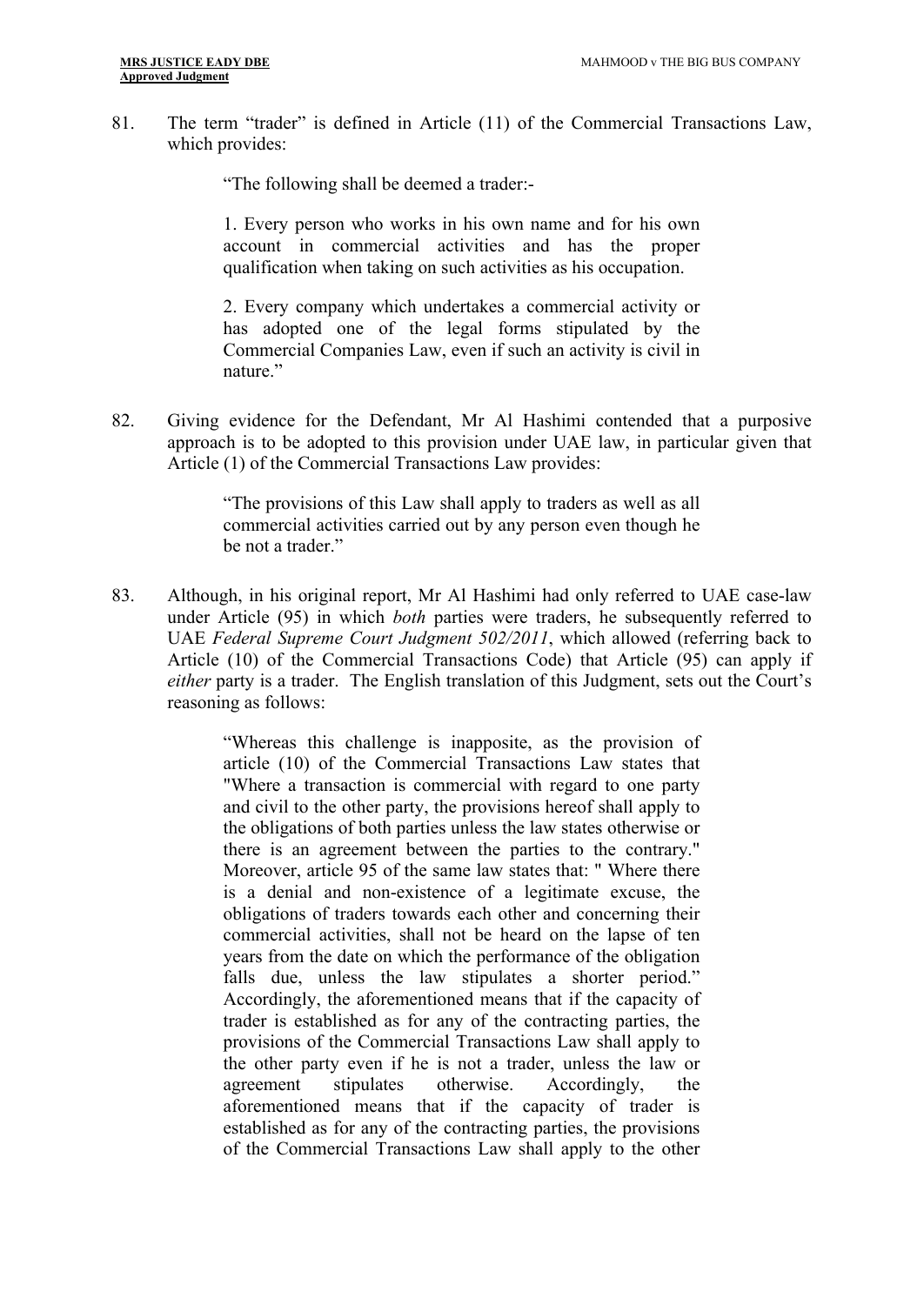party even if he is not a trader, unless the law or agreement stipulates otherwise. …"

- 84. Although Mr Al Muhtaseb, for the Claimant, accepted that the UAE Courts will adopt a purposive approach to construction, he did not agree that this would justify the approach apparently laid down in that Judgment.
- 85. On the material before me, I find that Article (95) of the UAE Commercial Transactions Law applies only in circumstances in which *both* parties are traders. Although Article (10) (which is key to the reasoning in *Federal Supreme Court Judgment 502/2011*) states that the provisions of the Commercial Transactions Law shall apply to contracts that are "commercial" for one party and "civil" for the other, it is a provision that falls within that part of the Commercial Transactions Law that defines "commercial activities" and does no more than assist in defining the *activities* to which the Commercial Transactions Law will apply. On its face, therefore, Article (10) does nothing to remove the requirement that, for the purposes of Article (95), both parties should be "traders". Indeed, by Article (11.2) it is allowed that a company undertaking commercial activities will be deemed to be acting as a trader even if engaged in an activity of a civil nature, which clearly suggests that it is not the activity alone that will define whether a person or entity is a trader for these purposes.
- 86. Returning to Article (95), it is expressly stated to relate to the "*obligations of traders towards each other and concerning their commercial activities*". That this is a provision that requires that both parties are acting as "traders" is suggested not only by the language used but also by the purposive approach both experts agree should be adopted: it is because those engaged in a trade will be more used to commercial dealings, and will more obviously need certainty in those dealings, that a shorter time limit is imposed. The same cannot be said in cases where only one party has acted as part of their customary trade; a finding that the parties were nonetheless engaged in a commercial activity would not answer this point.
- 87. This view is supported by the fact that the combined industry of the parties' experts has only uncovered one case that might suggest a different approach; otherwise, the case-law is consistent in stating that Article (95) requires both parties to be traders. Moreover, the reasoning in *Federal Supreme Court Judgment 502/2011* relies on Article (95) being read in the light of Article (10), but Article (10) expressly states that the provisions of the Commercial Transactions Law shall apply to a party who is not a trader, *unless* the law states otherwise. As Article (95) does expressly state otherwise, I find that the shorter, 10 year, time limit it imposes will only arise where both parties are traders.
- 88. The Defendant is obviously a trader for these purposes; the dispute between the parties relates to the position of the Claimant. For the Defendant it is contended that, in the circumstances of this case, the Claimant is to be deemed to be a trader for Article (11) purposes as he was entering into the Heads of Terms: (i) as a commercial act, (ii) for his own benefit, and (iii) on a professional basis. The Claimant disagrees, arguing that, notwithstanding the potentially commercial nature of the hoped for joint venture, he could not be said to have been a person who was operating as a trader undertaking these actions as his profession or trade (and see *Dubai Court of Cassation, Judgment No. 15 of 2021* (February 2021)).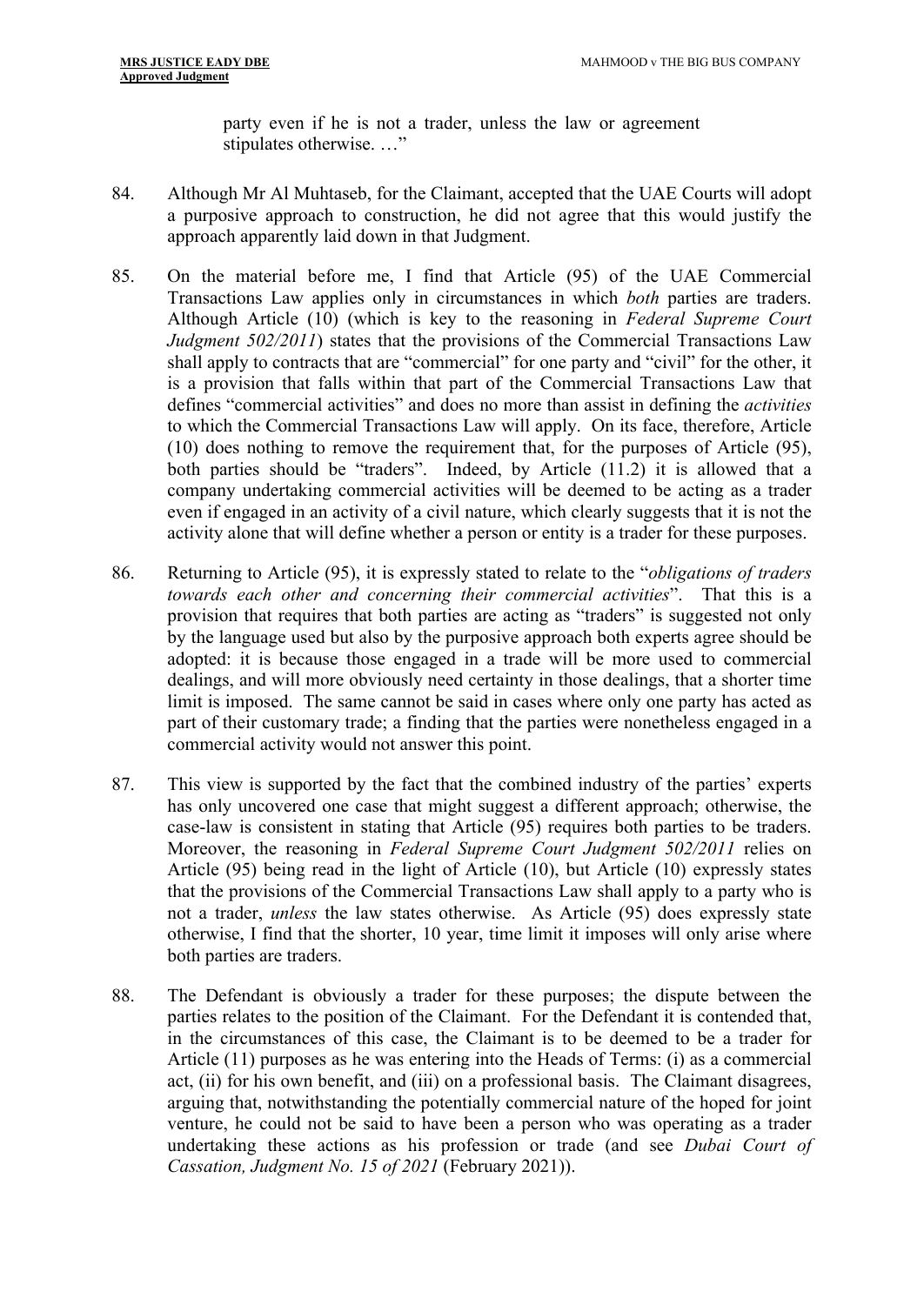- 89. On this question, I again prefer the Claimant's evidence. Even if it is accepted that entering into the Heads of Terms was a commercial activity (and commercial activities are broadly defined under Articles (4)-(10) of the Commercial Transactions Law and can extend to speculative activities, carried out by a non-trader but with a view to realizing a profit, see Article (4.2)), for Article (95) to apply, he would have had to be engaged in that activity as a profession or trade. That, I conclude, must ultimately be a question of fact to be determined having regard to the particular circumstances of the case in question. Where, however, a person has engaged in a commercial activity as a one-time transaction it seems to me that this is unlikely to be sufficient: although the commercial activity requirement would be met, that alone would not establish that the individual is carrying out that activity as a trader, albeit I can see that there may be cases in which the carrying out of the commercial activity points towards trader status. Thus, in the *Dubai Cassation Court Judgment 295/2007*, referred to by Mr Al Hashimi, the parties were held to be traders for the purpose of Article (95) because they had entered into a speculative enterprise in establishing a number of schools (setting up the schools, furnishing them, employing teachers and so on) from which they intended to derive a profit. Properly understood, it seems to me that that case did not involve a one-off commercial transaction but the pursuit of a longer-term business venture. In that instance, by committing themselves to that enterprise, the individuals in question became traders.
- 90. The facts of that case are very different from those before me. Although the Claimant self-describes as an international businessman, it would be hard to categorise him as someone who was carrying out a particular business, trade or profession. Rather, on the evidence before me, the Claimant has enjoyed a career in which he has moved between various roles at different times. Sometimes he has worked as an employee for established companies in the banking sector, on other occasions he has worked as a consultant for different entities. Although the Claimant may have sought to portray himself as a businessman and entrepreneur, other than the proposed joint venture with the Defendant, there is little evidence of his actually acting in an entrepreneurial capacity. Assessing the position as at July 2001, I find that the Claimant was certainly interested in entering into a speculative commercial undertaking with the Defendant but he could not be characterised as someone who was committed to a particular form of enterprise, whether that is understood as the particular venture he was seeking to explore with the Defendant or as someone interested in engaging in speculative business activity more generally.
- 91. For all those reasons, should I be wrong in my conclusion as to the applicable law (Question (1)), I find that, under UAE law, this claim would be in time, given that it has been brought within the 15 year time limit that applies under Article (473) of the UAE Civil Code.

# <span id="page-26-0"></span>*Did the Heads of Terms impose contractually binding obligations on the parties? If so, what? (Question 3)*

#### *Preliminary observations*

92. Although framed solely as a question whether the Heads of Terms gave rise to any legally binding obligation between the parties, a subsidiary issue raised by Question 3 is as to how any such obligation should be construed. At trial, the parties' arguments were focussed on clauses 1 and 7 of the Heads of Terms, albeit the context, provided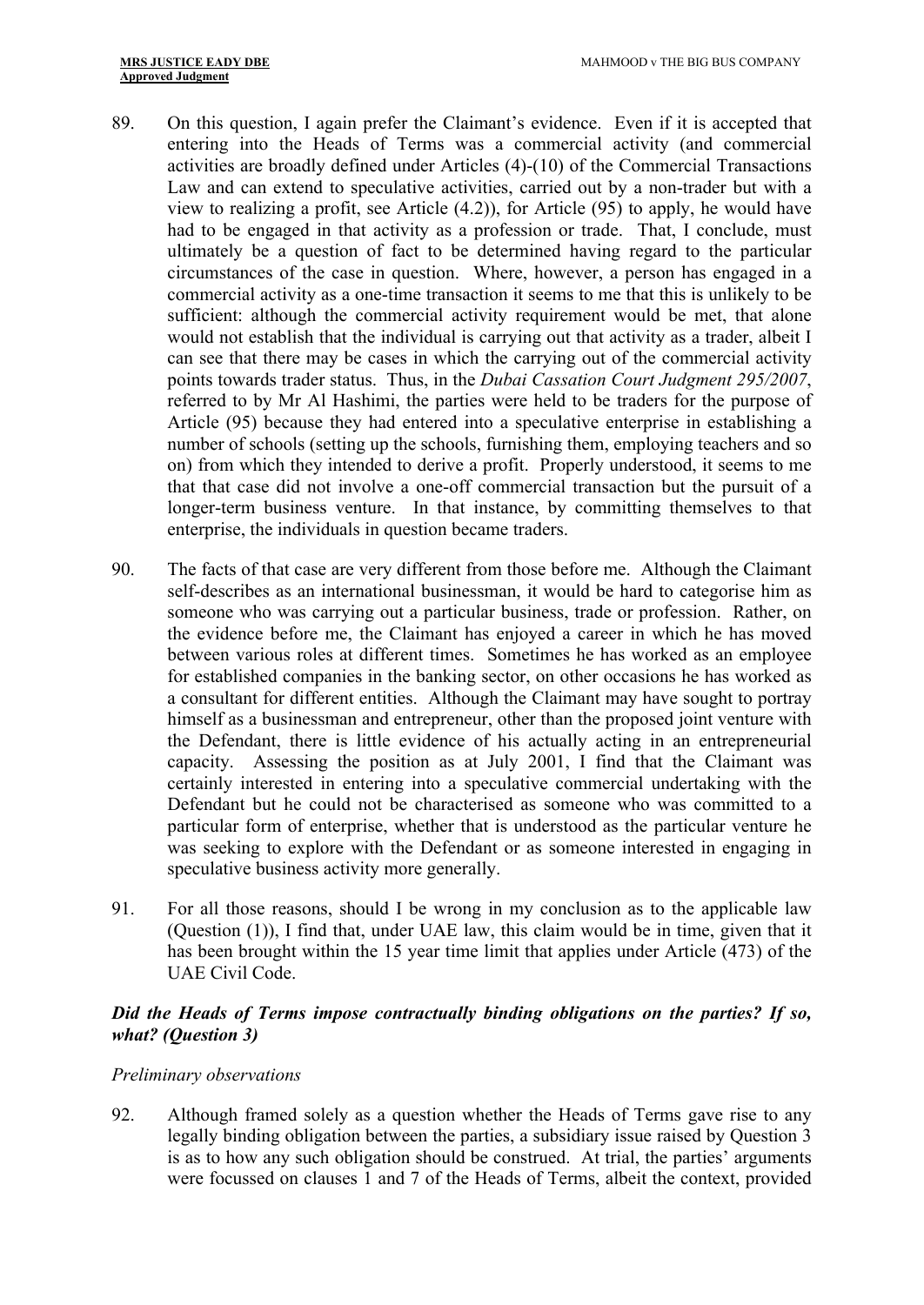by the recitals and other clauses, will be relevant to the construction of those provisions. In his pleaded case, the Claimant had also placed reliance on clause 5; although not developed at trial, I have therefore also considered the enforceability of clause 5 of the Heads of Terms.

- 93. An additional issue convenient to address at this stage is as to whether any obligation imposed by the Heads of Terms was necessarily to be read as subject to the further term, which the Defendant contends must necessarily be implied, that the parties would use reasonable care and skill in carrying out the joint venture and not act so as to frustrate it.
- 94. The parties agree that, whatever my conclusion as to the applicable law (under Question (1)), UAE law can be deemed to be the same as English law in relation to the validity, construction, and effect of the Heads of Terms. I have accordingly approached the various issues raised under Question 3 applying English law principles.

# *The parties' positions*

- 95. The Claimant's primary case assumes that the Heads of Terms "*constitutes a legally binding agreement … as is apparent from its wording*" (paragraph 5, Amended Reply). The Defendant contends, however, that, when made, the Heads of Terms document was not intended to have legal effect but was merely an agreement to agree, (paragraph 9, Re-Amended Defence).
- 96. At trial, it was common ground that the Heads of Terms did not constitute a binding agreement to conduct a joint venture. The Claimant contends, however, that is not fatal to his case as the Heads of Terms contained several obligations that were intended to bind the parties until they either entered into a formal joint venture agreement or agreed to go their separate ways, and he places reliance on the earlier Judgment of Laing J, where she observed:

"30. … the claimant has at least a real prospect of establishing that clauses 1 and 7 are protections which the parties intended the claimant to have if the future relationship did not materialise. …"

- 97. The Claimant says that the commercial context supports a finding that these provisions were intended to be binding: as Mr Waterman agreed, the document was drawn up to assuage the Claimant's concern that he would introduce the Defendant to his contacts only to then be circumvented from the business that had been his idea; the whole exercise of producing the Heads of Terms would have been pointless had the provisions in issue not been binding.
- 98. The Defendant observes, however, that Laing J's Judgment merely determined that the Claimant had a real prospect of establishing that clauses 1 and 7 gave rise to binding obligations; it was for this Court to reach its own conclusion on the issue. In considering this question, it was the Defendant's submission that: (i) at the time the Heads of Terms were drawn up, there were on-going negotiations between the parties and it would be wrong to take a snap-shot in time and seek to construe a binding agreement at that date; (ii) to do so would be to re-write the parties' bargain (or lack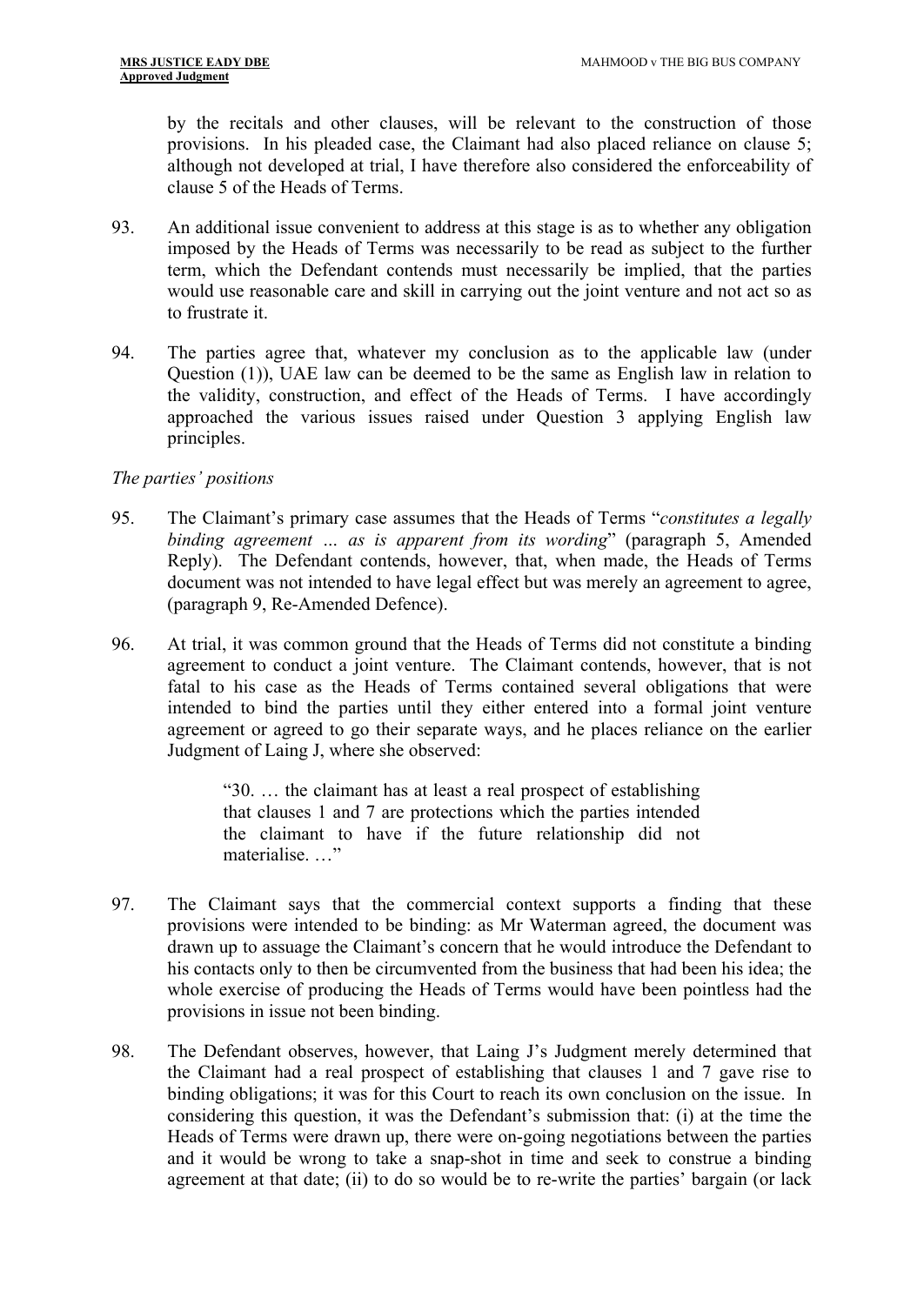thereof), cherry-picking various negative obligations favourable to the Claimant, while ignoring others; (iii) at most, the Heads of Terms constituted an agreement to agree or to negotiate in good faith, which would be void either as an agreement to never negotiate with any third party, alternatively as locking the Defendant into negotiations with the Claimant (see *Walford v Miles* [1992] 2 AC 128); (iv) to the extent any enforceable obligation arose, it could only have been intended to have effect until the parties entered into a formal legal arrangement to operate the Dubai bus tour business, or until one or other of them decided not to proceed, or for so long as no joint venture was pursued in Dubai.

- 99. In the alternative, should it be found that clauses 1 and 7 had some immediate binding effect, the Defendant contends those provisions must be narrowly construed given the restraints they imposed upon the Defendant's ability to carry out what would otherwise be a lawful business. In particular, if not void for uncertainty, clauses 1 and 7 must refer to a particular act or event and could not impose a continuing obligation without limit of time.
- 100. In responding to the Defendant's arguments, the Claimant submits that (unlike the provision in issue in *Walford v Miles*) clauses 1 and 7 gave rise to no uncertainty but served to protect the Claimant's continuing interest in the idea of a bus tour operation in the UAE and his connections in that regard. Thus clause 7 made express provision for the anticircumvention obligation to continue even if the parties' anticipated joint venture came to an end; there was no uncertainty: the Defendant's obligation was to last in perpetuity.

#### *The relevant legal principles*

101. The principles governing the determination of whether there are binding contractual obligations are not in dispute, as set out by Lord Clarke in *RTS Ltd v Molkerei Alois Muller Gmbh* [2010] UKSC 14; [2010] 1WLR 753, at paragraph 45:

> "… Whether there is a binding contract between the parties and, if so, upon what terms depends upon what they have agreed. It depends not upon their subjective state of mind, but upon a consideration of what was communicated between them by words or conduct, and whether that leads objectively to a conclusion that they intended to create legal relations and had agreed upon all the terms which they regarded or the law requires as essential for the formation of legally binding relations. Even if certain terms of economic or other significance to the parties have not been finalised, an objective appraisal of their words and conduct may lead to the conclusion that they did not intend agreement of such terms to be a precondition to a concluded and legally binding agreement."

102. Where the Court is satisfied that the parties intended to enter into a binding contract, it will seek to give effect to that intention, having regard to the substance of the agreement rather than the form. As the Supreme Court observed in *Wells v Devani* [2019] UKSC 4, at paragraph 18: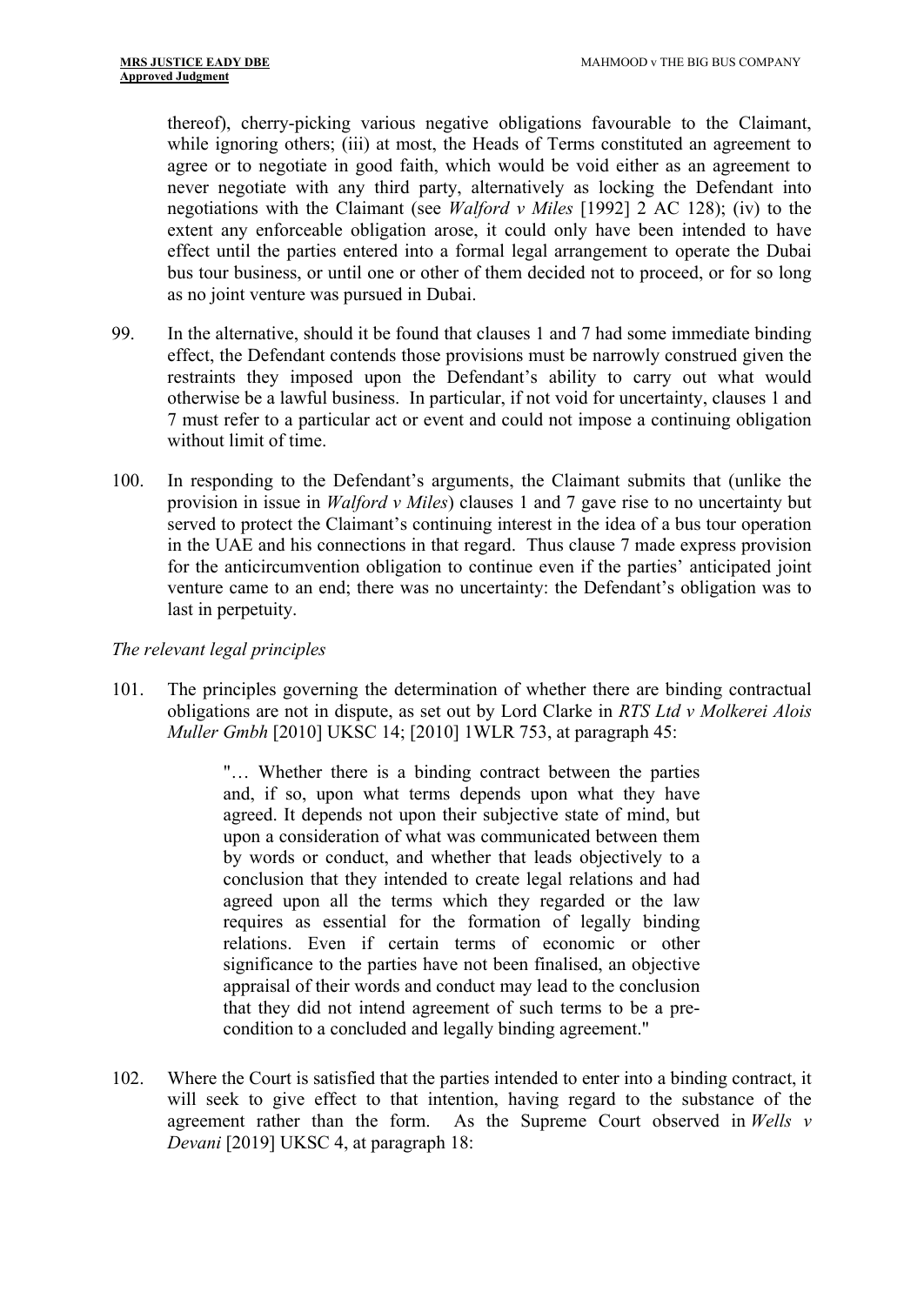"It may be the case that the words and conduct relied upon are so vague and lacking in specificity that the court is unable to identify the terms on which the parties have reached agreement or to attribute to the parties any contractual intention. But the courts are reluctant to find an agreement is too vague or uncertain to be enforced where it is found that the parties had the intention of being contractually bound and have acted on their agreement. As Lord Wright said in *G Scammel & Nephew Ltd v HC and JG Ouston* [1941] AC 251, 268:

"27. The object of the court is to do justice between the parties, and the court will do its best, if satisfied that there was an ascertainable and determinate intention to contract, to give effect to that intention, looking at substance and not mere form. It will not be deterred by mere difficulties of interpretation. Difficulty is not synonymous with ambiguity so long as any definite meaning can be extracted. But the test of intention is to be found in the words used. If these words, considered however broadly and untechnically and with due regard to all the just implications, fail to evince any definite meaning on which the court can safely act, the court has no choice but to say that there is no contract. Such a position is not often found.""

- 103. Where the contract is said to have arisen during on-going negotiations, the parties' intentions are to be ascertained by reference to the entirety of those negotiations; it would be wrong to simply take a snap-shot at one point in time and to ignore the fuller picture (*Hussey v Horne-Payne and anor* [1879] 4 App Cas 311 at 316). That said, if the Court is satisfied that there was a point at which parties entered into a binding agreement, the fact their negotiations continued cannot detract from that (*Perry v Suffields* [1916] 2 Ch 187 at 192).
- 104. In cases involving on-going contractual negotiations between the parties, however, an open-ended agreement to negotiate with each other will be void for uncertainty, either because it is an unenforceable agreement to agree or, to the extent it records a potentially enforceable agreement not to negotiate with others, as failing to specify the period of time for which otherwise lawful approaches might be made to other parties, see *Walford v Miles* [1992] 2 AC 128, per Lord Ackner at pp 138-139).
- 105. As for how any contractually agreed terms are to be construed, the Court must focus on the meaning of the words used, taken in their documentary, factual and commercial context, disregarding subjective evidence of any party's intentions (*Arnold v Britton* [2015] UKSC 36, per Lord Neuberger at paragraph 15). Moreover, in having regard to what might be seen, in context, as commercial common sense, the Court must be astute not to undervalue the importance of the actual language of the provision to be construed and cannot retrospectively improve the positions of the parties by re-writing the contract in an attempt to avoid the consequences of what proved to be a poor bargain (generally, see the principles set out in *Arnold v Britton* at paragraphs 17-23).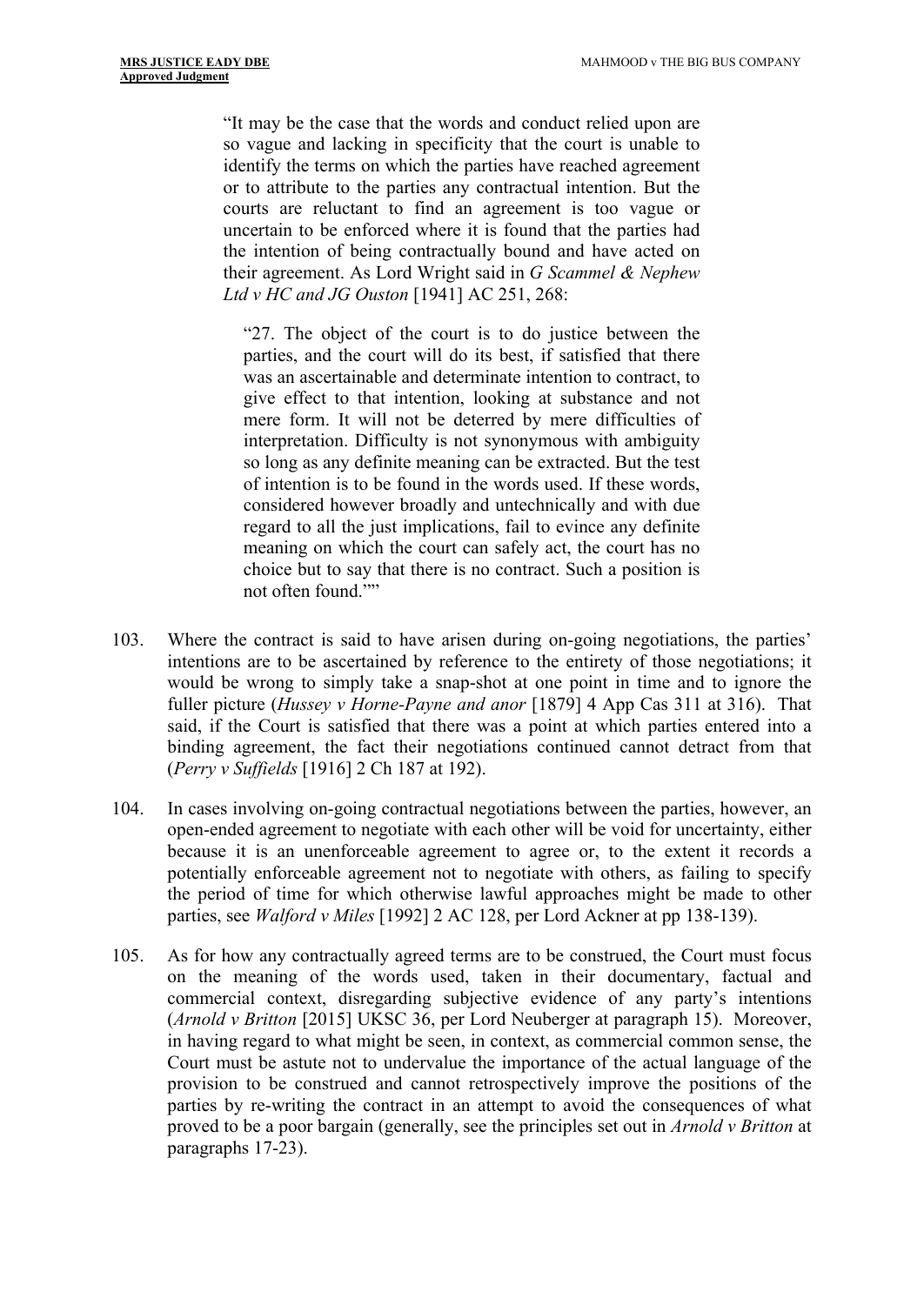106. As for the determination of whether a term should be implied, the Court must avoid conducting its task through the prism of hindsight, fashioning a term that reflects the merits of the situation as they then appear (*Philips Electronique Grand Public SA v British Sky Broadcasting Ltd* [1995] EMLR 472 per Bingham MR at p 482). In broad terms, the principles that govern the implication of a contractual term remain as laid down by Lord Simon of Glaisdale (speaking for the majority of the Privy Council) in *BP Refinery (Westernport) Pty Ltd v Shire of Hastings* (1977) 180 CLR 266, at p 283:

> "… for a term to be implied, the following conditions (which may overlap) must be satisfied: (1) it must be reasonable and equitable; (2) it must be necessary to give business efficacy to the contract, so that no term will be implied if the contract is effective without it; (3) it must be so obvious that 'it goes without saying'; (4) it must be capable of clear expression; (5) it must not contradict any express term of the contract."

 And see further the observations of Lord Neuberger in *Marks and Spencer plc v BNP Paribas Securities Services Trust Company (Jersey) Ltd and anr* [2015] UKSC 72, [2016] AC 742, at paragraphs 16-21.

107. Moreover, the content of any term to be implied must be tailored to the necessity of the particular case, see *Ali v Petroleum Company of Trinidad and Tobago* [2017] UKPC 2, [2017] ICR 531, per Lord Hughes JSC at paragraph 9. Specifically, where the parties enter into an arrangement that can only take effect by the continuance of a certain state of circumstances, a term will be implied such that each party will do nothing of their own motion that would put an end to the circumstances thus necessary for the arrangement to be operative, *Stirling v Maitland* (1864) 5 B&S 840, per Cockburn CJ at p 852.

#### *Discussion and conclusions*

- 108. The document setting out the Heads of Terms, which is at the centre of the present case, was not drawn up by a lawyer, although clearly Mr Waterman had considerable business experience and would have had some familiarity with formal contractual terminology. In any event, it seems to me that the language used makes clear the parties' intentions.
- 109. The opening recitals make apparent the background context: the parties were in discussions regarding the possibility of a joint venture to operate and market open top sightseeing tours in Dubai. Although nothing in the Heads of Terms establishes such a joint venture agreement between the parties (in this regard, the document speaks only of a "*proposal*", see clause 4), that does not mean that none of the terms could have contractual force. It is not unusual for commercial agreements to have both binding and non-binding obligations; the question is: what is the specific content of the obligation created by the clause in issue and is it sufficiently certain and enforceable?
- 110. Accepting that the parties' discussions regarding a joint venture were at a relatively early stage, the commercial context was acknowledged by Mr Waterman: the Heads of Terms were expressly drawn up to meet the Claimant's concern that, during the course of investigating his proposal and the parties' negotiations regarding this, he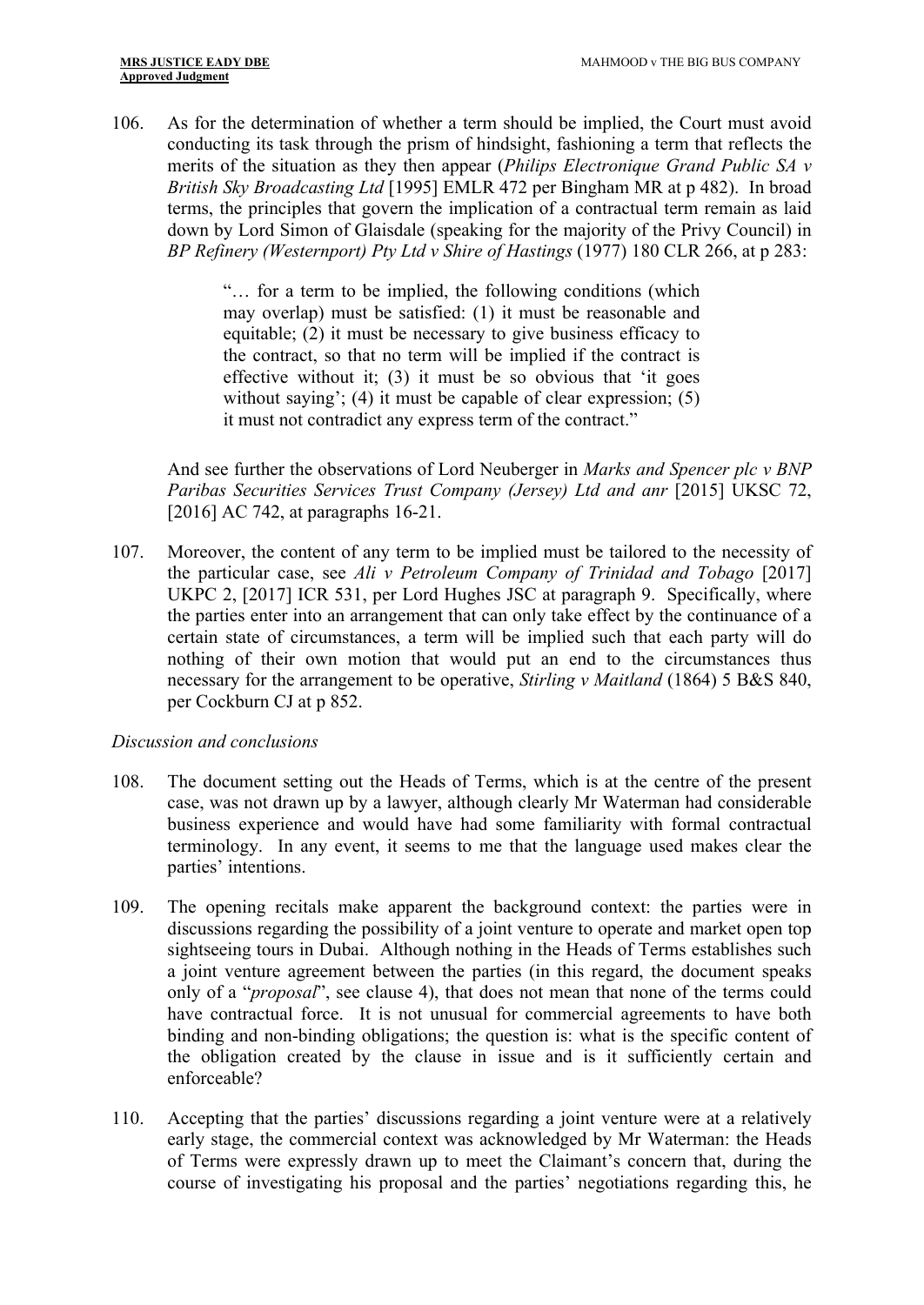would effectively hand over most of what he could bring to the bargain while the Defendant was still considering the question of feasibility. His position left him potentially vulnerable should the Defendant decide to proceed, using the Claimant's ideas and contacts, but then act to exclude him and thereby prevent him pursuing the opportunity he had identified. At the same time, however, it is apparent that the Defendant would not wish to discuss matters confidential to its business with the Claimant (about whom the Defendant had very little knowledge) without a degree of protection during the negotiations. Although, therefore, the Heads of Terms included provisions that looked to what the parties aspired to agree, the document also laid down obligations that were consistent with an intention to enter into a binding agreement to govern their relations during those early stages. Indeed, a number of the clauses within the Heads of Terms can be seen to impose clear obligations on the signatories, and the mandatory terminology used in particular instances can be contrasted with the heavily caveated language elsewhere.

- 111. Thus, clause 1 set out the parties' agreement that they would not start or continue conversations with others in relation to sightseeing tours in the UAE until such time as they had agreed in writing that their proposed joint venture would not be pursued. This, I consider, was an enforceable contract. It did not purport to require the parties to negotiate in good faith but protected their respective interest in the exclusivity of the discussions at that stage. Equally, it did not impose an obligation without limit of time: the commitment would come to an end at such time as the parties were agreed that they were no longer pursuing their proposed joint venture (and, although strictly unnecessary for my decision, to give business efficacy to the agreement, it would need to be implied that the parties would not unreasonably refuse to signify their written agreement in this respect).
- 112. I would also consider that clause 2 gave rise to a contractually binding obligation. Given the context, both parties had an interest in protecting the confidentiality of the information they provided in their early discussions, and the language of clause 2 again signifies an intention to enter into a binding agreement in this regard.
- 113. In contrast, however, no enforceable contract arises from clause 5. It is a provision that has to be read in the light of clause 4, both addressing what was then proposed as to the shape of any future joint venture agreement. There is no attempt to define what is to be included within the term "*capital equipment*" and it is made plain that the final details for funding arrangements would be determined at some later date. Clause 5 provides no certainty as to the way the proposed project would be funded and the language used gave rise to no binding obligation governing relations between the parties at that stage.
- 114. Turning then to the provision that is at the heart of this case, by clause 7 it is stated that the Defendant "*will not attempt to circumvent [the Claimant] … prior to the signing of a formal contract between the parties or following cessation of the contract between them*." The negative obligation that this would impose upon the Defendant can thus be seen to operate across two distinct time periods: (i) prior to the signing of the proposed joint venture agreement (in my judgement, the words "*formal contract*" plainly refer to that agreement), and (ii) following the cessation of that joint venture agreement (again, that is the natural reading of the reference to "*the contract*").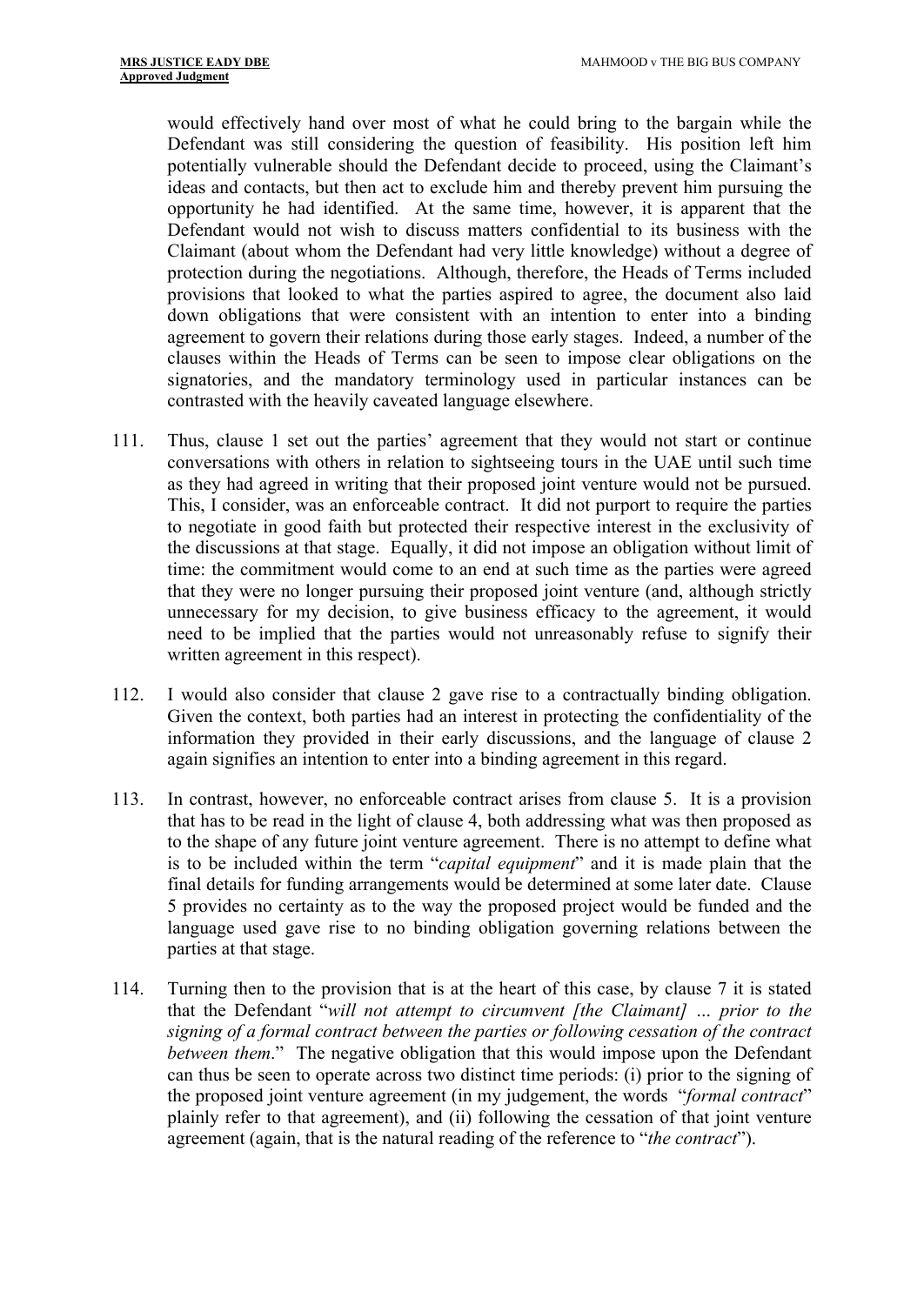- 115. For the Defendant it is argued that clause 7 either amounts to an unenforceable lock-in provision (an agreement to negotiate or an agreement to agree) or is void for uncertainty as a lock-out agreement without limit of time (and see the discussion in *Walford v Miles*, at pp 138-139). I am not, however, persuaded that either objection applies in this case. Clause 7 does not operate as an agreement to negotiate; indeed, the language used gives rise to no positive obligation on the Defendant to negotiate with the Claimant at any stage. It also cannot be said to be void as failing to specify the time for which the obligation is to last. Firstly, if no formal contract is signed then, as the Claimant observes, the plain reading of clause 7 is that the obligation is to last in perpetuity. Secondly, however, once any formal contract is terminated, if the parties have not reached any further agreement in this regard, the requirement that the Defendant must not attempt to circumvent the Claimant will similarly continue in perpetuity (albeit the natural implication is that the obligation will be read as being subject to the terms of any formal joint venture agreement).
- 116. This, in my judgement, would be consistent with the intention behind the Heads of Terms; namely, to protect the Claimant's interests should the Defendant simply walk away from their discussions, or later terminate their joint venture agreement, and (in either event) to then proceed to cut the Claimant out of the business while still benefitting from his idea and from the information and contacts he had previously provided. On entering into a joint venture contract (as proposed), the parties might reasonably be expected to make provision for how their respective interests would be protected on termination, effectively varying (whether expressly or implicitly) their earlier agreement: to the extent that the Claimant's interests were thus protected by the terms of the joint venture agreement, clause 7 would fall away; otherwise, however, it imposed an enforceable obligation that could endure.
- 117. The real issue, it seems to me, relates to the content of the obligation thus imposed on the Defendant; in particular, as to what is meant by "*circumvent*". Given the context in which the Heads of Terms came to be drafted, I do not consider this term is to be read in a necessarily pejorative way (to deceive or outwit), but rather that it can be understood as meaning (more neutrally) to evade or to find a way around something: in my judgement, the natural reading of the use of the word "circumvent" in clause 7 is that it imposes an obligation on the Defendant not to take a positive step to avoid the Claimant's involvement in any tourist bus business that it was to operate in Dubai; effectively, the Defendant was agreeing that it would not take the Claimant's idea and contacts and establish a Dubai sightseeing bus business without him.
- 118. For the Claimant it is contended that the protection from circumvention under clause 7 must be read as extending to the operation of sightseeing tours throughout the UAE. I disagree. Although I have found that the parties were, in very general terms, discussing other potential international opportunities at this time, the Heads of Terms are plainly focussed on the more specific negotiations relating to the establishment of a joint venture in Dubai (as the opening recitals make clear). Save for clause 1, which imposed a more general negative obligation not to hold discussions with others about operating sightseeing tours in the UAE (and it is notable that the parties felt this needed to be specified), there is nothing that would evince an intent to be bound other than in respect of the specific negotiations in which the parties were then engaged, relating to the establishment of a tourist bus business in Dubai.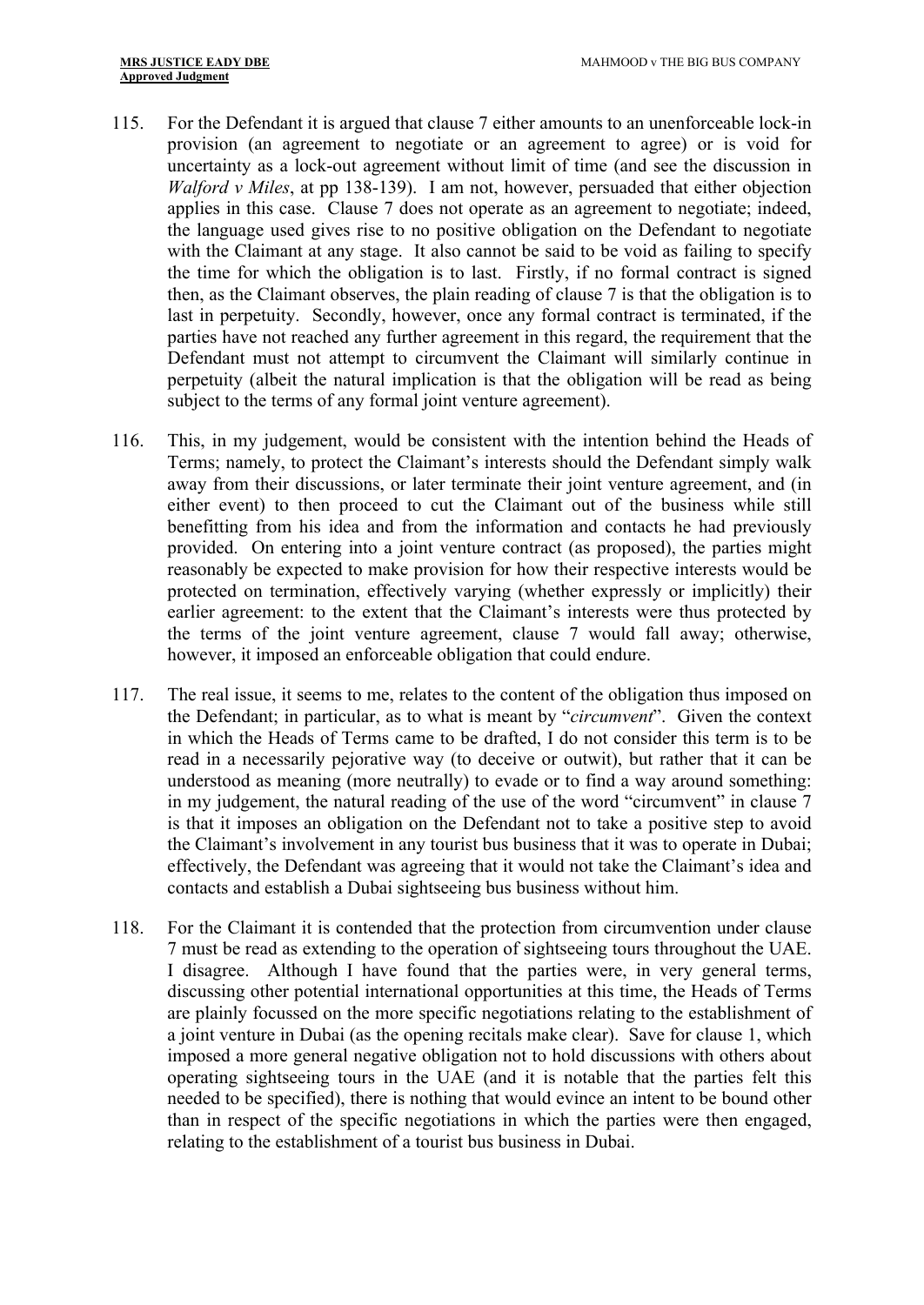- 119. Although the Defendant has not advanced a case that such a provision would amount to an unenforceable restraint of trade, it argues that clause 7 must be narrowly construed as otherwise potentially restricting the Defendant's lawful business in perpetuity. I see the force of that objection and consider it supports a construction of the term as limited to Dubai: if the restriction imposed under clause 7 was intended to extend to the UAE as a whole, the parties could reasonably be expected to have made that clear (as they had at clause 1). Similarly, I do not consider clause 7 can be read as imposing a restraint other than on the Defendant itself. With the benefit of hindsight, the Claimant may wish he had secured similar commitments from the individual shareholders of the Defendant – those who would ultimately provide the financial investment for the Dubai project – but his agreement was solely with the Defendant, it imposed no obligation on others. This, it seems to me, is not only clear from the language used but also accords with the commercial context. Clause 7 reflected the parties' plan at that time, that it would be the Defendant that would take forward the Claimant's idea and be his partner in this venture. The expectation was plainly that the parties would then enter into a formal joint venture contract, which would effectively supersede the Heads of Terms. It was in that context that the Defendant was agreeing not to participate in a Dubai tourist bus business without the Claimant.
- 120. Finally, I turn to the Defendant's contention that the Heads of Terms must be taken to include an implied term that the parties would use reasonable care and skill in carrying out the joint venture and not act so as to frustrate it (paragraph 10 Re-Amended Defence). I can take this point shortly as I can see no clear basis for finding that such a term is to be implied in this case. The enforceable contractual obligations that I have found to be expressed within the Heads of Terms do not relate to a joint venture between the parties but to the position prior to, or on the termination of, such an arrangement and, whether viewed in the context of the clause 1 agreement not to negotiate with others or the anti-circumvention provision at clause 7, the further obligations the Defendant says must be implied cannot be said to be necessary to make any enforceable agreement contained within the Heads of Terms work.

# <span id="page-33-0"></span>*Was any agreement contained in the 2001 Heads of Terms brought to an end by the 2002 structure? (Question 4)*

#### *The parties' positions*

- 121. It is the Defendant's case that even if any binding obligations arose under the Heads of Terms in July 2001, those came to an end as a result of the incorporation of Big Bus BVI and Big Bus Dubai (the "2002 Structure"). The Defendant says it is apparent that a joint venture did proceed, albeit pursuant to a structure in which it had no stake. The Defendant's letter of 1 October 2001 had made clear this would be the position and the Claimant's share would be reduced to 40%. The Claimant was content to proceed on this basis and, although he never signed the Big Bus BVI shareholders' agreement, the events of 2002 nevertheless superseded and discharged any binding obligations arising from the Heads of Terms.
- 122. The Claimant disagrees and notes the rejection of this argument by Laing J, who concluded that the Claimant had a real prospect of establishing his claim as he had signed nothing that would indicate he was giving up his rights under the Heads of Terms. More fundamentally, the Claimant contends that the Defendant's argument is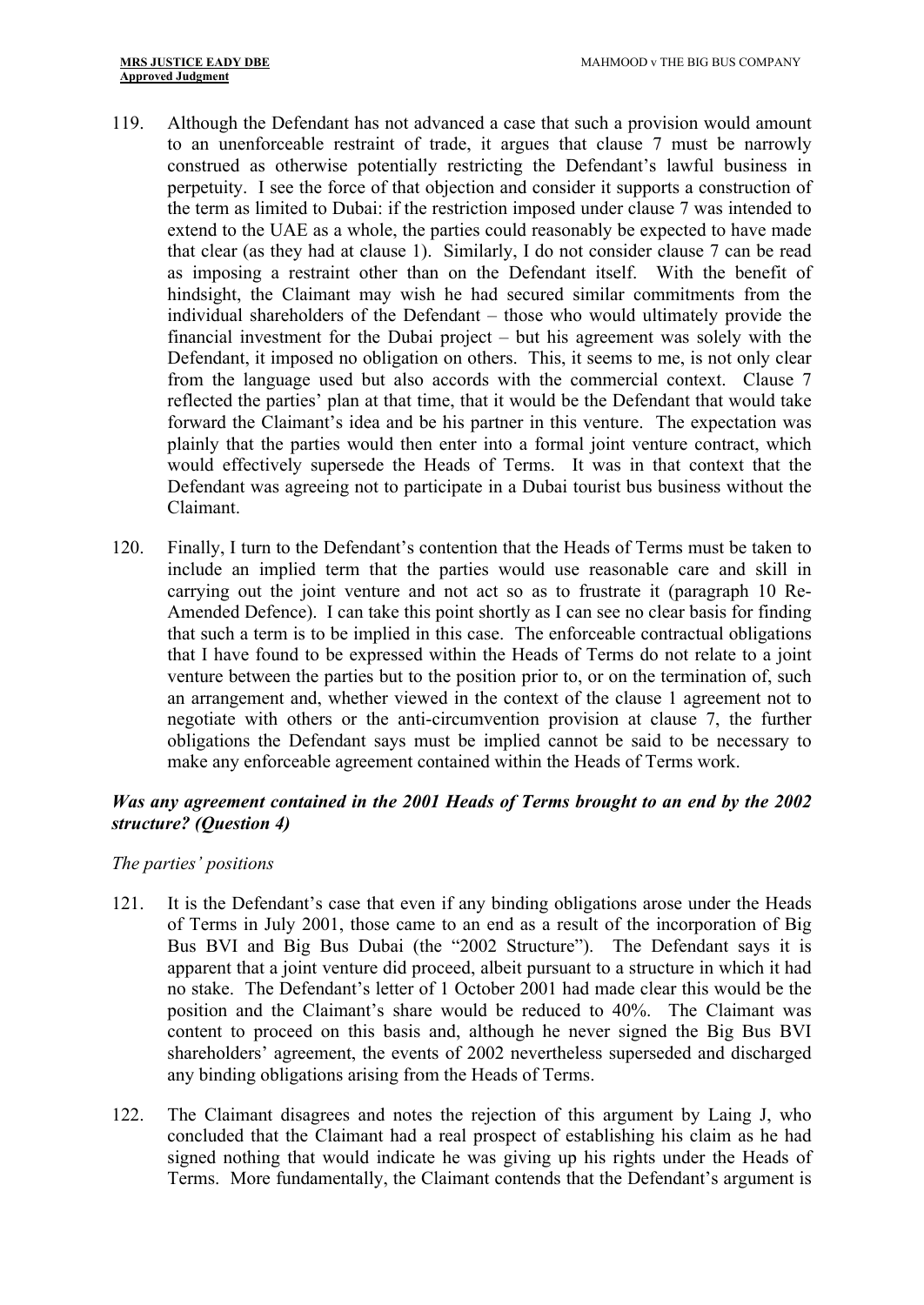founded upon a misconstruction of the Heads of Terms, which never gave rise to a binding agreement to establish a joint venture but to obligations that governed the parties' relations outside such an agreement. The fact that the 2002 Structure established a joint venture did not discharge or replace the obligations imposed under the Heads of Terms.

#### *Discussion and Conclusions*

- 123. Although the Heads of Terms recorded the parties' proposal for a 50/50 joint venture, it created no enforceable agreement to enter into such an arrangement. Indeed, as I have found, such binding obligations as were imposed under the Heads of Terms governed the relationship of the Claimant and the Defendant *other* than as parties to a joint venture contract. Moreover, by October 2001, it was apparent that the Claimant and the Defendant could not establish a 50/50 joint venture company under UAE law and they had agreed to move forward on the basis that another entity would need to be involved. By the end of that month, I am also satisfied that the Claimant had agreed to a reduction in his share to 40%. Not only was this seen as fairer by those who were investing financially, it also reflected the need for some payment to be made to the local sponsor and the further agreement that the Claimant should receive an income of £60,000 per year.
- 124. Moving into 2002, it is apparent that the Claimant was content to move yet further away from the initial proposal for a joint venture with the Defendant. He accepted a service agreement with Big Bus Dubai and was then paid by that entity rather than as a consultant for the Defendant. Although he made clear his disagreement with the further reduction in his profit share to 30%, and never signed a director's agreement or the Big Bus BVI shareholder agreement, I have found that the Claimant knew how the Dubai operation was structured (with Big Bus Dubai's ownership being split between Mr Al Duhaim (the 51% owner) and Big Bus BVI) and that (subject to his objection to the reduction in his shareholding) he was prepared to work to that arrangement. The question that arises is what, if any, implication this position had for the relevant obligations under the Heads of Terms?
- 125. In respect of clause 1, I agree with the Defendant that the Claimant's acceptance of the 2002 Structure (even allowing for his refusal to agree the reduced shareholding or to sign the shareholders' agreement) must mean that this obligation was superseded. The Claimant was aware that the Defendant had commenced, and was continuing, discussions with third parties (the investors, Big Bus BVI, Big Bus Dubai) in relation to the operation of sightseeing tours in the UAE, not least because that was the inevitable consequence of UAE laws relating to foreign investment. Without objecting to those conversations, the Claimant essentially accepted the structure thus established. He thereby waived any continuing rights he had under clause 1.
- 126. The same, however, cannot be said for clause 7. Accepting that it was not possible to operate the proposed business through a straightforward 50/50 joint venture company, and that third parties had to be involved, did not amount to a waiver of the Claimant's right not to be circumvented by the Defendant. The Claimant had not signed a formal contract to reflect the arrangements that were put in place and, although I have found that he had agreed to a reduced  $(40\%)$  profit share, he had not thereby given up his interest in being party to a joint venture to operate and market sightseeing bus tours in Dubai. From the Claimant's perspective, while the formal joint venture contract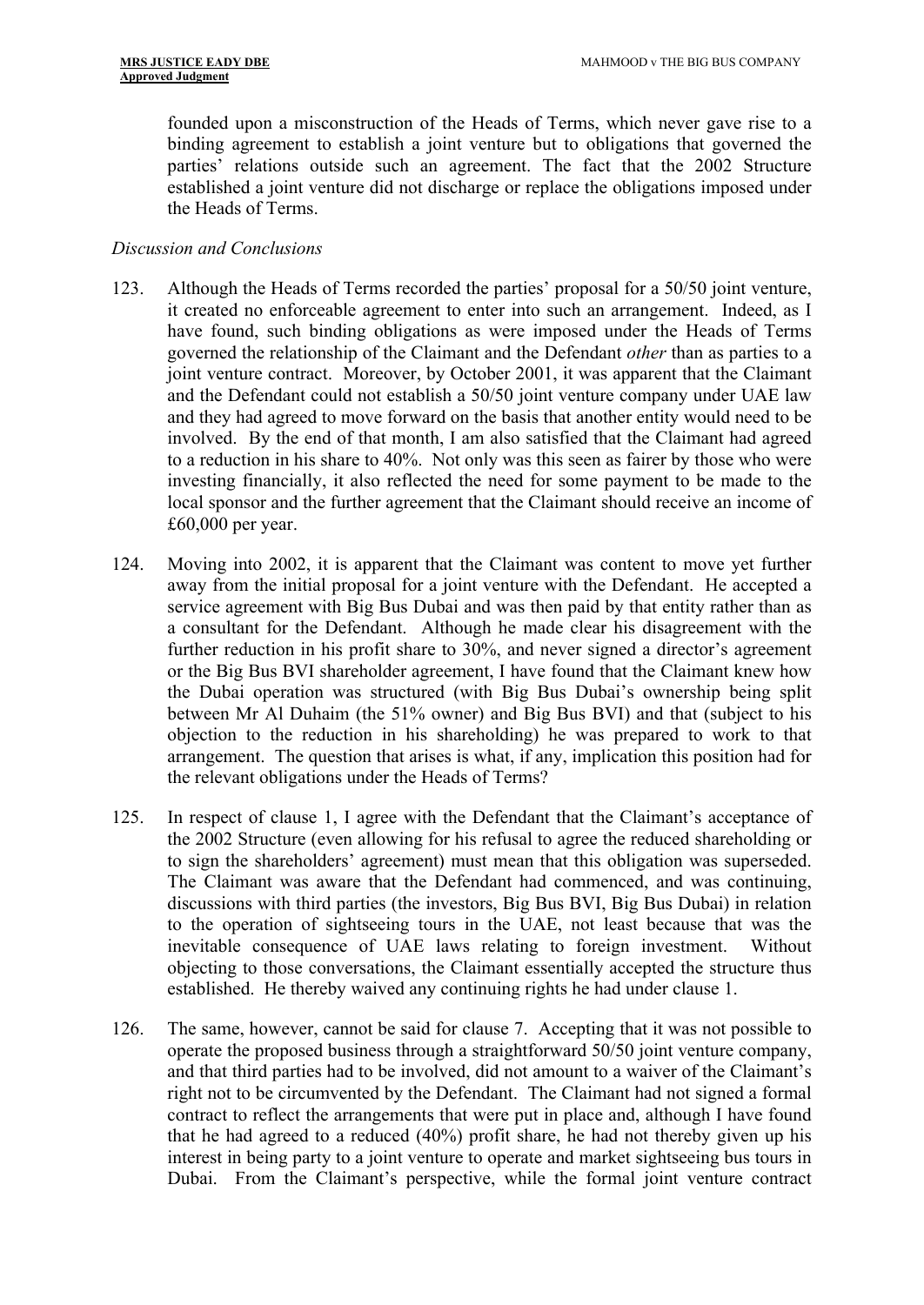remained outstanding, he had a continuing interest in ensuring that the Defendant – the entity with which he was dealing – took no positive step to exclude him from such an enterprise.

# <span id="page-35-0"></span>*Did the Claimant act in repudiatory breach of an implied term of any agreement contained in the Heads of Terms (Question 5)*

- 127. Given the conclusion I have reached on the Defendant's case on the implication of a term not to use reasonable care and skill in carrying out the joint venture and not to act so as to frustrate the joint venture, it inevitably follows that I similarly reject the contention that the Claimant acted in repudiatory breach.
- 128. For completeness, however, should I be wrong about the implied term, I make clear that I do not accept that the matters relied upon by the Defendant at sub-paragraphs 17 a), b) and c) of the Re-Amended Defence would amount to breaches of the obligations alleged. The suggestion (a)) that the Claimant attempted to have colleagues removed from Big Bus Dubai has not been made good on the evidence adduced before me and, given his poorly defined role within the venture, I cannot see that the Claimant's failure to keep paper records (b)) establishes either a lack of reasonable care and skill or that he was thereby acting so as to frustrate the joint venture. As for the delay in submitting a marketing plan (c)), I cannot see that this was sufficient to amount to a repudiatory breach. So far as the Claimant was concerned, he had made clear the marketing plan in his various oral dealings with the Defendant and with relevant officials in Dubai; he did not consider it was his role to set this down in writing. Again, given the lack of clarity regarding the precise nature of the Claimant's role, the evidence does not establish a breach in this regard. At trial, the Defendant also referred to the Claimant's work for Mitsubishi as evidencing his failure to adequately support the joint venture. While this might have been a matter relevant to the Claimant's consultancy contract with Big Bus Dubai, without more, I cannot see that it could demonstrate a breach of any enforceable obligation between the parties.
- 129. At sub-paragraph 17(d), however, the Defendant relies on what is said to have been a threat that the Claimant would "*get the UAE Sponsor, [Mr Al Duhaim], to suspend operations*". In setting out my findings of fact, I have recorded how Mr Waterman's letter to the Claimant of 3 September 2002 referenced the report from Mr Barron that the Claimant had said he would "*get the sponsor to suspend operations*". Although I have received no direct evidence from Mr Barron, such conduct would be consistent with the Claimant's subsequent letter to Mr Al Duhaim, on 15 March 2003, in which he sought to encourage the sponsor to refuse to renew his sponsorship of Big Bus Dubai which would inevitably mean that company could no longer operate. Had the obligations with which I am concerned been subject to the implied terms contended for, I would have found this conduct amounted to a repudiatory breach of the requirement not to act so as to frustrate the joint venture.
- 130. That, however, would not have been the end of my task; it would then be necessary to consider whether the Defendant accepted that repudiation as bringing its agreement with the Claimant to an end.
- 131. On the evidence, it is not clear to me that it did. At best, the Defendant's case comes down to an assertion that the Claimant's repudiation was accepted through Big Bus BVI's actions in winding up Big Bus Dubai in 2004, but there is no obvious causal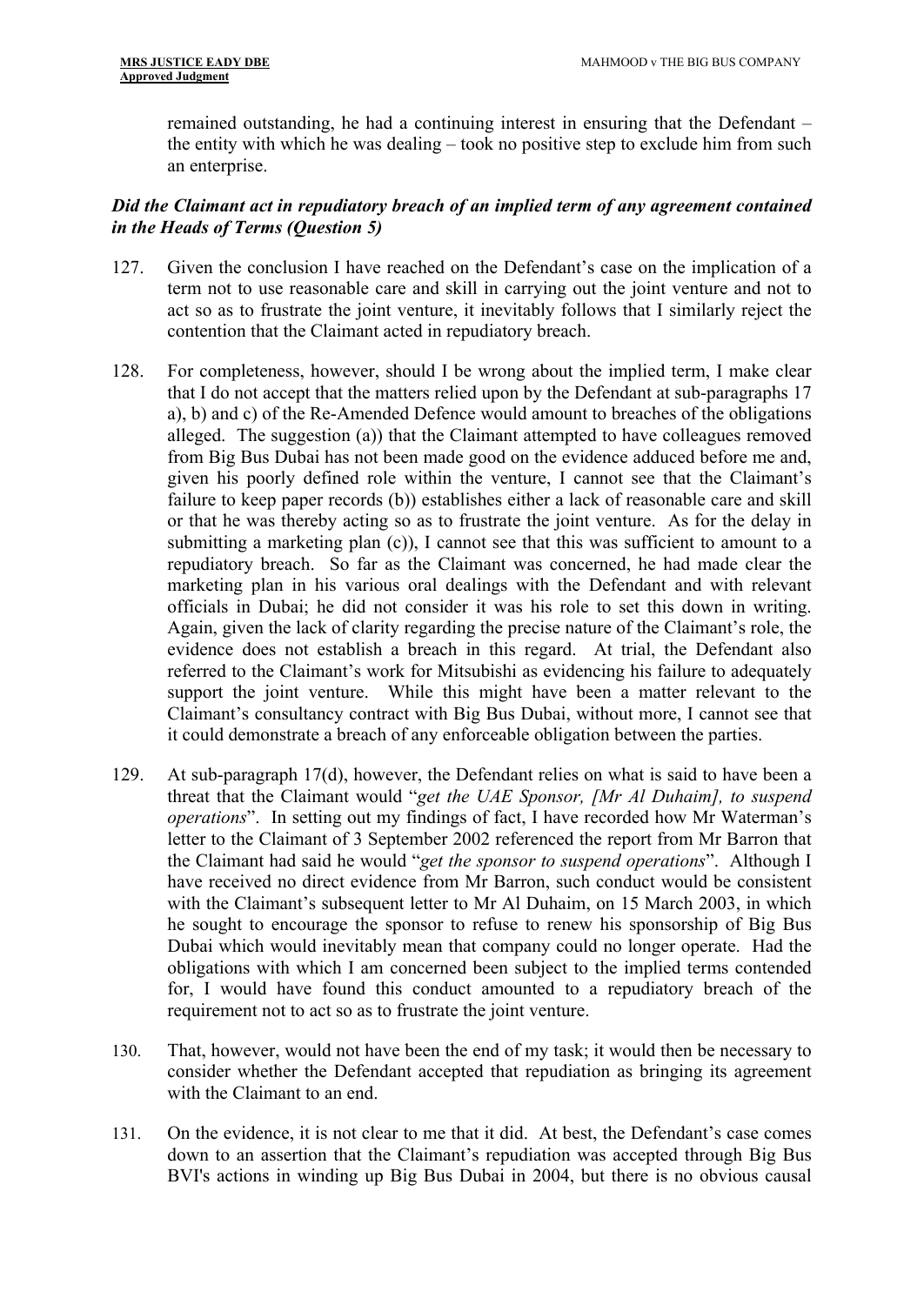relationship between that event and this conduct. Accepting (as I do) the very real difficulties existing between the Claimant and the Defendant at this time, by 2004, the relationship with Mr Al Duhaim had declined for reasons that had no direct link to the Claimant's earlier threats. As the 14 January 2004 letter from Mr Al Duhaim's lawyers makes clear, the sponsor was concerned about possible visa violations for employees of Big Bus Dubai and, most seriously, about the alleged insult to the religious beliefs of local Muslim workers. Even if the Claimant had encouraged a complaint to be sent to Mr Al Duhaim regarding the latter, that, of itself, would not amount to a breach of any implied obligation: even if the allegations were untrue, it is not suggested that they were manufactured by the Claimant and, given the seriousness of what was alleged, he would have been entitled to consider the sponsor should be made aware of such concerns. To the extent that the Defendant brought about the termination of the joint venture in which the Claimant had been involved, I find that was due to its view that this was a necessary step given the withdrawal of support by the sponsor, which had occurred for reasons other than any steps taken by the Claimant pursuant to his threat in September 2002 or the content of his letter in March 2003.

# <span id="page-36-0"></span>*Did the Defendant breach the terms of the Heads of Terms as alleged by the Claimant? (Question 6)*

# *The parties' positions*

- 132. The Claimant's pleaded case alleges breaches by the Defendant as follows:
	- (1) Contrary to clause 1 and/or clause 7 of the Heads of Terms: (a) establishing Double Decker with a different local sponsor and third party shareholders to the exclusion of the Claimant; (b) continuing to participate or be involved in a sightseeing tour business in Dubai; (c) establishing Big Bus Abu Dhabi with a different local sponsor and third party shareholders to the exclusion of the Claimant; (d) participation or involvement in a sightseeing tour business in Abu Dhabi.
	- (2) In addition, contrary to clause 7 of the Heads of Terms: winding up Big Bus Dubai and purporting to close down the sightseeing tour business in Dubai.
	- (3) Contrary to clause 5 of the Heads of Terms, failing to provide funding for the project in terms of capital equipment, in particular in failing to provide funding to install air conditioning in the tour buses.
- 133. At trial before me, the Claimant did not seek to make good his contention that clause 5 of the Heads of Terms gave rise to an enforceable contract between the parties and I have already found that it did not. For completeness, however, I note that there was also little evidence regarding what was, or was not, provided by the Defendant in terms of the funding of capital equipment.
- 134. By its Re-Amended Defence, the Defendant contends that none of the matters relied on by the Claimant gave rise to a breach of any obligation owed under the Heads of Terms, not least as it was not the Defendant that wound up Big Bus Dubai, or established Double Decker or Big Bus Abu Dhabi. Alternatively, to the extent that the Defendant entered into agreements with Double Decker and Big Bus Abu Dhabi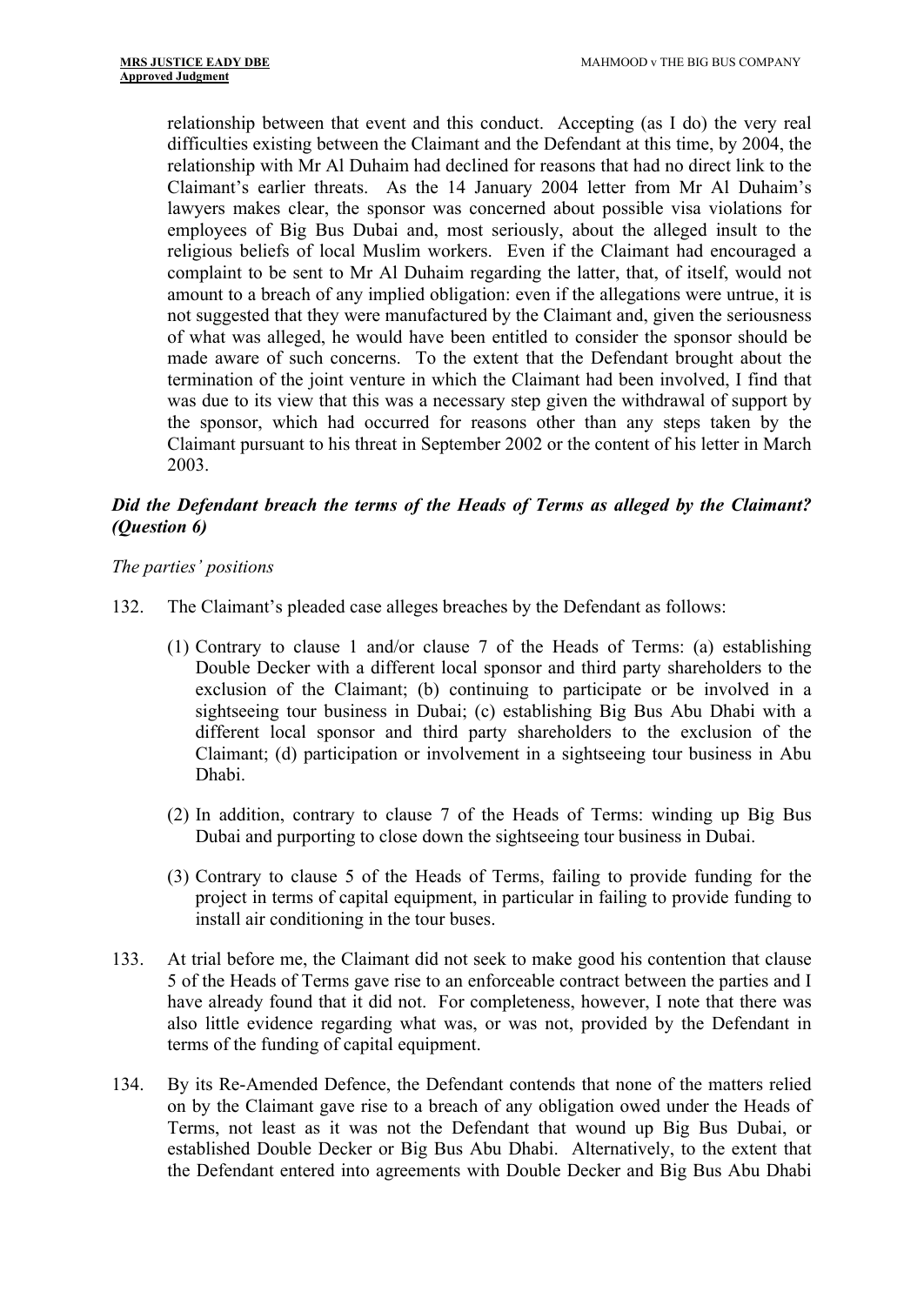(for the leasing of buses, the granting of licences, and for the provision of technical assistance), those acts could not be said to breach either clauses 1 or 7 of the Heads of Terms.

135. The Claimant objects that the attempt to distinguish between the different legal entities involved is "*mere sophistry*" and fails to recognise the Defendant's part in what he says was "*its asset stripping operation*"; it is his case that "*The words of the contract should be given their ordinary meaning and full breadth, not contrived technical definitions that leave gaping loopholes through which the Defendant could defeat the commercial purpose of the contract*" (see the Claimant's Written Closing, paragraph 29); on that basis, he argues, clause 7 must extend to the operation or marketing of open top sightseeing tours in the UAE, by both Double Decker and Big Bus Abu Dhabi, without the Claimant.

#### *Discussion and conclusions*

- 136. I have already set out my conclusion that the Claimant's acquiescence in the 2002 Structure meant that he had waived any continuing rights owed to him under clause 1 of the Heads of Terms (see discussion and conclusions, under Question 4). I do not, therefore, find that the Defendant acted in breach of any continuing obligation under clause 1.
- 137. As for clause 7, my construction of the obligation arising from that provision is explained under Question 3. As I have there set out, I reject the Claimant's argument that clause 7 must be read as extending to the operation of sightseeing tours throughout the UAE and consequently do not find that the establishment of a bus tour operation in Abu Dhabi in 2009 could amount to a breach of any obligation under clause 7.
- 138. The questions that remain for me to answer thus relate to the actions taken in respect of the operation of the tour bus business in Dubai: (1) the withdrawal of assets from Big Bus Dubai and the winding up of that business, and (2) the establishment and continued operation of Double Decker, without the Claimant's involvement.
- 139. I first note that the Defendant was not a shareholder of Big Bus Dubai and did not itself play a direct role in the winding up of that company. Similarly, the Defendant did not establish Double Decker and was not a shareholder in that business; the incorporation of Double Decker resulted from actions taken by Ms Eleanor Maybury (arguably in association with the other investors), not the Defendant.
- 140. I do not consider it to be "*mere sophistry*" to make these distinctions. The Claimant's agreement was with the Defendant, not the investors, and there is no basis (whether considering the language of the provision or the commercial context in which it came to be agreed) for thinking that the parties intended the reach of the Heads of Terms to extend to individual shareholders, or that those individuals would have agreed to be bound, in perpetuity, by the negative obligation imposed by clause 7. To the extent that the Claimant seeks to persuade me to look behind the corporate veil in this regard (albeit not a point developed at trial), I am not persuaded there are grounds for doing so. This is not a case where there has been an abuse of the corporate legal personality. From a fairly early stage, the parties had had to accept that, given the requirements of UAE law, the Defendant could not play the kind of role in the Dubai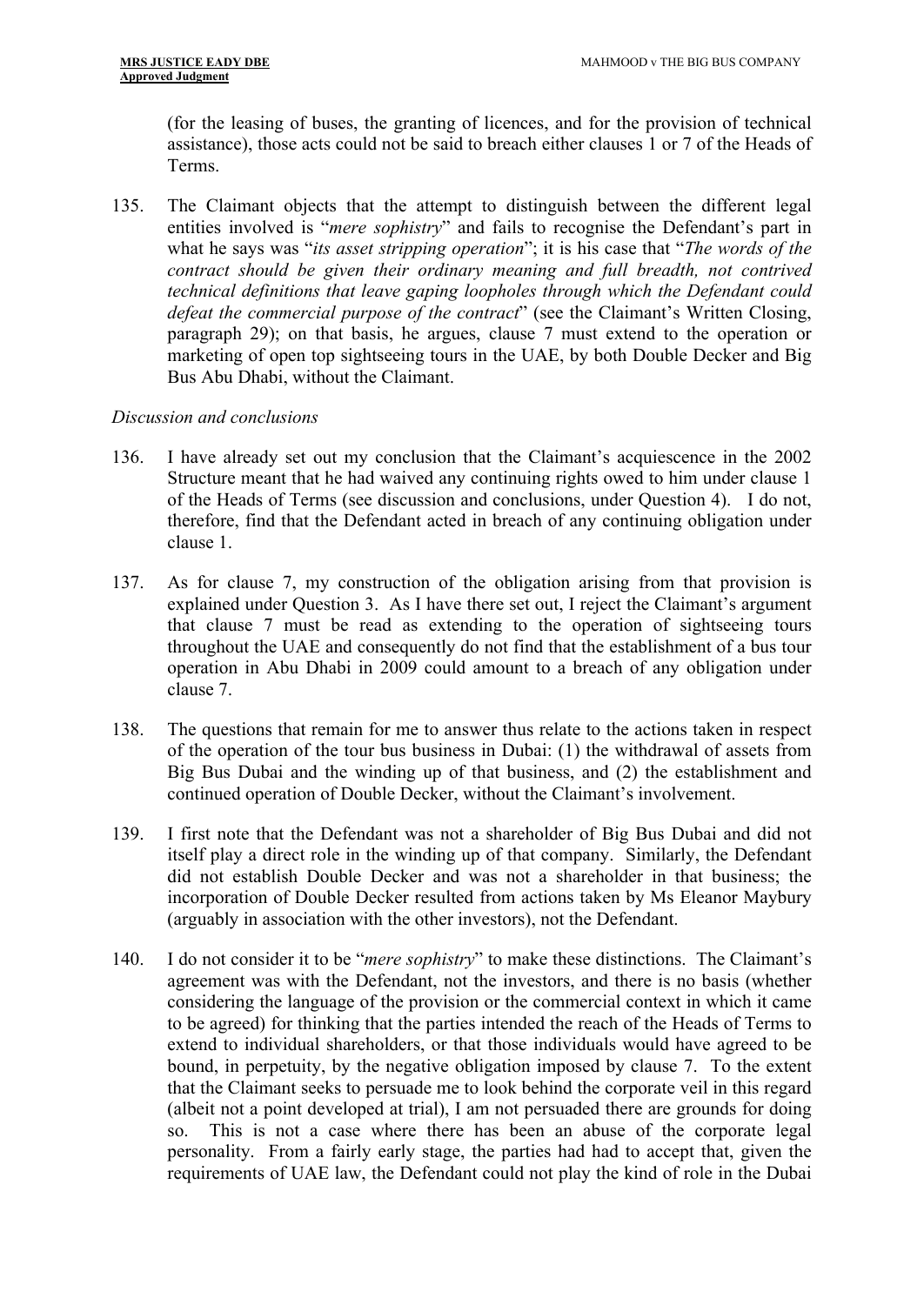operation that had initially been envisaged. The arrangements that gave rise to the 2002 Structure arose from that realisation and, as the Claimant was aware, effectively removed the Defendant from playing any direct role in the venture. When faced with an impasse in the relationship with Mr Al Duhaim, the decision about how to proceed was thus not for the Defendant but the investors in Big Bus BVI (the three Mayburys and Mr Waterman). The distinctions the Defendant draws are, therefore, not contrived but arise from the entirely genuine structural arrangements put into place sometime before.

- 141. All that said, it was the Defendant that terminated the lease and license agreements with Big Bus Dubai and called in the inter-company loans, thus ensuring that business could no longer operate: as a result, Big Bus Dubai no longer had any buses for its tours, could not use the "Big Bus" branding, and had no access to the funds it would need for its continued operation. Having terminated its lease and licensing agreements with Big Bus Dubai, the Defendant then facilitated Double Decker's startup as a Dubai tour bus business by entering into new leasing, licensing and technical assistance agreements with that entity. As Mr Waterman acknowledged in crossexamination, this was done in the knowledge that the consequence would be to facilitate a new Dubai tour bus business that "*cut the Claimant out*". By its actions, the Defendant effectively closed down the entity by which the Claimant was able to participate in a tour bus business in Dubai and, almost simultaneously, entered into new agreements to facilitate the establishment of a different Dubai-based tour bus business, in which (as it knew) the Claimant could play no part. Seen in this way, it is hard to conclude other than that the Defendant's actions were an attempt to circumvent the Claimant.
- 142. I therefore find that, by its actions in 2004, the Defendant breached the negative obligation imposed under clause 7 of the Heads of Terms, not to attempt to circumvent the Claimant.
- 143. The question then arises as to whether the nature of the Defendant's actions had the necessary quality of continuance so as to amount to a continuing breach.
- 144. Consistent with my findings under Question 3, I am satisfied that clause 7 gave rise to a continuing obligation: the Defendant had thereby agreed that it would not pursue the Claimant's idea of a tour bus business in Dubai without him; it thus operated as a continuing restraint of trade. I am further satisfied that, by its enduring agreements with Double Decker – providing that entity with the buses and branding it uses for its business and supplying know-how under the technical assistance agreement – the Defendant has continued to attempt to circumvent the Claimant. By analogy with the analysis in *NCB v Galley* (*supra*, paragraph 72), the Defendant has, from day to day, continuously acted in breach of the obligation imposed by clause 7.

#### <span id="page-38-0"></span>*Did the Defendant's breach(es) cause the Claimant to suffer loss? (Question 7)*

#### *The parties' positions*

145. For the Claimant the loss claimed has been put as "*his share of the profits of what should have been a joint venture with him, or (equivalently) a buy-out payment that the Defendant should have made to pursue the venture without him (i.e. negotiating damages)*" (Claimant's Skeleton Argument paragraph 3). At trial, the focus of the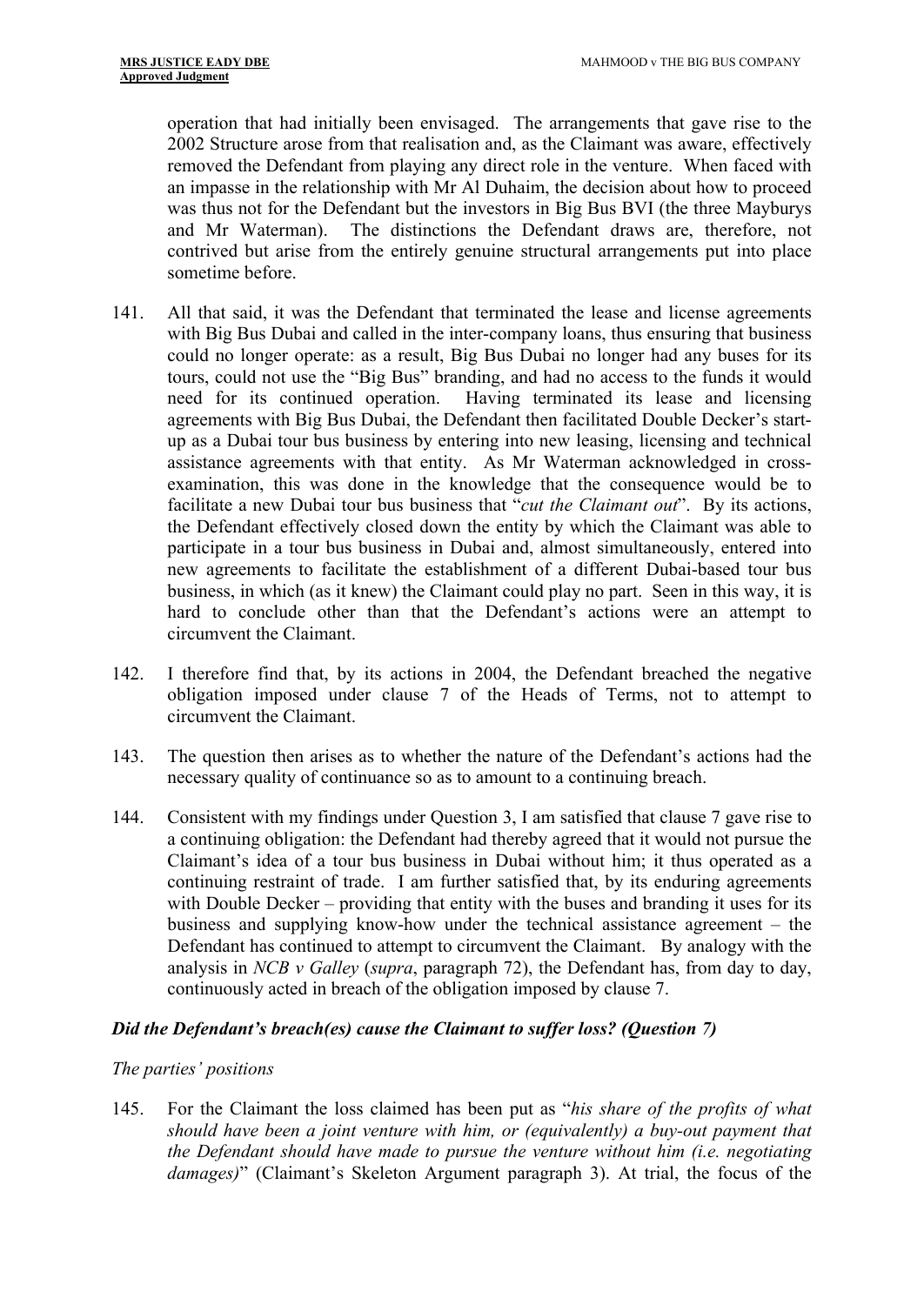Claimant's arguments related to the negotiating damages claim: the purpose of the obligation imposed under clause 7 of the Heads of Terms "*was not to protect the Claimant from competition from any business launched by the Defendant. It was to protect the value of the Claimant's idea, knowhow and connections that he brought to the table in the Summer of 2001*." (Claimant's Written Closing paragraph 58). This, it is said, gave rise to a valuable intangible asset, for which negotiating damages provided the appropriate measure of loss (see the Judgment of Lord Reed JSC (with whom Lady Hale, Lord Wilson and Lord Carnwath agreed) in *Morris-Garner v One Step (Support) Limited* [2018] UKSC 20, [2019] AC 649).

146. The Defendant contends, however, that, given the breakdown in the parties' relationship, the circumvention can have caused the Claimant no loss, as "*if he had*  not been circumvented the venture would not have proceeded anyway, either *successfully or at all*" (Defendant's Skeleton Argument paragraph 69). Alternatively, and in any event, the Claimant cannot establish that any loss suffered was caused by the actions of the Defendant given that it was possible for the investors to simply carry on an alternative tour bus business, whether or not the Defendant's leasing and licensing agreements with Big Bus Dubai had continued: no claim for negotiating damages (a concept, in any event, not known in UAE law) can properly arise in circumstances in which the rights in question could only be asserted against the Defendant.

# *Discussion and conclusions*

- 147. In pursuing his claim for a share of profits, the Claimant contends that, had it been understood that the tour bus business in Dubai could not legally have been carried out without his consent, his participation as a shareholder in the venture would have continued. Although Mr Waterman's evidence in cross-examination allowed for that possibility, it is a scenario that is firmly contradicted by the contemporaneous documentation. As early as September 2002, it was the Defendant's view that "*things have now reached a point of no return*" and that relationships "*have been stretched to the extent that they are not recoverable"*. On 23 February 2003, the Claimant made clear that "*the situation with the Dubai operation is now past the point where [I] can come back into it …*". The decision to close down Big Bus Dubai may have been forced by the conduct of the sponsor but, on the contemporaneous evidence, I cannot find that there was any real world possibility that the Defendant, or any of its directors or shareholders (those who were providing the investment), would have carried on with the project if this had required the Claimant's continued involvement. Rather, I consider the position to be most accurately summarised by Mr Waterman's final word on the point in his cross-examination: "*we would probably have tried to buy him out*".
- 148. More particularly, given that the obligation imposed by clause 7 was limited to the Defendant, the investors were not faced with the binary choice of continuing with the project with the Claimant's involvement or walking away from it altogether; if they were still minded to pursue an investment in a tourist bus business in Dubai, they were free to do so, with or without the Claimant. To establish his claim for damages, the Claimant must, of course, demonstrate that his loss arises from the Defendant's breach of contract. For its part, the Defendant relies on the investors' freedom from restraint in saying that he cannot prove the necessary causation given that the business pursued by Double Decker could have been established whether or not the Defendant itself was involved. The Claimant contends, however, that this is to ignore the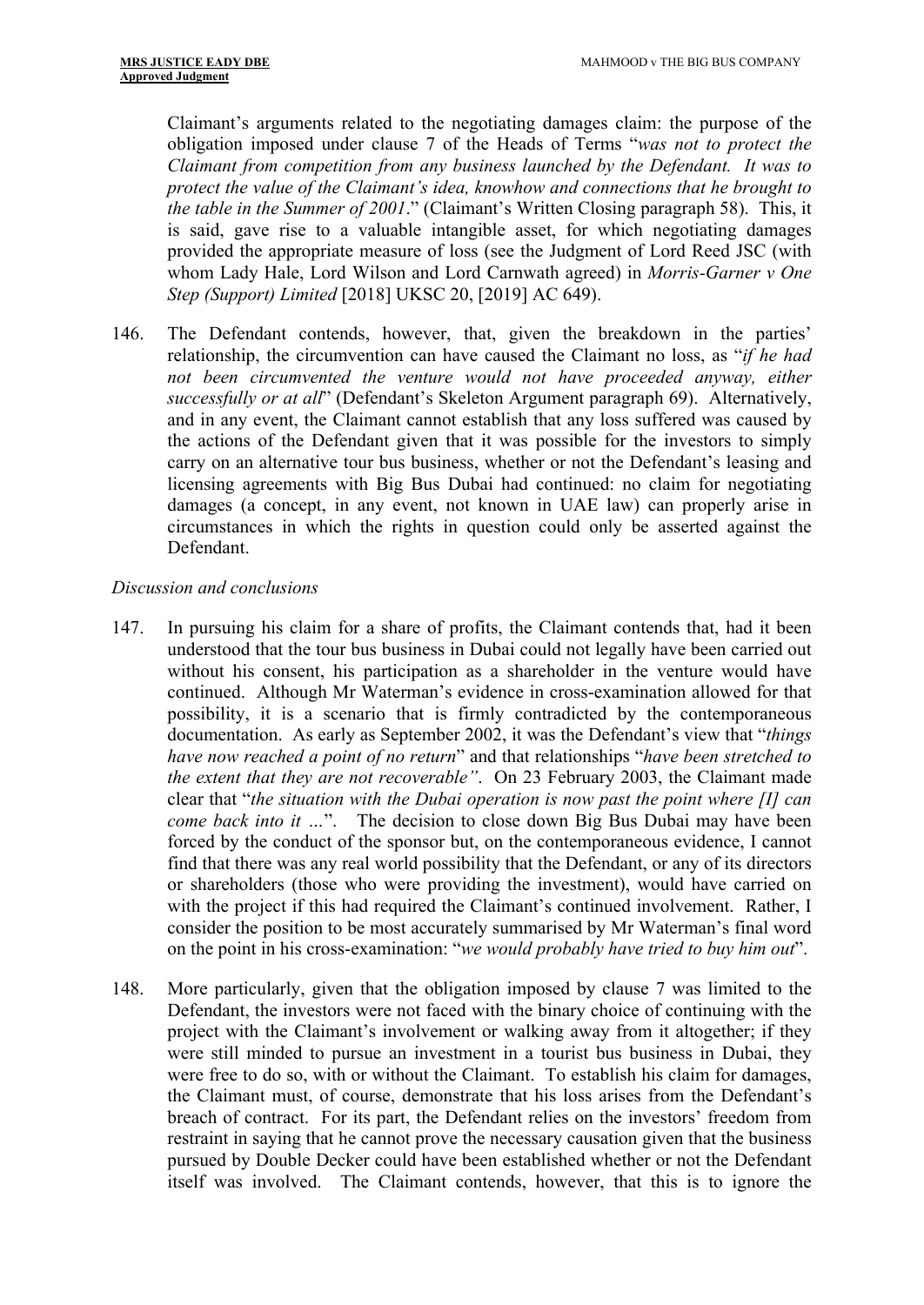practical difficulties of establishing such a business absent the buses, branding and know-how that the Defendant had to confer. He says that, in these circumstances, his loss is appropriately measured by way of negotiating damages: the sum that would have been paid to him to enable the Defendant to be involved in a tourist bus business in Dubai without him.

- 149. Before considering this question further, at this stage I should address the point taken in the Defendant's pleaded case that, if UAE law applies to the Heads of Terms, negotiating damages are not available. Although I have found that the applicable law is English law, if that was not the case, the evidence before me is insufficient to enable me to determine whether UAE law in fact includes the concept of negotiating damages: other than as a point briefly touched upon in the cross-examination of the Claimant's expert, Mr Al Muhtaseb, this was not otherwise pressed to any particular degree, and was not the subject of detailed submissions or expert evidence.
- 150. Given that broader issues of quantum are not before me, at this stage I do not state a concluded view on this question but note the Claimant's argument (at paragraph 19 of his Reply), that "*there is no basis for the suggestion that UAE law would not utilise the mechanism of negotiating damages to calculate loss in an appropriate case such as this. Neither expert has opined that in a case where the true measure of loss was captured by negotiating damages, the UAE courts would award no damages*". As an entirely preliminary observation, it seems to me that this submission has some attraction, in particular given the analysis of Lord Reed in *Morris-Garner*, whereby negotiating damages are not to be seen as some separate head of loss or remedy but merely as a tool for arriving at the value of the claimant's loss in particular, applicable circumstances. For present purposes, therefore, I have proceeded on the assumption that, *if* UAE law was to be held to govern the Heads of Terms, negotiating damages would, in fact, still be available.
- 151. Returning then to the claim for negotiating damages, in identifying the circumstances in which this will be the appropriate measure of loss, in *Morris-Garner* (supra) at paragraph 93, Lord Reed identified that:

"…what is important is that the contractual right is of such a kind that its breach can result in an identifiable loss equivalent to the economic value of the right, considered as an asset, even in the absence of any pecuniary losses which are measurable in the ordinary way…"

152. The critical question, therefore, is whether the Claimant's right under clause 7 of the Heads of Terms, not to be circumvented by the Defendant, was a right of the kind described by Lord Reed in *Morris-Garner*. The Claimant characterises the right protected by clause 7 as an anti-circumvention right protecting "*the value of the Claimant's idea, knowhow and connections that he brought to the table in the Summer of 2001*" which he submits is analogous to the types of rights described at paragraph 92 of *Morris-Garner*, being restrictive covenants over land, intellectual property or confidentiality agreements. The Defendant argues, however, that, if anything, clause 7 is akin to a non-compete covenant of the type which did not find favour in *Morris-Garner*, arguing that the anti-circumvention clause did not amount to a 'valuable asset' or confer any property right on the Claimant.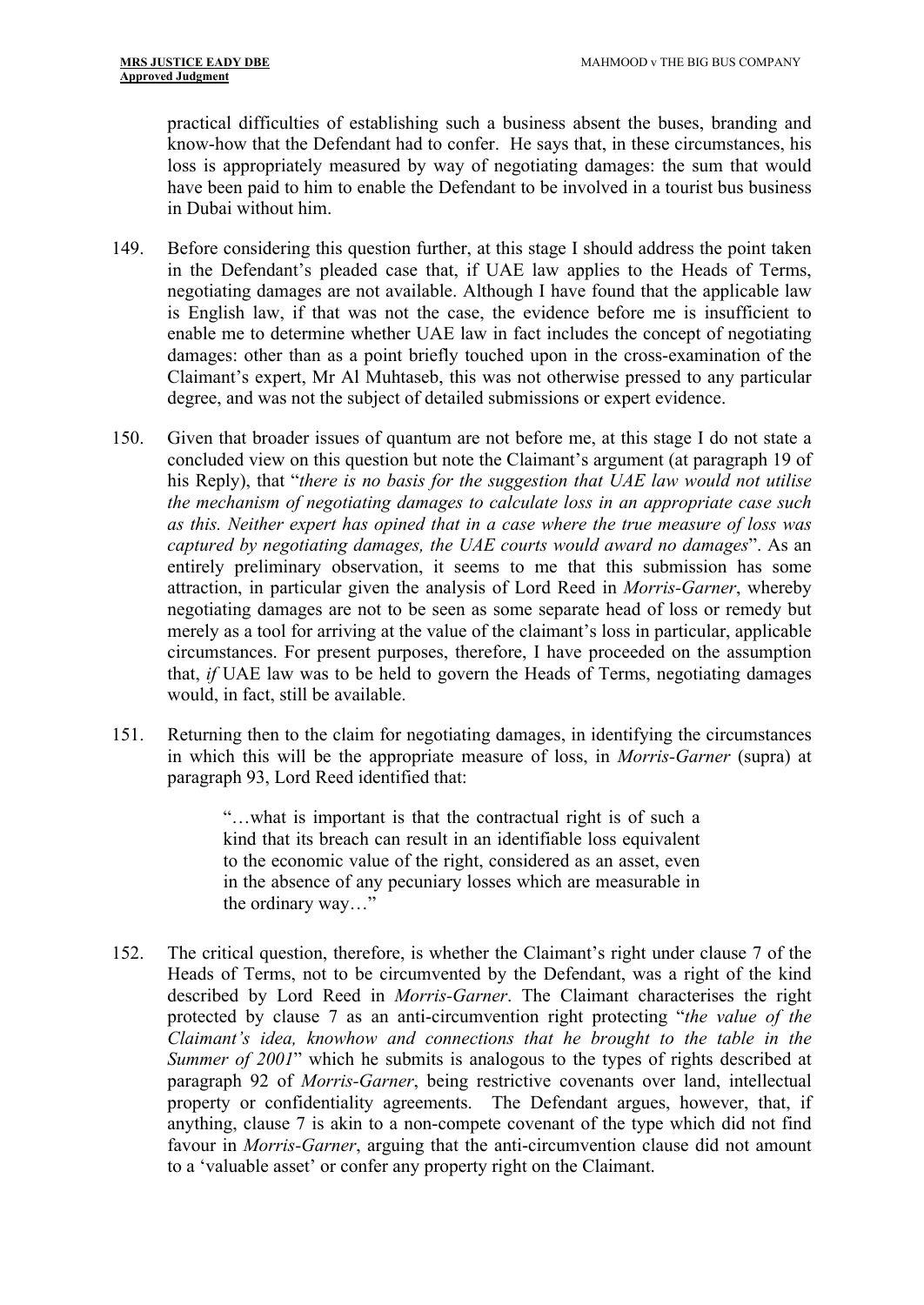- 153. In my judgement, this is a case in which negotiating damages are an appropriate measure of loss, insofar as it is a case "*where the breach of contract has resulted in the loss of a valuable asset created or protected by the right which was infringed*" (*Morris-Garner*, per Lord Reed at paragraph 92). The asset protected in this instance was not an entitlement to enter into a joint venture, but, rather, the Claimant's right to participate in any such venture with the Defendant *if* the Defendant pursued such a business in Dubai. Critically, the anti-circumvention obligation created by clause 7 protected the Claimant's idea for a Dubai-based tourist bus business and his initial contacts and information; it provided that protection by effectively affording the Claimant a right of veto over the Defendant entering into a tourist bus business in Dubai without his involvement. That was the valuable asset lost by the Defendant's breach of clause 7 and its value is capable of being measured by identifying a hypothetical release fee payable by the Defendant to release the anti-circumvention or veto right.
- 154. The Defendant's arguments, focusing on the ability of other parties (including the investors) to pursue a tourist bus business in Dubai regardless of any obligation imposed by the Heads of Terms, may be relevant to the quantification of the Claimant's loss but do not undermine his case on causation. The quantification of loss may well need to take into account the diminution in the value of the asset (once the concept of a Dubai-based tourist bus business had been tested and demonstrated, the value of the Claimant's initial idea and knowledge would inevitably be reduced and there would be a risk of other entrants into the market, whether backed by the investors or by other parties), but even if the value of the Claimant's right under clause 7 was limited to the difficulty of starting up a tour bus business in Dubai without the buses, branding and know-how the Defendant could provide, that would not mean he had suffered no loss as a result of the Defendant's breach.
- 155. I therefore find that the Claimant's claim for negotiating damages is not defeated by the Defendant's arguments on causation.

# <span id="page-41-0"></span>*Conclusions and Disposal*

- 156. For the reasons I have set out in my Judgment, my conclusions are as follows:
	- (1) The Heads of Terms are governed by English law.
	- (2) Under English law, the relevant limitation period is six years from the accrual of the cause of action. If the Heads of Terms were governed by UAE law, the relevant limitation period would be 15 years.
	- (3) Clauses 1 and 7 of the Heads of Terms gave rise to binding contractual obligations between the parties.
	- (4) Although clause 1 was superseded by the 2002 Structure, that was not the case in respect of clause 7.
	- (5) The Defendant has not established that the Claimant acted in repudiatory breach of any implied term.